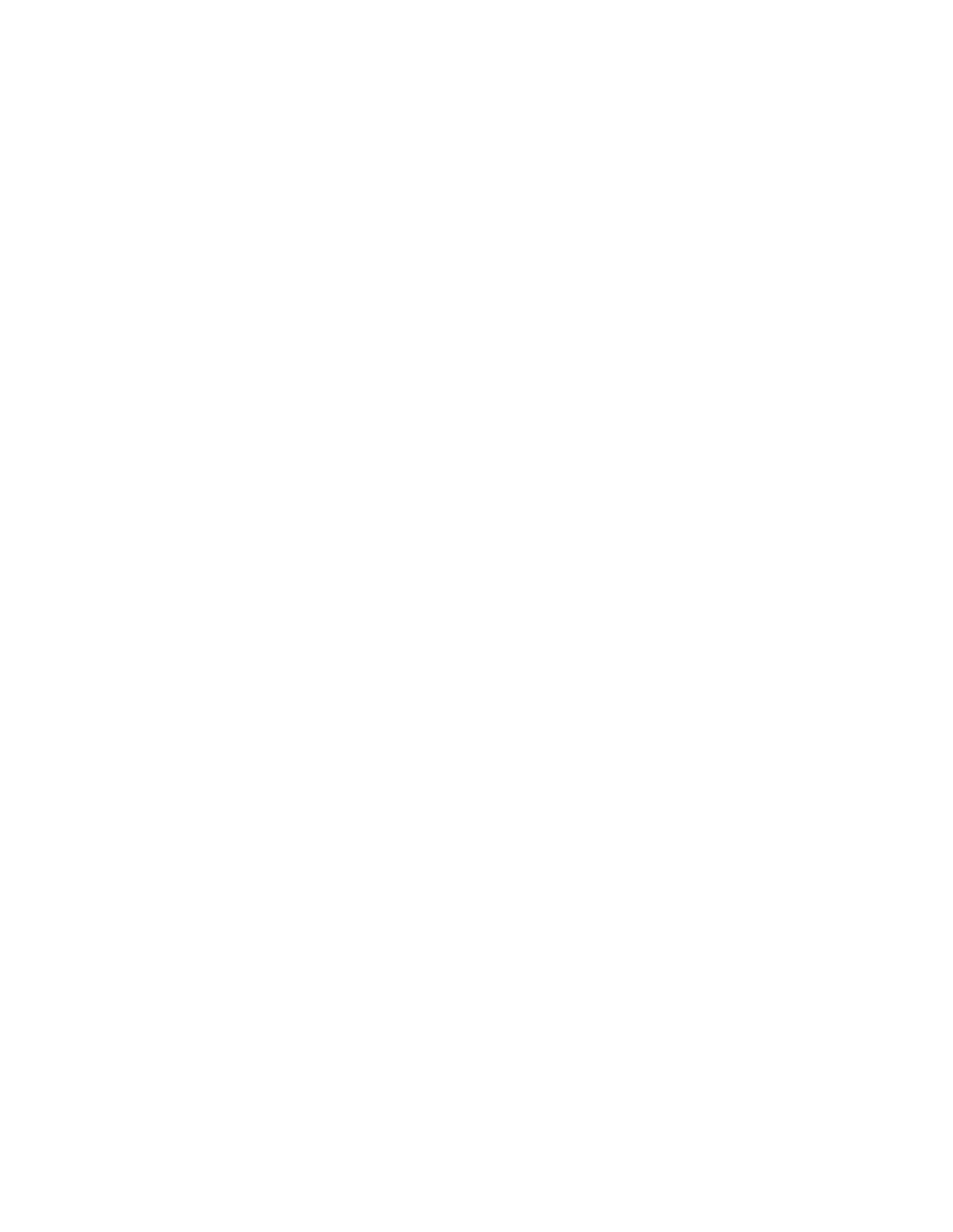# **Overview**

|                | 1 Preface                                                                                       | 3                                                  |
|----------------|-------------------------------------------------------------------------------------------------|----------------------------------------------------|
| $\overline{2}$ | Preql<br>2.1<br>2.2<br>2.3<br>2.4                                                               | 5<br>5<br>5<br>6<br>6                              |
| $\mathbf{3}$   | <b>Conclusion</b>                                                                               | 7                                                  |
| 4              | <b>Features</b><br>4.1                                                                          | 9<br>10                                            |
| 5              | <b>Performance</b><br>5.1<br>5.2                                                                | 11<br>11<br>11                                     |
| 6              | Roadmap                                                                                         | 13                                                 |
| $\overline{7}$ | <b>FAQ</b><br>7.1<br>7.2<br>7.3                                                                 | 15<br>15<br>15<br>16                               |
| 8              | <b>Tutorial for the basics of Preql</b><br>8.1<br>8.2<br>8.3<br>8.4<br>8.5<br>8.6<br>8.7<br>8.8 | 17<br>17<br>17<br>18<br>20<br>21<br>28<br>29<br>29 |
| 9              | Code comparison: Preql, SQL and the rest<br>9.1<br>9.2<br>9.3                                   | 31<br>31<br>34<br>34                               |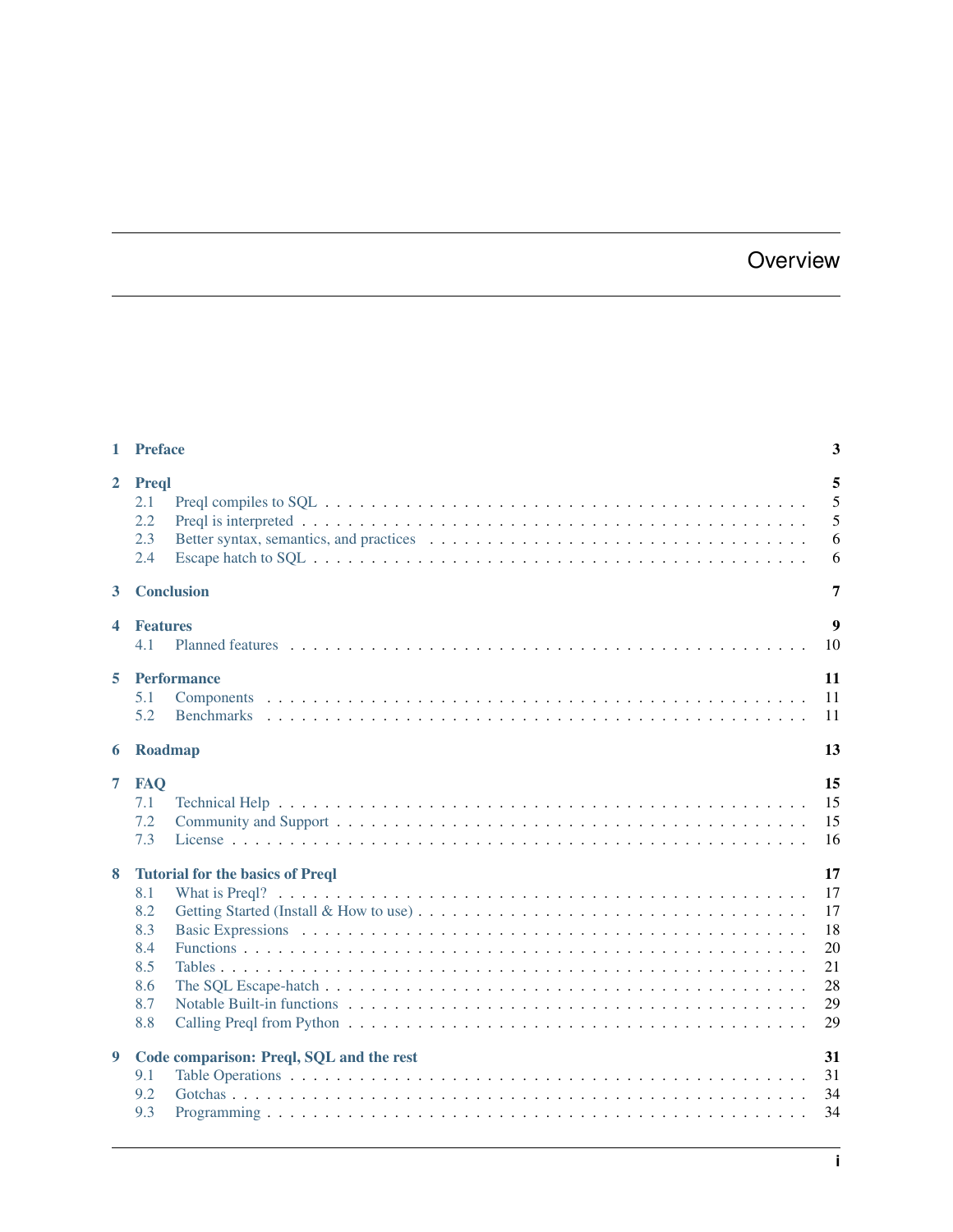| <b>10 Getting Started</b>      | 37 |
|--------------------------------|----|
|                                | 37 |
| 10.2 <sub>1</sub>              | 37 |
| 10.3                           | 38 |
| 10.4                           | 38 |
| 10.5                           | 39 |
| 10.6                           | 39 |
| 11 Why not SQL/ORM/Pandas?     | 41 |
|                                | 41 |
|                                | 42 |
|                                | 42 |
| <b>12 Language Reference</b>   | 43 |
|                                | 43 |
|                                | 45 |
| <b>13 Preql Types</b>          | 47 |
| <b>14 Preql Modules</b>        | 51 |
|                                | 51 |
|                                | 64 |
| <b>15 Python API Reference</b> | 67 |
|                                | 67 |
| <b>16 Resources</b>            | 69 |
| <b>Index</b>                   | 71 |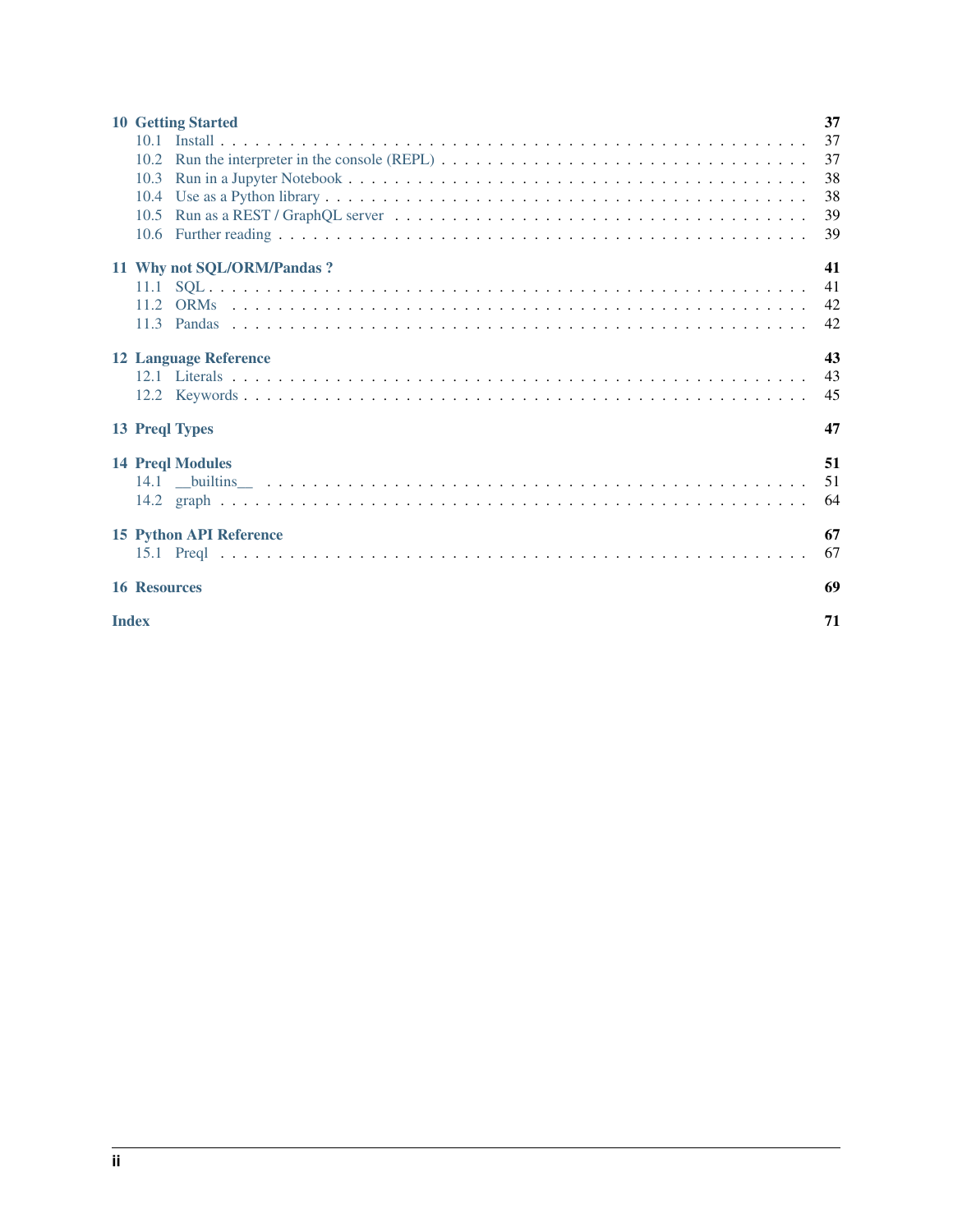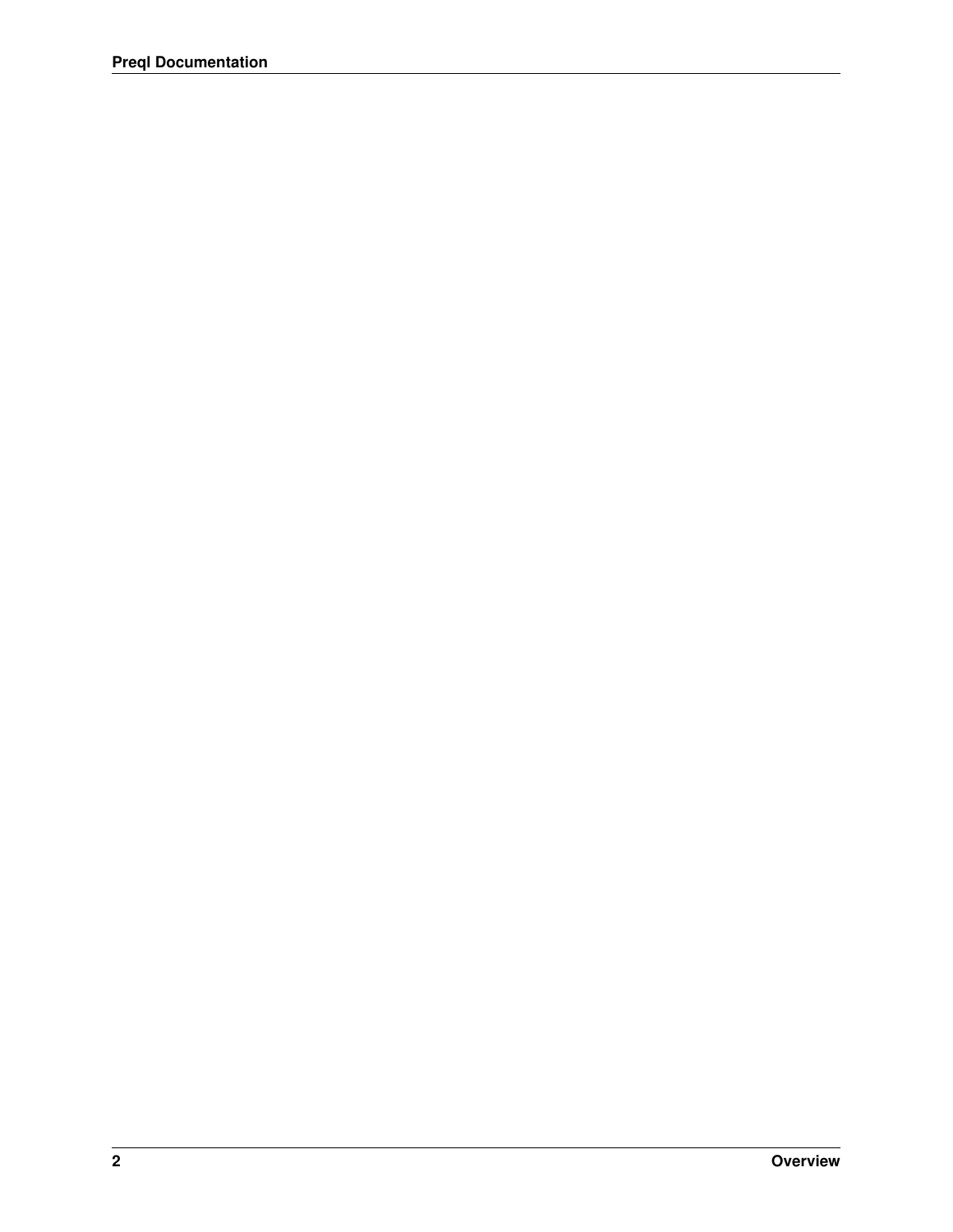## Preface

<span id="page-6-0"></span>Relational databases are a common and powerful approach to storing and processing information. Based on the solid foundation of relational algebra, they are efficient, resilient, well-tested, and full of useful features.

However, they all share the same weakness: They all use an antiquated programming interface called SQL.

While SQL was clever and innovative at the time of its conception, today we can look back on its design and see it has many fundamental mistakes, which make SQL incompatible with our contemporary notions of how a programming language should look and work.

As data becomes ever more important to the world of computation, so grows the appeal of a better solution. This need for an alternative inspired us to create the Preql programming language.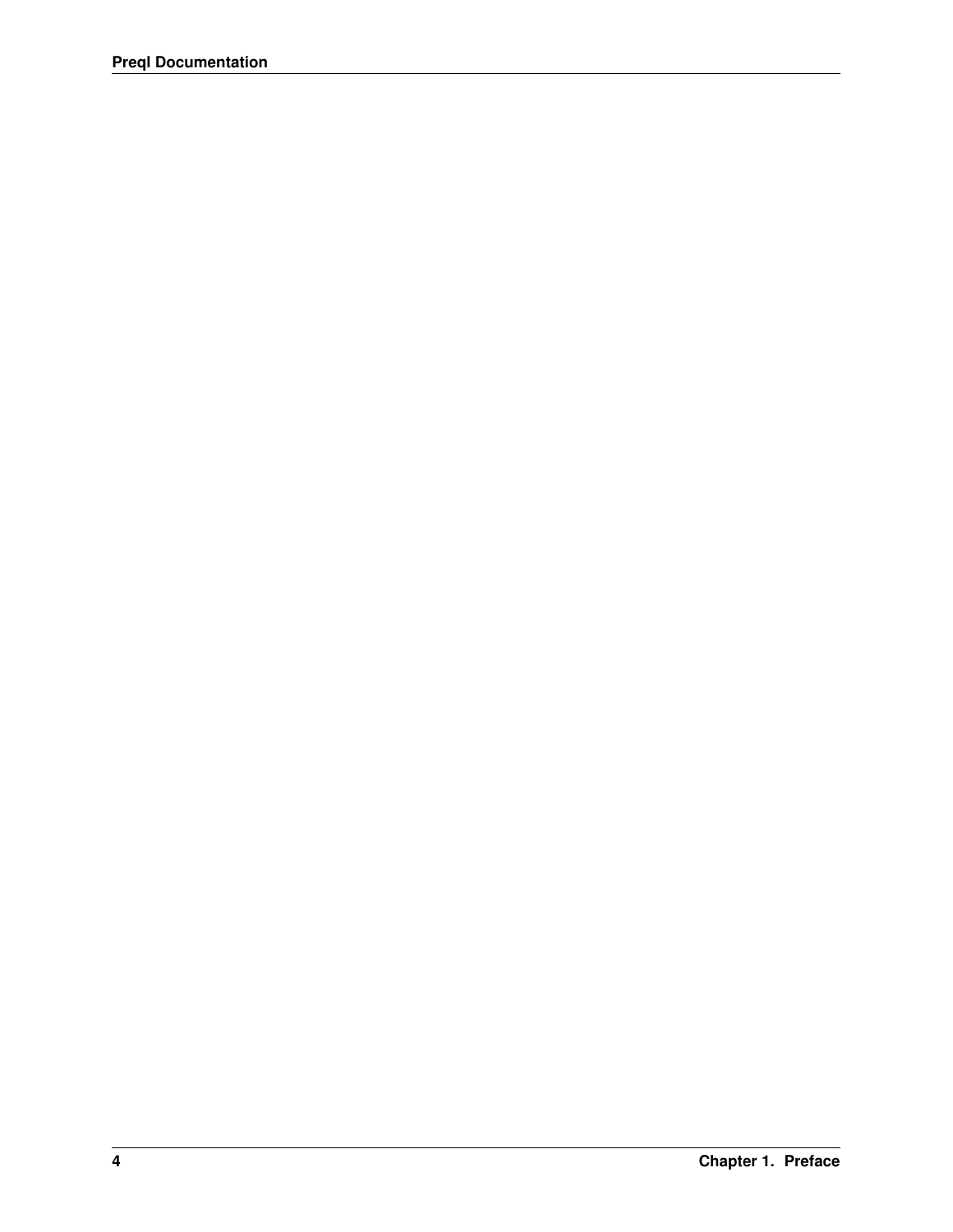## Preql

<span id="page-8-0"></span>Preql is a new programming language that aims to replace SQL as the standard language for programming databases. These are big shoes to fill. Here is how Preql intends to do it:

## <span id="page-8-1"></span>**2.1 Preql compiles to SQL**

Like SQL, Preql is guided by relational algebra, and is designed around operations on tables.

In Preql, table is a built-in type that represents a database table, and all table operations, such as filtering, sorting, and group-by, are compiled to SQL.

That means Preql code can run as fast and be as expressive as SQL.

Preql supports multiple targets, including PostgreSQL, MySQL and SQLite. See *[features](#page-12-0)* for a complete list.

## <span id="page-8-2"></span>**2.2 Preql is interpreted**

Not everything can be done in SQL. Control-flow constructs like for-loops, or downloading a remote JSON file, aren't possible in every database implementation.

Some things, such as first-class functions, or reflection, aren't possible at all.

Whenever your Preql code can't be compiled to SQL, it will be interpreted instead.

Being interpreted also lets Preql adopt advanced concepts, like "everything is an object", support for eval(), and so on.

That means in Preql you can do anything you could do in Python or Javascript, even when SQL can't.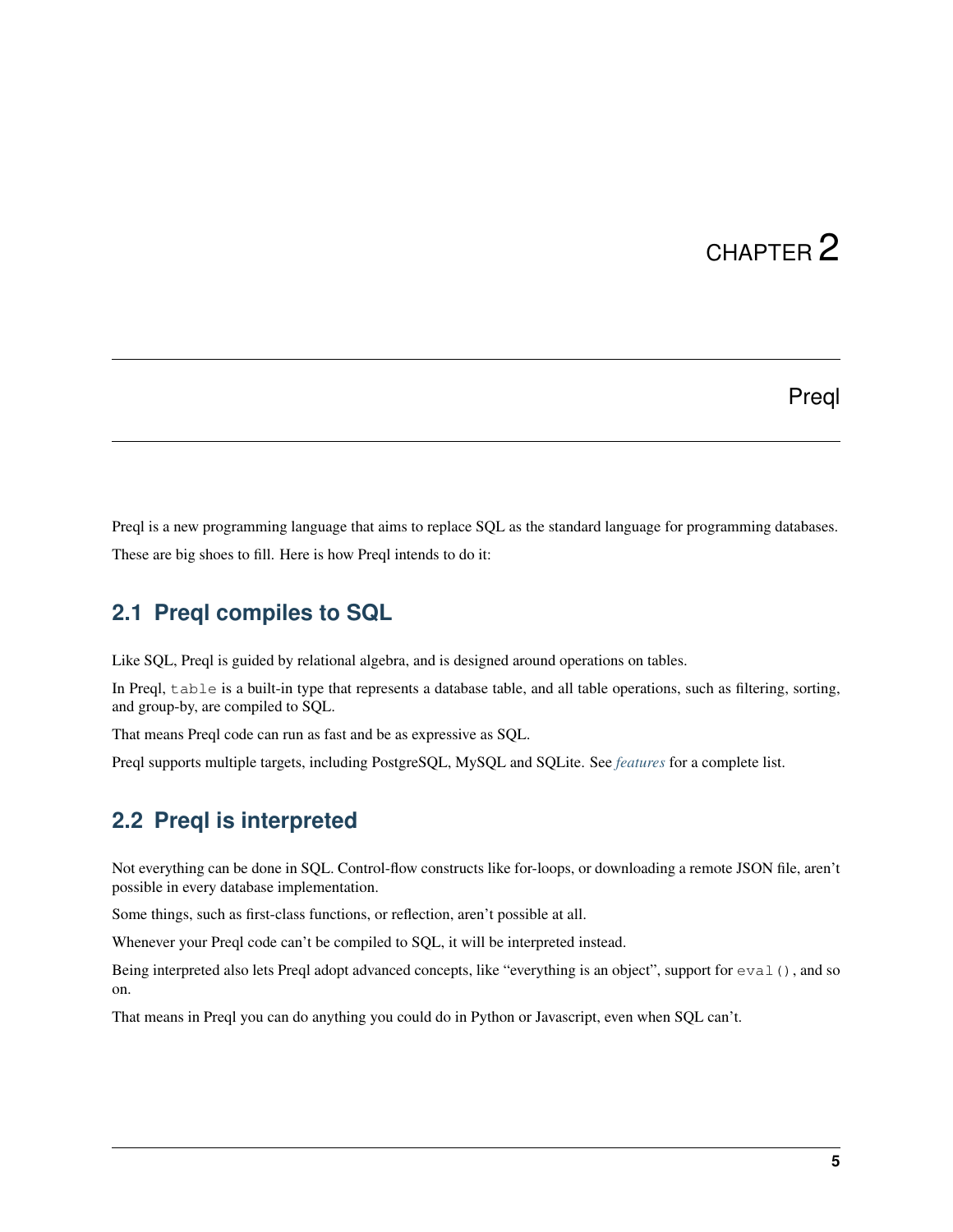## <span id="page-9-0"></span>**2.3 Better syntax, semantics, and practices**

Preql's syntax is inspired by javascript. It's relatively concise, and familiar to programmers.

It integrates important ideas like Fail-Early, and the Principle Of Least Astonishment.

The code itself is stored in files, instead of a database, which means it can be version-controlled (using git or similar) Preql also comes with an interactive prompt with auto-complete.

# <span id="page-9-1"></span>**2.4 Escape hatch to SQL**

There are many dialects of SQL, and even more plugins and extensions. Luckily, we don't need to support all of them. Preql provides the builtin function [SQL\(\),](preql-modules.html#SQL) which allows you to run arbitrary SQL code, anywhere in your Preql code.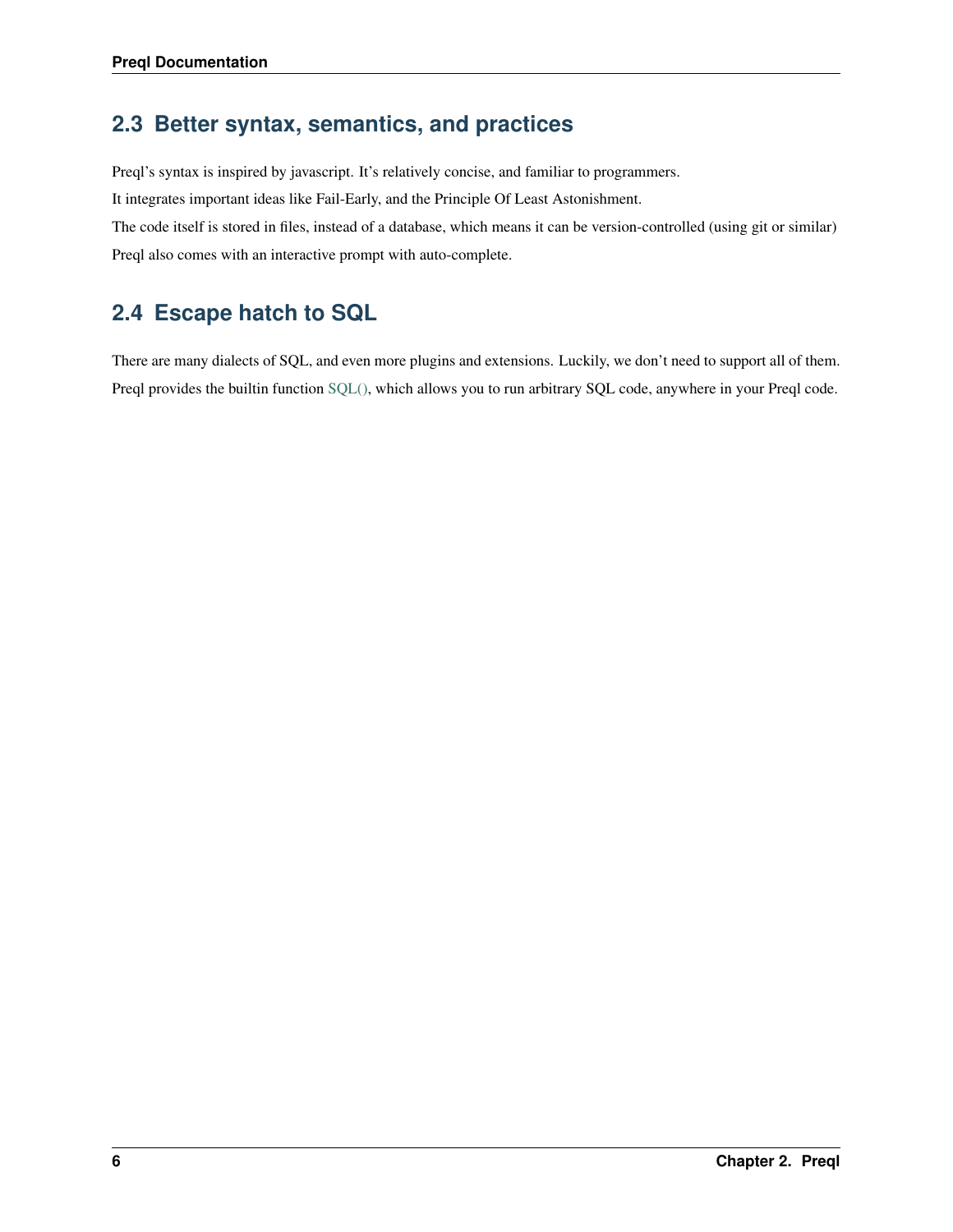Conclusion

<span id="page-10-0"></span>Preql's design choices allow it to be fast and flexible, with a concise syntax.

Preql adopts the good parts of SQL, and offers improvements to its weakest points.

Where to go next?

- *[Read the tutorial](#page-20-0)* as it takes you through the basics of Preql
- [Browse the examples](https://github.com/erezsh/Preql/tree/master/examples) and learn how Preql can be used.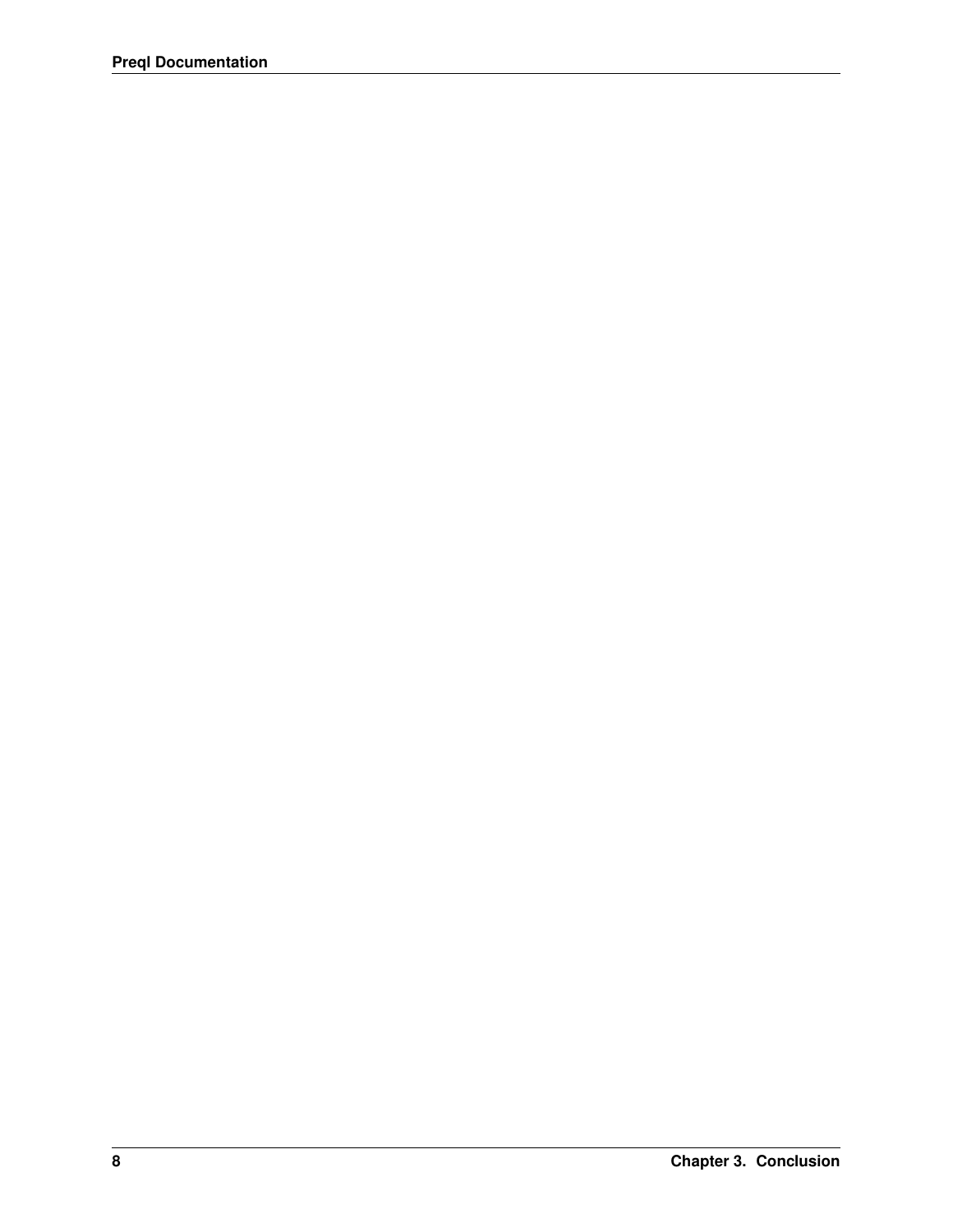### Features

<span id="page-12-0"></span>Preql is a programming language, a library, an interactive shell, and a set of tools.

- Modern syntax and semantics
	- Interpreted, everything is an object
	- Strong type system with gradual type validation and duck-typing
	- Modules, functions, exceptions, tables, structs

#### • SQL integration

- Compiles to SQL whenever possible (guaranteed for all table operations)
- Escape hatch to SQL (write raw SQL expression within Preql code)
- Support for multiple SQL targets
	- \* SQLite
	- \* PostgreSQL
	- \* MySQL
	- \* BigQuery
	- \* Askgit :)
	- \* More to come!
- Python integration
	- Use from Python as a library
	- Call Python from Preql
	- Pandas integration
- Interactive Environment
	- Shell (REPL), with auto-completion
	- Runs on Jupyter Notebook, with auto-completion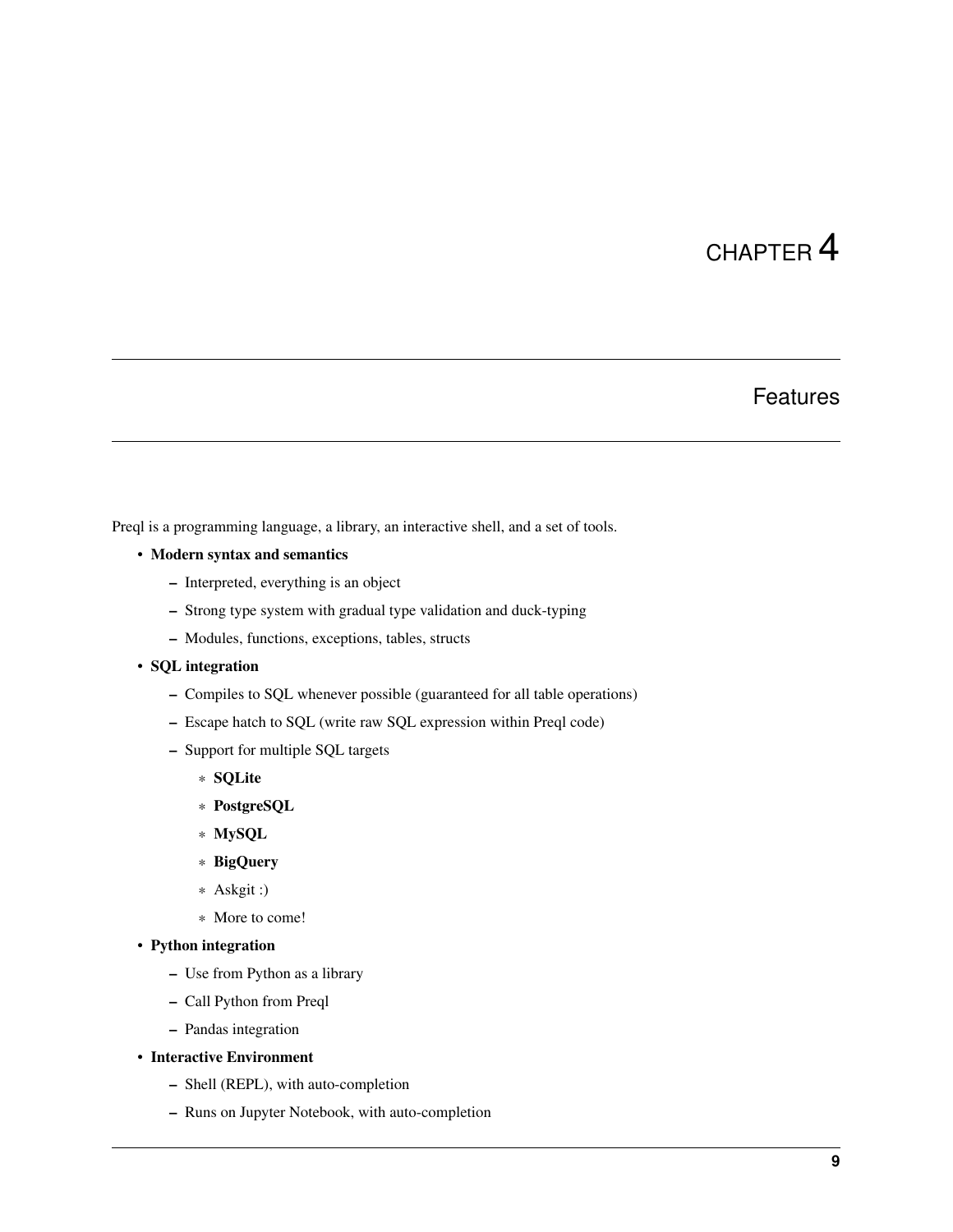- Thread-safe
- REST+JSON server, automatically generated

# <span id="page-13-0"></span>**4.1 Planned features**

• See the *[roadmap](#page-16-0)*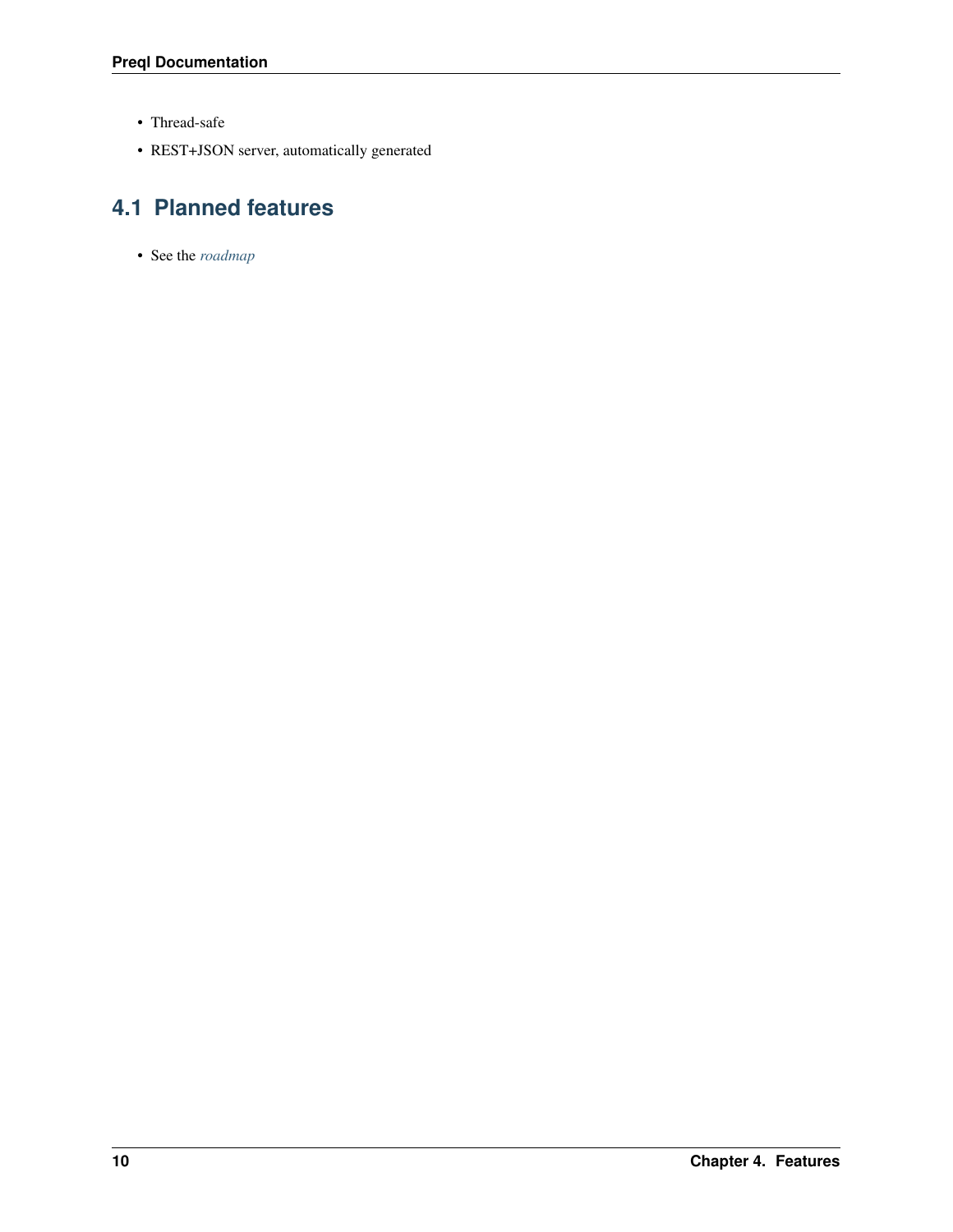## **Performance**

## <span id="page-14-1"></span><span id="page-14-0"></span>**5.1 Components**

For understanding performance, Preql should be considered as split into two components:

In a typical Preql program, most of the time will be spent in executing SQL, rather than in the interpreter.

Running SQL through Preql adds a constant-time cost, due to real-time compilation. This may be noticeable in very fast queries, such as fetching a single row by id.

Future versions of Preql will cut the constant-time cost significantly, by caching the compiled SQL (a poc is already working).

## <span id="page-14-2"></span>**5.2 Benchmarks**

#### **5.2.1 Comparison to hand-written SQL**

The following benchmark compared the performance of hand-written SQL queries to Preql-generated SQL (without compilation costs).

The code is available on [benchmark/test\\_chinook.py](https://github.com/erezsh/Preql/blob/master/benchmark/test_chinook.py)

Results for Sqlite3 (1000 iterations):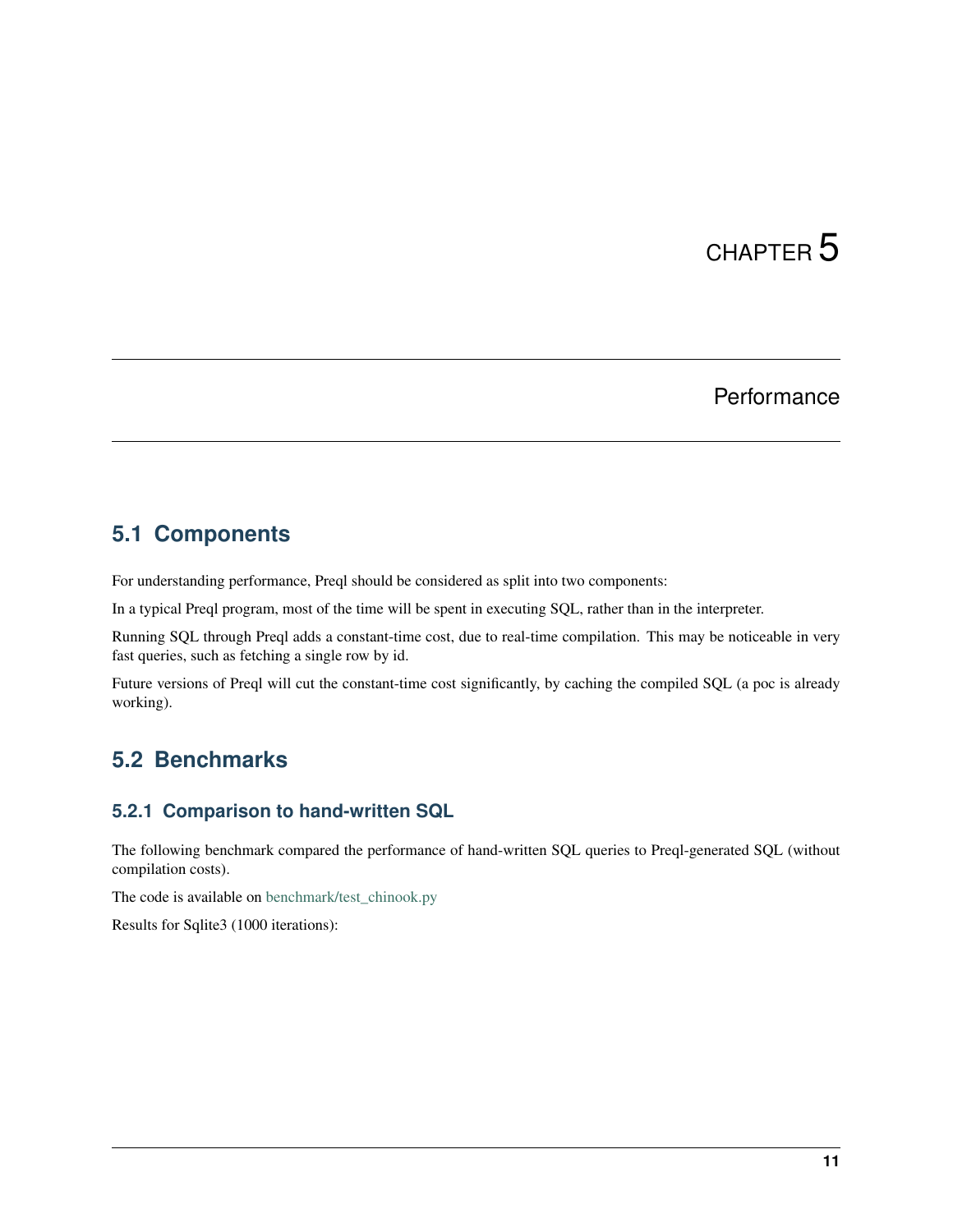

• Test A - Simple selection and projection

• Test B - Multiple joins and a groupby

-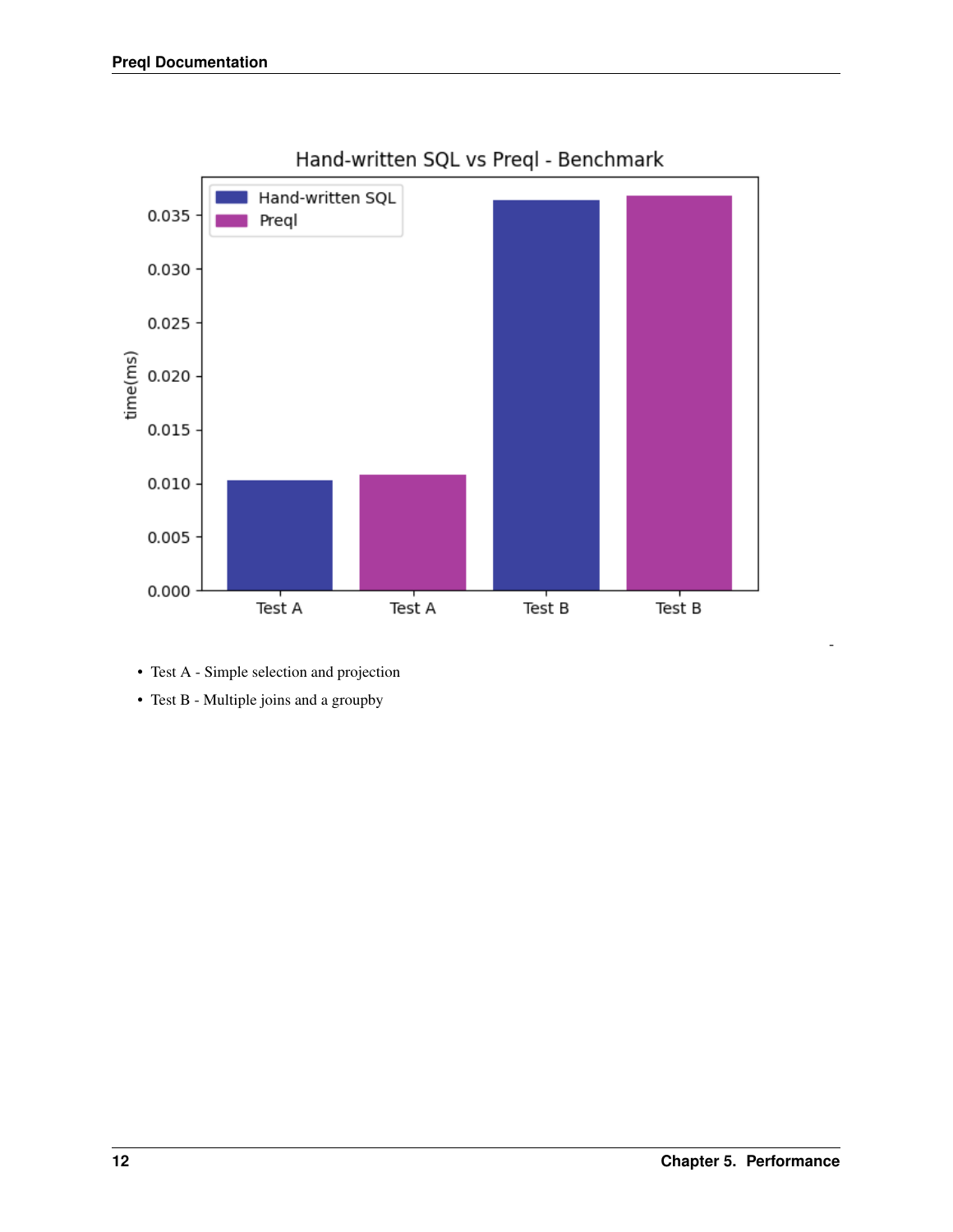# Roadmap

<span id="page-16-0"></span>Preql still has a long way to go, in terms of features and capabilities.

While plans can always change, here is a list of features that will probably make it in the near future:

- Language
	- JSON operations in SQL
	- API for Graph computation over SQL
	- Multiple Dispatch (multimethods)
	- Automatic joins via attribute access
	- Automatic Many-to-many
- Compilation Technology
	- JIT compilation (PoC is already working!)
	- Compile control flow to SQL
- Support for more databases
	- Redshift
	- CockroachDB
	- TimeSeries
	- MongoDB?
	- More. . .
- Usability and integration
	- IDE support (vscode, etc.)
	- Automatically generate GraphQL interface
	- Migrations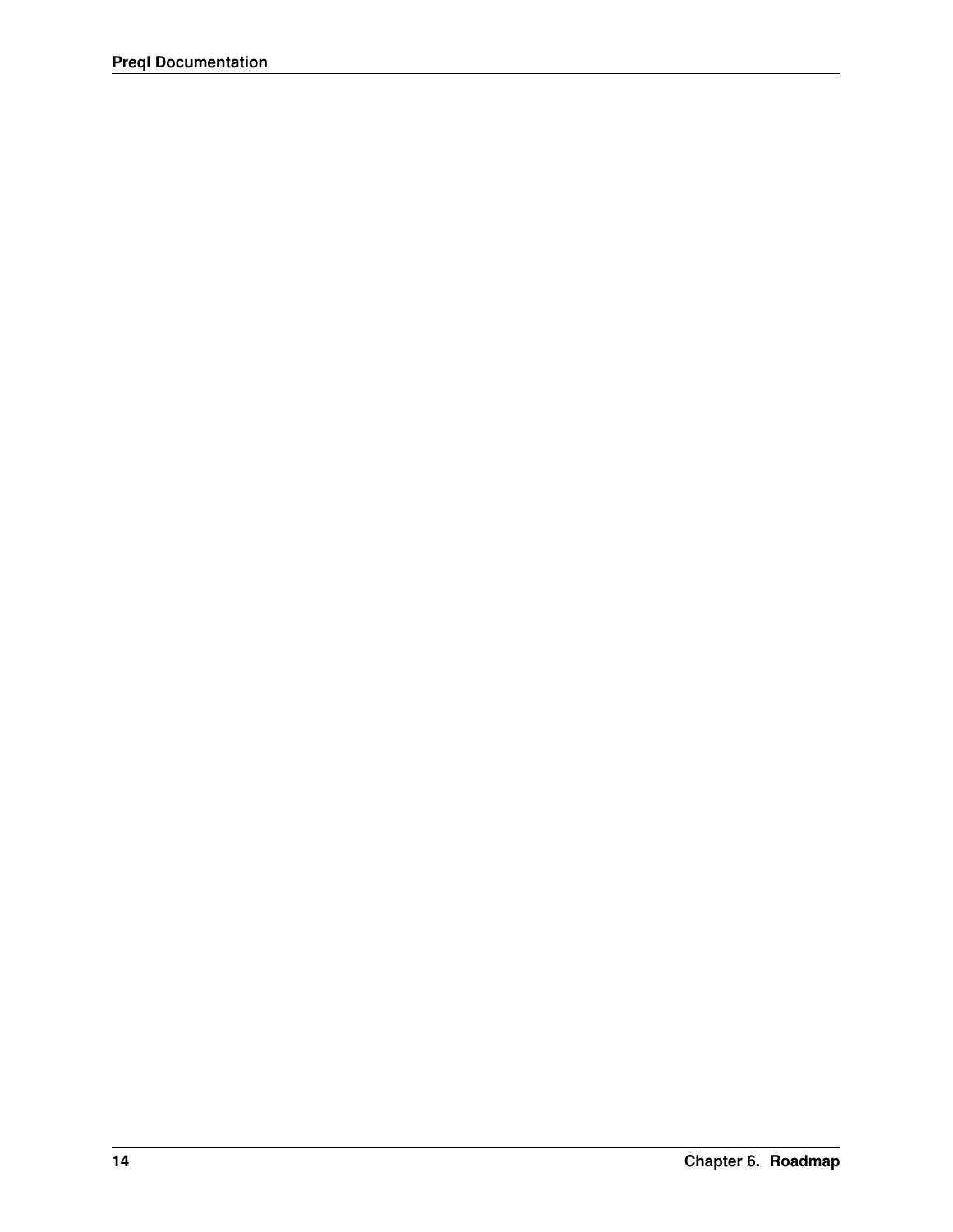## FAQ

## <span id="page-18-1"></span><span id="page-18-0"></span>**7.1 Technical Help**

#### **7.1.1 I'm new to Python. How do I install Preql?**

First, you need to make sure Python is installed, at version 3.6 or above. You can get it from [https://www.python.org/](https://www.python.org/downloads/) [downloads/.](https://www.python.org/downloads/)

Then, open your command-line or shell, and write the following:

python -m pip install preql --user

The Python executable might be called python3, or python3.9 etc.

The --user switch ensures you won't need special permissions for the installation.

## <span id="page-18-2"></span>**7.2 Community and Support**

#### **7.2.1 I think I found a bug. What do I do?**

We'll do our best to solve bugs as quickly as possible.

If you found a bug in Preql, open an issue here: <https://github.com/erezsh/Preql/issues/new>

Include any information you can share. The best way is with a minimal code example that runs and demonstrates the error.

#### **7.2.2 Where can I ask questions?**

You can ask any question here: <https://github.com/erezsh/Preql/discussions>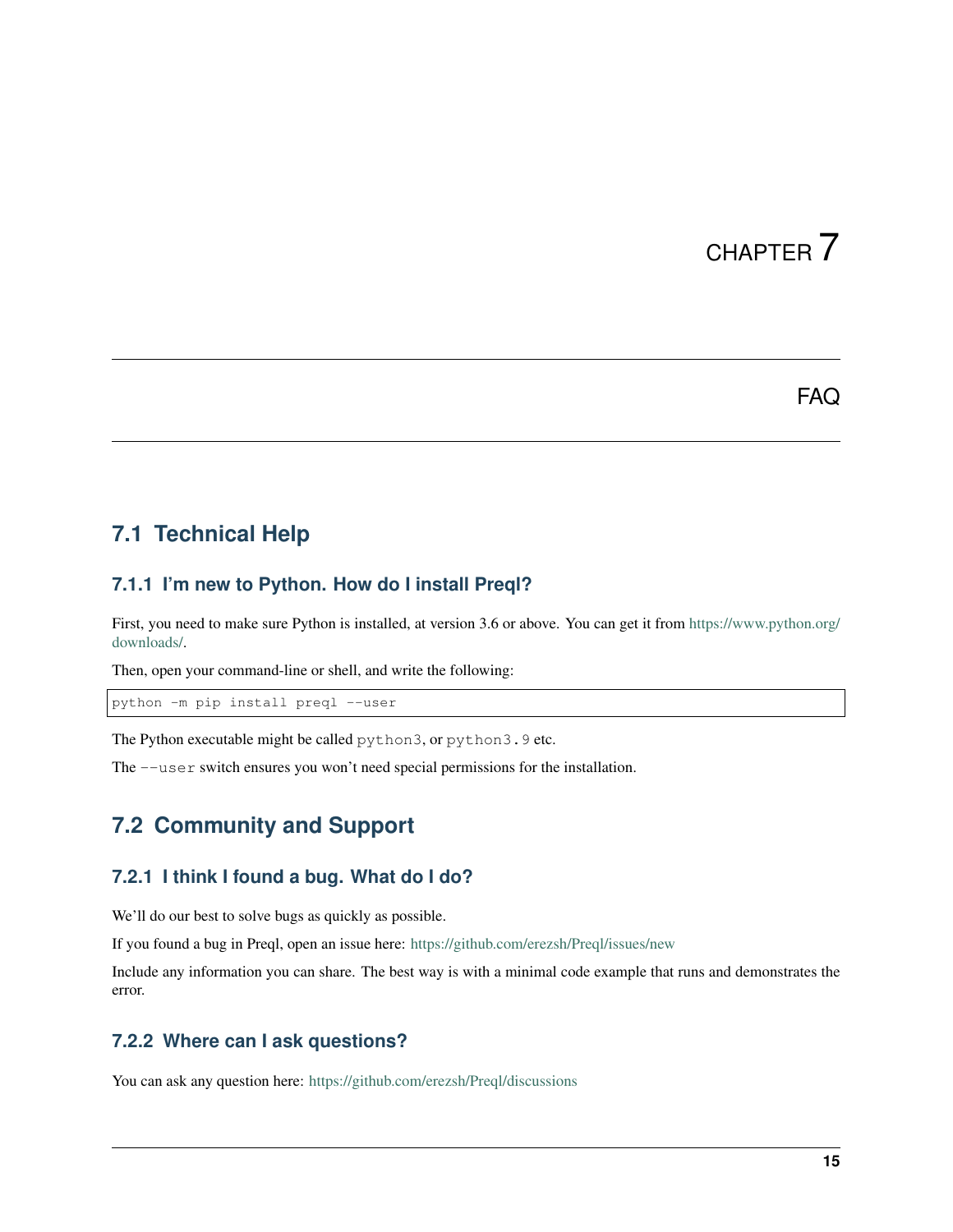### **7.2.3 Contact Me**

If you want to contact me privately, you may do so through email, at erezshin at gmail.com, or through [twitter.](https://twitter.com/erezsh) I am also available for paid support.

## <span id="page-19-0"></span>**7.3 License**

### **7.3.1 Can I use Preql in my project/company/product?**

Preql is completely free for personal use, including internal use in commercial companies.

For use in projects and products, as a library, the license differentiates between two kinds of use:

- 1. Projects or products that use Preql internally, and don't expose the language to the user, may consider Preql as using the MIT license. That also applies to commercial projects and products.
- 2. Projects or products that intentionally expose the language to the user, as part of their interface. Such use is only allowed for non-commercial projects, and then they must include the Preql license.

If you would like to embed the Preql language in your commercial project, and to benefit from its interface, contact us to buy a license.

### **7.3.2 Why not dual license with GPL, AGPL, or other OSI-approved license?**

In the history of open-source, GPL and AGPL were often used as a subtle strategy to disuade unfair commercial use. Most companies, and especially corporations, didn't want to share their own code, and so they had to buy a license if they wanted to use it.

Unfortunately, GPL and even AGPL don't fully protect software from exploitation by competitors, particularly cloud providers.

That is why many open-source projects, who were once AGPL, BSD or Apache 2.0, have decide to start using to their own license. Famous examples include Redis, Confluent, MongoDB, and Elastic.

### **7.3.3 Is Preql open-source?**

Preql's license is in line with some definitions of "open source", but does not fit the definition outlined by the OSI.

For practical purposes, Preql can be called "source available", or transparent-source.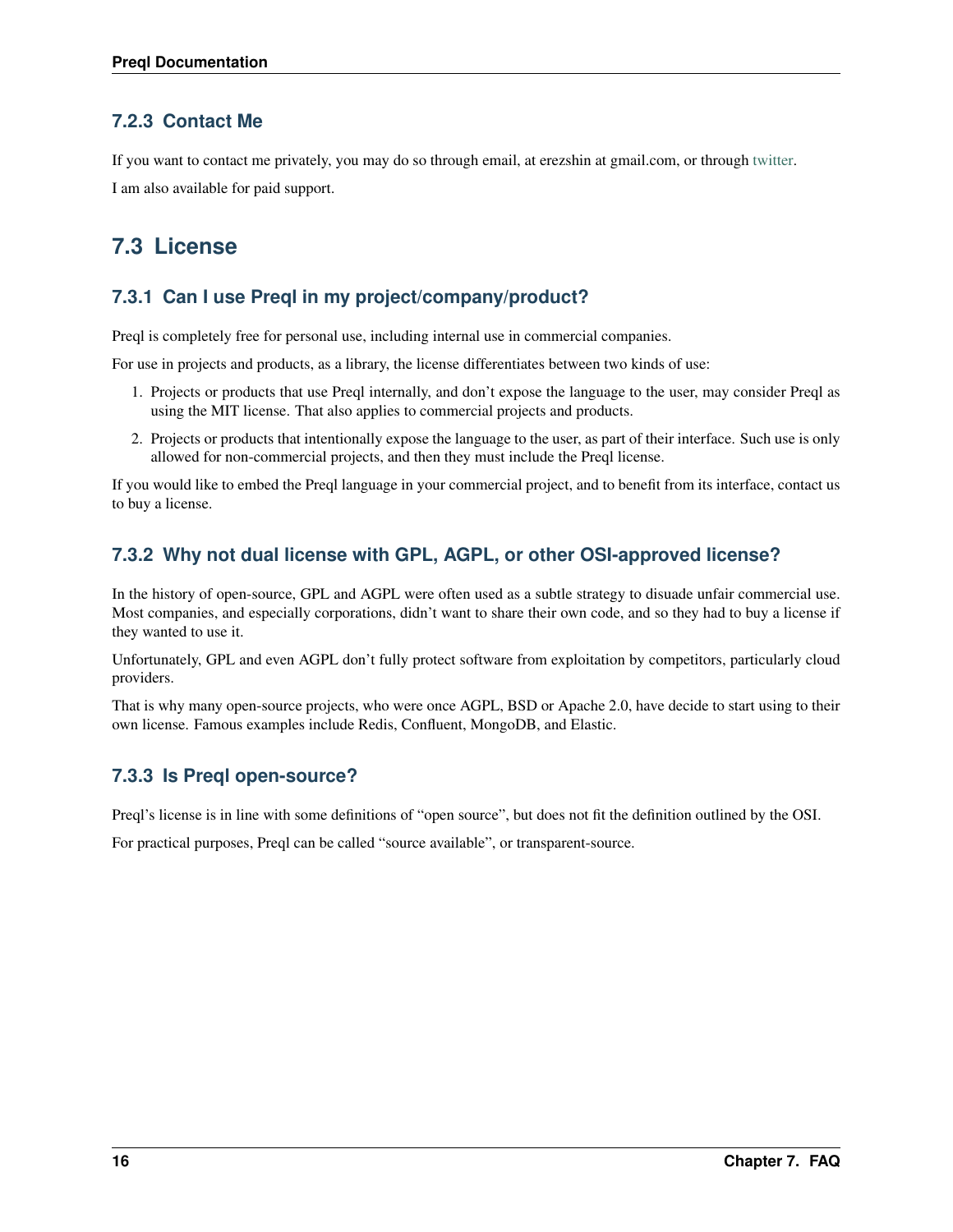## Tutorial for the basics of Preql

### <span id="page-20-1"></span><span id="page-20-0"></span>**8.1 What is Preql?**

Preql is a relational programming language that runs on relational databases, such as PostgreSql, MySql, and Sqlite. It does so by compiling to SQL. However, its syntax and semantics resemble those of Javascript and Python. By combining these elements, Preql lets you write simple and elegant code that runs as fast as SQL. We'll soon dive into the language itself, but first let's install and learn how to use the interpreter

## <span id="page-20-2"></span>**8.2 Getting Started (Install & How to use)**

You can install preql by running this in your shell/command prompt:

```
$ pip install -U preql
```
Usually, you would connect Preql to a database, or load an existing module.

But, you can also just run the preql interpreter as is:

```
$ preql
Preql 0.1.16 interactive prompt. Type help() for help
\rightarrow
```
By default, the interpreter uses SQLite's memory database. We'll later see how to change it using the connect() function.

From now on, we'll use >> to signify the Preql REPL.

Press Ctrl+C at any time to interrupt an existing operation or prompt. Press Ctrl+D or run exit() to exit the interpreter.

You can run the names () function to see what functions are available, and  $\text{help}$  () to get interactive help.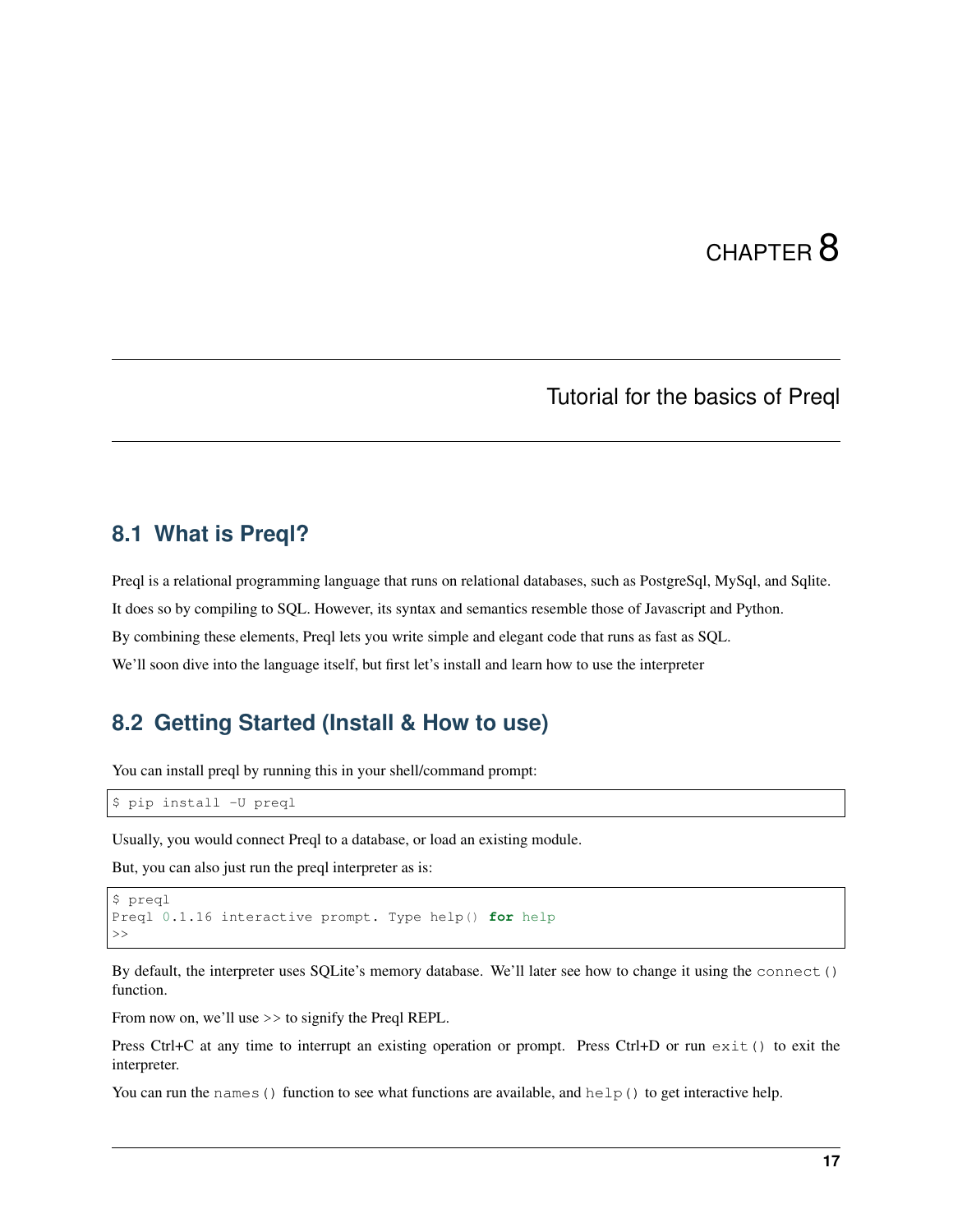You can also run a preql file. Let's create a file called helloworld.pql:

// helloworld.pql print "Hello World!"

#### And then run it:

```
$ preql -m helloworld
Hello World!
```
Alternatively, we could do  $\text{preql}$  -f helloworld.pql, if we want to specify a full path.

We can also use Preql as a Python library:

```
# In the Python interpreter
from preql import Preql
p = Preql()assert p('sum([1..10])') == 45
p(''''
 func my\_range(x) = [1..x]''')
print(p.my_range(8))
# Output:
# [1, 2, 3, 4, 5, 6, 7]
```
## <span id="page-21-0"></span>**8.3 Basic Expressions**

Preql has integers, floats and strings, which behave similarly to Python

null behaves just like Python's None.

```
>> 1 + 12
>> 2 / 4
0.5
>> 27 % 13
1
>> "a" + "b"
"ab"
>> "-" * 5
\overline{u}----"
>> (not 0) and 2 < 4
True
>> null == null // Unlike SQL!
True
>> null + 1
Exception traceback:
 ~~~ At '<repl>' line 1, column 6
null + 1
-----^---
TypeError: Operator '+' not implemented for nulltype and int
```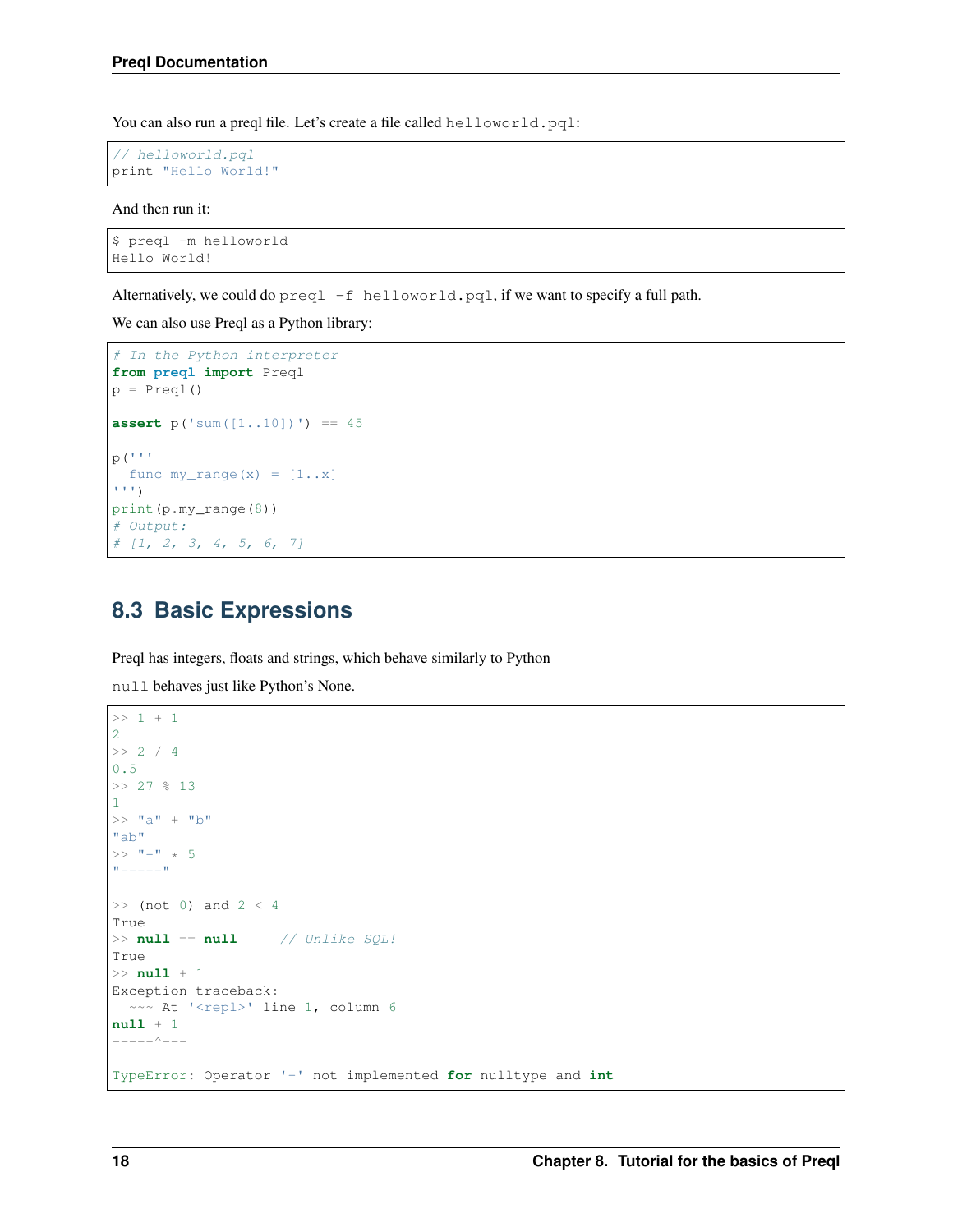Notice that dividing two integers results in a float. To get an integer, use the  $\prime \sim$  operator, which is equivalent to Python's // operator:

 $>> 10$  /~ 3 3

You can get the type of anything in Preql by using the  $type($ ) function:

```
>> type(10)
int
>> type(int)
type
```
Preql also has lists, which are essentially a table with a single column called item:

```
>> my_list = [1,2,3]
table
   =3item
      1
      2
      3
>> count (my_{{\text{max}}} + [4, 5, 6])6
>> names(my_list)
        table =1
name type doc
                        \overline{\phantom{a}}item int
                 \mathbf{I}>> type(my_list)
list[int]
>> type(["a", "b", "c"])
list[string]
```
The range syntax creates a list of integers:

 $>> [1..100]$ table =99 item 1 2 3 4 5 ...

Preql only shows us a preview of the table. If we want to see more items, we can just enter a dot (.) in the prompt:

 $\Rightarrow$  . table [5..] =99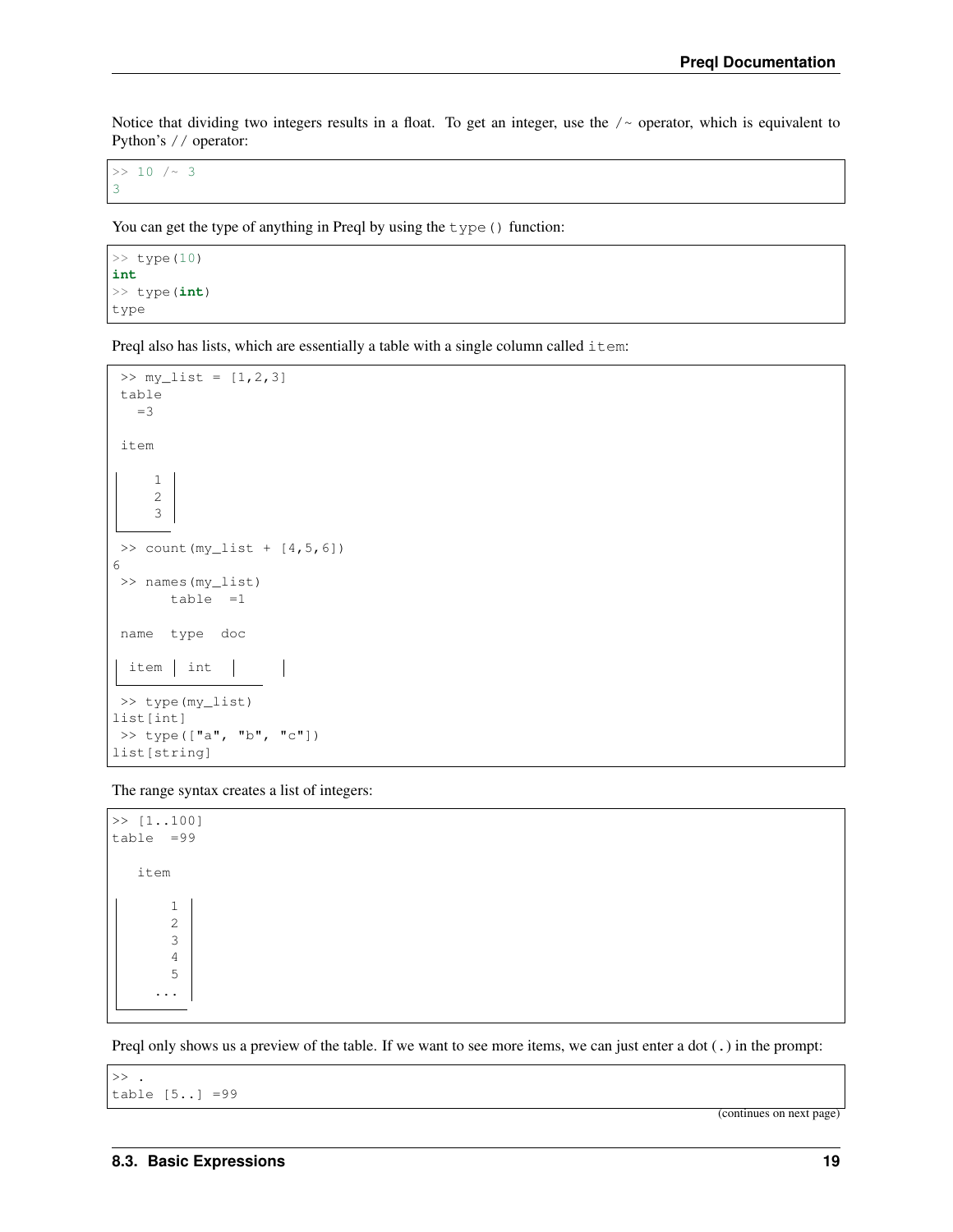item 6 7 8 9 10 ...

Entering . again will keep scrolling more items.

#### **8.3.1 inspect\_sql**

You might be curious what SQL statements are being executed behind the scenes. You can find out using the inspect\_sql() function.

```
\gg print inspect_sql([1..10] + [20..30])
```

```
WITH RECURSIVE range1 AS (SELECT 1 AS item UNION ALL SELECT item+1 FROM range1 WHERE
\rightarrowitem+1<10)
    , range2 AS (SELECT 20 AS item UNION ALL SELECT item+1 FROM range2 WHERE item+1
\leftrightarrow <30)
    SELECT * FROM [range1] UNION ALL SELECT * FROM [range2] LIMIT -1
```
## <span id="page-23-0"></span>**8.4 Functions**

Declare functions using func:

```
func sign(x) {
 if (x == 0) {
   return 0
  } else if (x > 0) {
    return 1
  } else {
    return -1
  }
}
>> sign(-100)
-1
\gg sign(100)
1
```
You can also use them in table operations!

```
>> [-20, 0, 30]{ sign(item) }
table
  =3
sign
```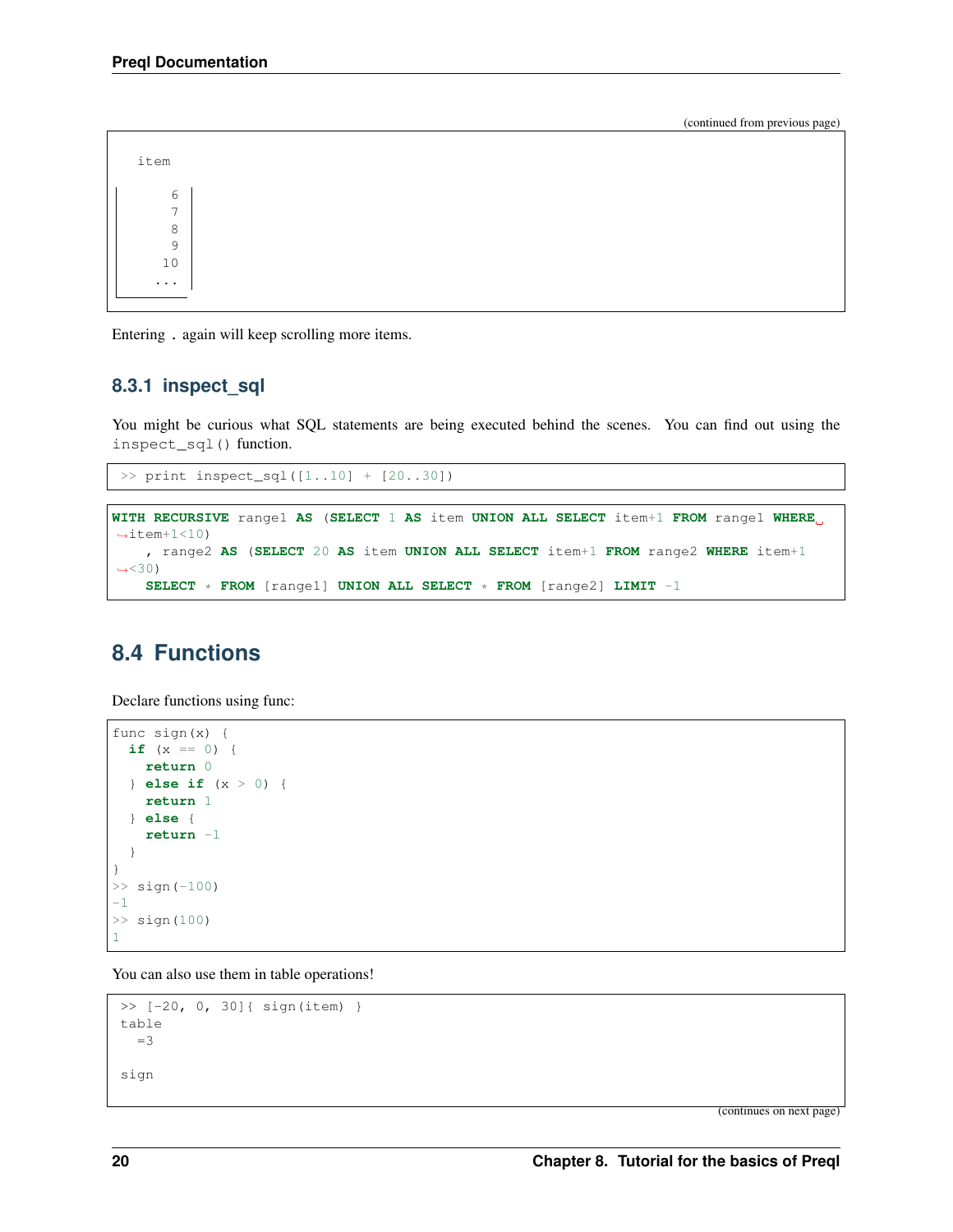-1 0 1

Let's inspect the SQL code that is executed:

```
>> print inspect_sql([-20, 0, 30]{ sign(item) })
```

```
WITH RECURSIVE list_1([item]) AS (VALUES (-20), (0), (30))
   SELECT CASE WHEN ([item] = 0) THEN 0 ELSE CASE WHEN ([item] > 0) THEN 1 ELSE -1
˓→END END AS [sign] FROM [list_1]
```
Note: Functions with side-effects or I/O operations aren't allowed in table operations, due to SQL's limitations.

There's also a shorthand for "one-liners":

```
\gg func str_concat(s1, s2) = s1 + s2
>> str_concat("foo", "bar")
"foobar"
```
Functions are objects just like everything else, and can be passed around to other functions.

Here is a toy example that demonstrates this:

```
func apply_function(f, x) = f(x)my list = ["this", "is", "a", "list"]// Run `apply_function` for each item, and use the built-in `length` function for_
ightharpoonupstrings.
// `len` is just the name of the new column.
print my_list{
 len: apply_function(length, item)
}
// Output:
// table =4//
// len
//
// 4
/ 2
// 1
\frac{1}{4} 4
//
```
## <span id="page-24-0"></span>**8.5 Tables**

Tables are essentially a list of rows, where all the rows have the same structure.

That structure is defined by a set of columns, where each column has a name and a type.

Preql's tables are stored in an SQL database, and most operations on them are done efficiently using SQL queries.

Here is how we would define a table of points: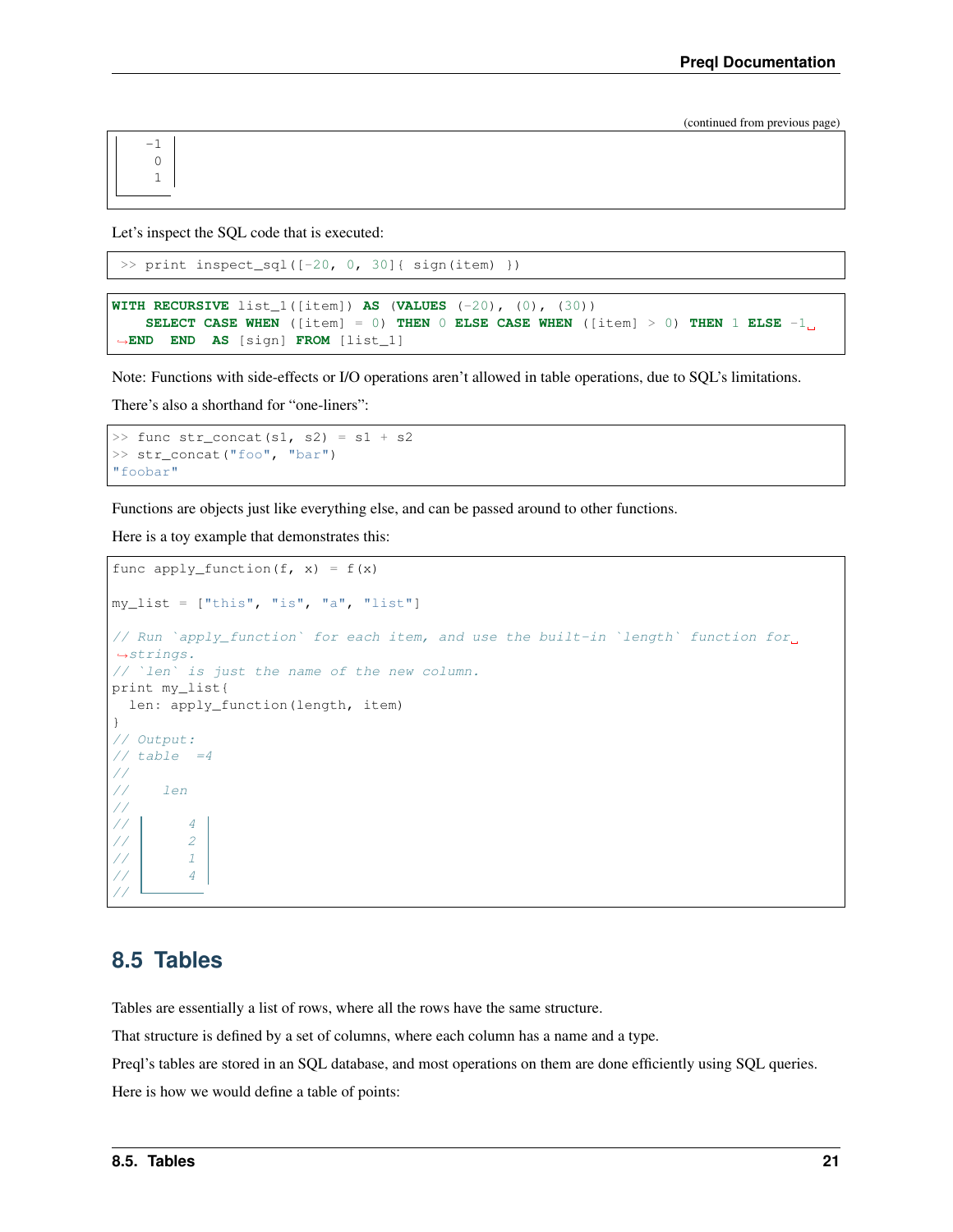```
table Point {
   x: float
    y: float
}
```
This statement creates a persistent table named Point in your database (if you are connected to one. The default database resides in memory and isn't persistent). The executed SQL looks like this:

```
CREATE TABLE IF NOT EXISTS "Point" ("id" INTEGER, "x" FLOAT NOT NULL, "y" FLOAT NOT
˓→NULL, PRIMARY KEY (id))
```
If the table Point already exists, it will instead verify that the new definition is a subset of the existing one. That is, that all the columns defined in it exist in the current table, and with the correct type.

For this tutorial, let's create a table that's little more meaningful, and populate it with values:

```
table Country {
  name: string
  population: int
}
palau = new Country("Palau", 17900)
nauru = new Country("Nauru", 11000)
new Country("Tuvalu", 10200)
```
new accepts its parameters in the order that they were defined in the table. However, it's also possible to use named arguments, such as new Point(y:10,  $x:1$ ).

In the above example, we assigned the newly created rows to variables. But they also exist independently in the table.

We can see that the Country table has three rows:

```
>> count(Country)
3
```
The new statements inserted our values into an SQL table, and count() ran the following query: SELECT COUNT(\*) FROM Country

(Note: You can see every SQL statement that's executed by starting the REPL with the --print-sql switch.)

We can also observe the variables, or the entire table:

```
>> palau
Row{id: 1, name: "Palau", population: 17900}
>> palau.population + 1
17901
>> Country
     table Country =3
id name population
  1 Palau 17900
  2 Nauru 11000
  3 Tuvalu 10200
```
Notice that every table automatically gets an id column. It's a useful practice, that provides us with an easy and performant "pointer" to refer to rows.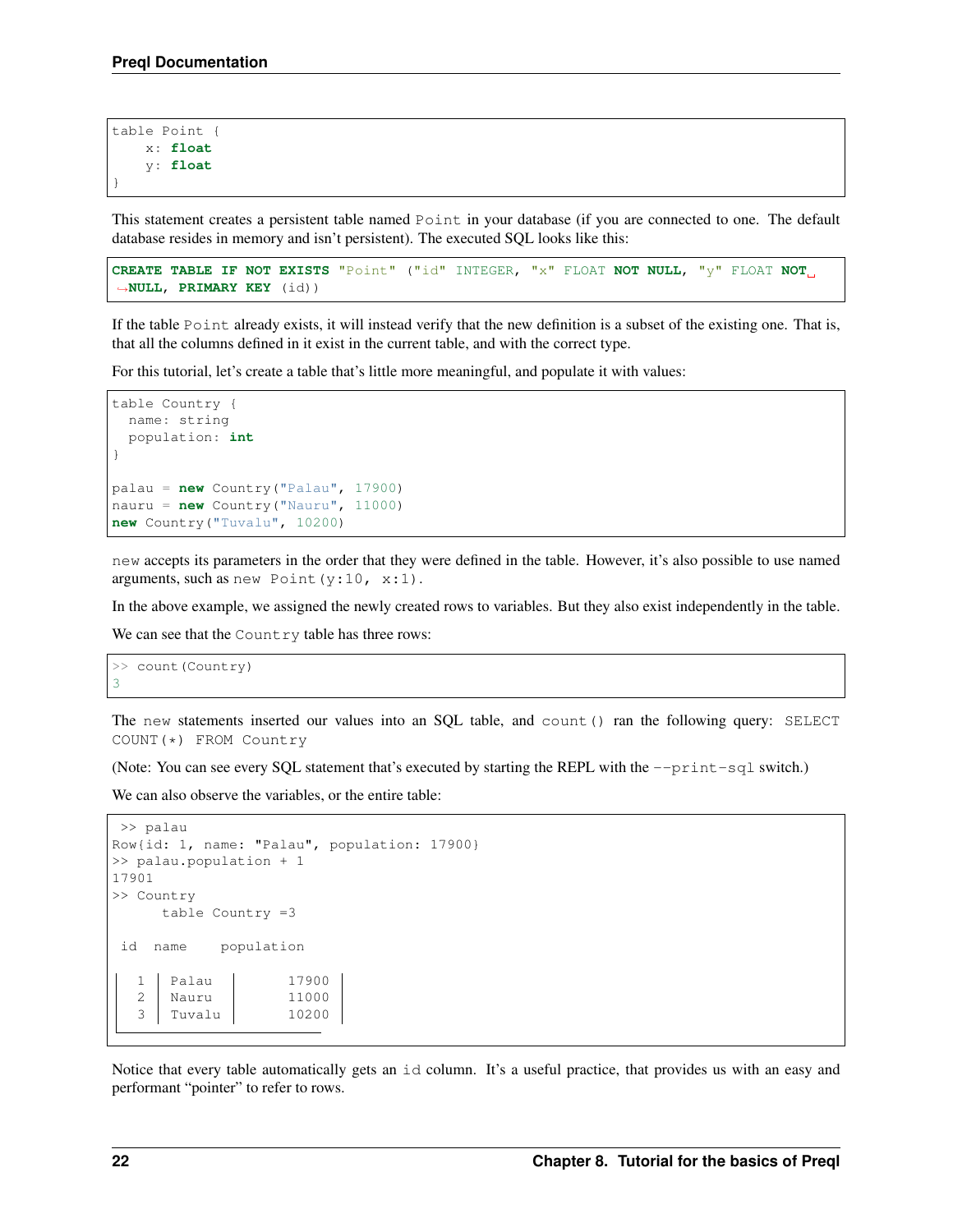#### **8.5.1 Table operations**

There are many operations that you can perform on a table. Here we'll run through the main ones.

Selection lets us filter tables using the selection operator:

```
// All countries that contain the letter 'l' and a population below 15000
>> Country[name like "%l%", population < 15000]
id name population
  3 Tuvalu 10200
```
We can chain table operations:

```
>> Country[name like "%l%" or population < 11000] {name, population}
     table = 2name population
Palau | 17900
Tuvalu 10200
```
We can also filter the rows by index (zero-based), by providing it with a range instead.

```
>> Country[1..]
    table Country =2
id name population
 2 Nauru 11000
 3 Tuvalu 10200
```
Notice that the row index and the value of the id column are not related in any meaningful way.

Projection lets us create new tables, with columns of our own choice:

```
>> Country{name, is_big: population>15000}
    table =3
name is_big
 Palau | 1
 Nauru | 0
 Tuvalu 0
>> Country[name like "P%"]{name, is_big: population>15000}
   table =1
name is_big
 Palau | 1
\gg func half(n) = n / 2
>> Country{..., half(population)} // Ellipsis fills in the rest of the columns
```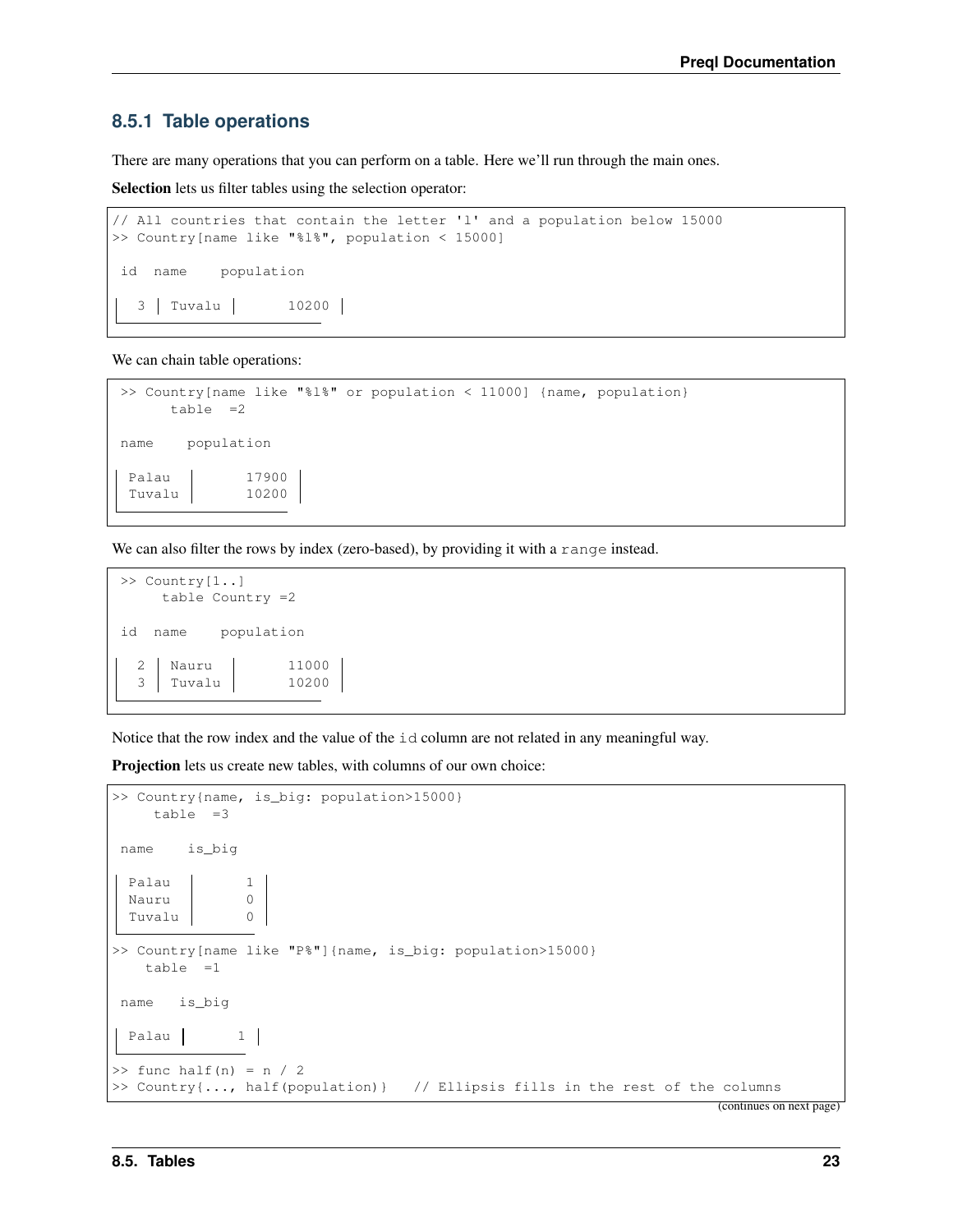|                                                 | table<br>$=$ 3                                        |
|-------------------------------------------------|-------------------------------------------------------|
| id<br>name                                      | half<br>population                                    |
| Palau<br>$\overline{2}$<br>Nauru<br>3<br>Tuvalu | 8950.0<br>17900<br>5500.0<br>11000<br>5100.0<br>10200 |

Notice that Preql creates a new table type for each projection. Therefore, the fields that aren't included in the projection, won't be available afterwards.

However these are only types, and not actual tables. To create a persistent table, we can write:

table half\_population =  $Country{...}$ , half(population)}

Now, if connected to a database, half\_population will be stored persistently.

Aggregation looks a lot like projection, and lets us aggregate information:

The syntax is basically  $\{ \text{keys} =\text{values} \}$ 

```
// Count how many countries there are, for each length of name.
>> Country { length(name) => count(id) }
   table =2
length count
       5 2
       6 1
// If no keys are given, aggregate all the rows into one.
>> world_population = Country { => sum(population) }
table =1
   sum
  39100
// We can extract the row from the table using the `one` operator
>> one world_population
Row{sum: 39100}
// Create an even-odd histogram
\gg [1, 2, 3, 4, 5, 6, 7] {
      odd: item % 2 => count(item)
   }
  table =2odd count
    0 \mid 31 4
// Sum up all the squares
```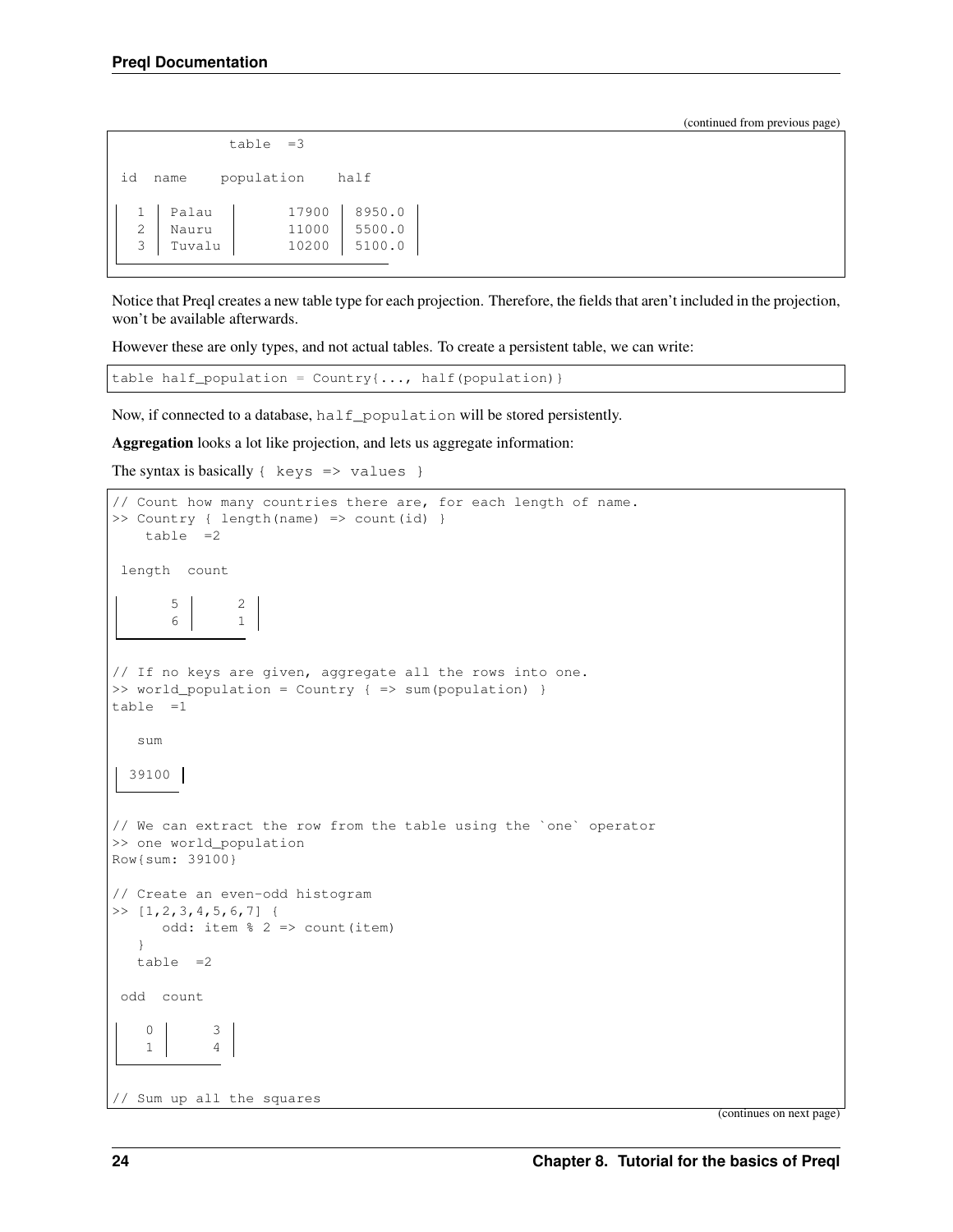```
>> func sqrsum(x) = sum(x*x)
>> [1,2,3,4]{ => sqrsum(item)}
table =1
 sqrsum
      30
```
Ordering lets us sort the rows into a new table.

```
>> Country order {population} // Sort ascending
    table Country =3
id name population
  3 Tuvalu 10200
  2 Nauru 11000
  1 Palau 17900
>> Country order {^name} // Sort descending (^)
    table Country =3
id name population
  3 Tuvalu 10200
  1 Palau 17900
  2 Nauru 11000
```
#### **8.5.2 Lazy-evaluation vs Temporary tables**

Immutable table operations, such as selection and projection, are lazily-evaluated in Preql. That means that they don't execute until strictly necessary.

This allows for gradual chaining, that the compiler will then know to merge into a single query:

```
a = some_table[x > 100] // No SQL executed
b = a \{x \Rightarrow sum(y)\}\ // ... same here
first20 = b[..20] // ... same here
print first20 // Executes a single SQL query for all previous statements
print first20 // Executes the same SQL query all over again.
```
Lazy-evaluation for queries has the following advantages:

- Results in better compilation
- Leaner memory use, since we don't store intermediate results
- The results of the query are 'live', and update whenever the source table updates.

However, in situations when the same query is used in several different statements, it may be inefficient to run the same query again and again.

In those situations it may be useful to store the results in a temporary table: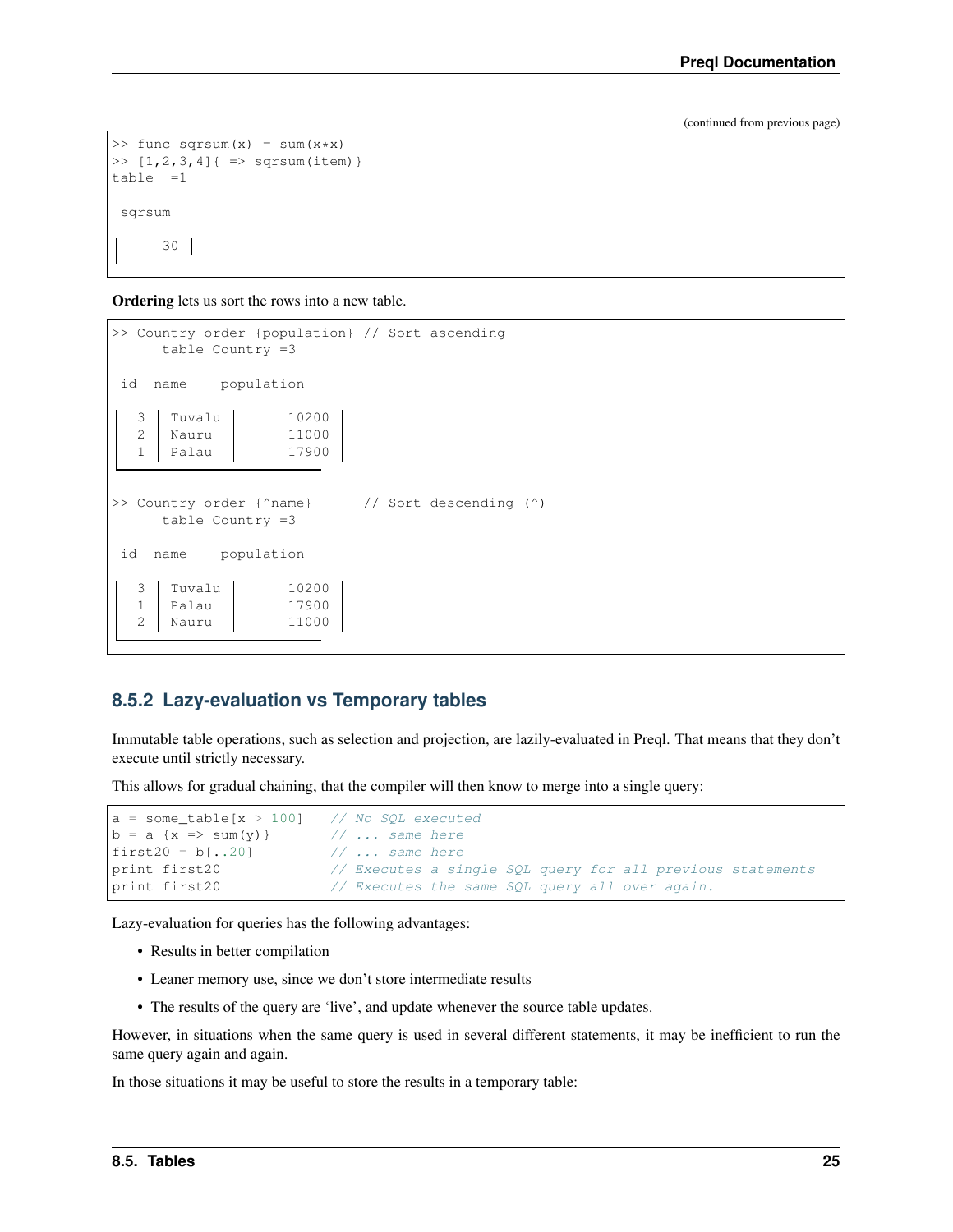| table first20 = $b$ [20] |  |  |  | // Execute a single SQL query and store it |  |
|--------------------------|--|--|--|--------------------------------------------|--|
| print first20            |  |  |  | // Only needs to query the 'first20' table |  |
| print first20            |  |  |  | // Only needs to query the 'first20' table |  |

A temporary table is a table that's persistent in the database memory for as long as the session is alive.

Here's another example:

```
// Create a temporary table that resides in database memory
>> table t_names = Country [population>100] {name} // Evaluated here once
>> count(t_names) + count(t_names)
// Create a query through lazy-evaluation. It's just a local definition
>> q_names = Country[population>100]{name}
>> count(q_names) + count(q_names) // Evaluated here twice
```
The main disadvantage of using temporary tables is that they may fill up the database memory when working with large tables.

### **8.5.3 Update**

We can update tables in-place.

Updates are evaluated immediately. This is true for all expressions that change the global state.

Example:

```
>> Country update {population: population + 1}
    table Country =3
id name population
  1 Palau 17901
  2 Nauru 11001
  3 Tuvalu 10201
>> Country[name=="Palau"] update {population: population - 1}
    table Country =1
id name population
  1 | Palau | 17900 |
>> Country
    table Country =3
id name population
  1 Palau 17900
  2 Nauru 11001
  3 Tuvalu 10201
```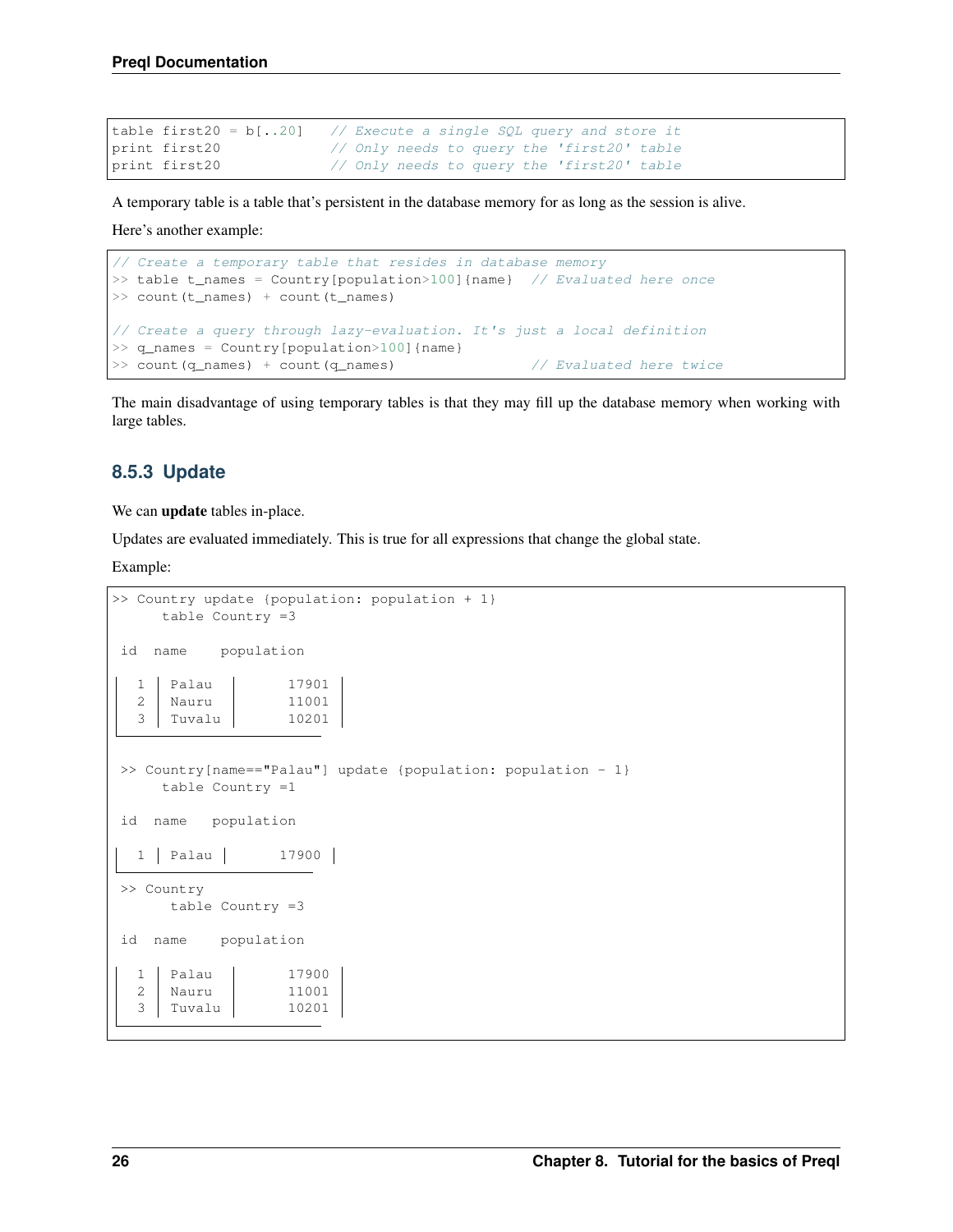#### **8.5.4 Join**

Joining two tables means returning a new table that contains the rows of both tables, matched on a certain attribute.

It is possible to omit the attributes when there is a predefined relationship between the tables.

```
// Create tables from lists. That automatically adds an `id` column.
\gg table odds = [1, 3, 5, 7, 9, 11]\gg table primes = [2, 3, 5, 7, 11]// Join into columns `o` and `p`, which are structures containing the original rows.
>> join(o: odds.item, p: primes.item)
 o p
 {'item': 3, 'id': 2} {'item': 3, 'id': 2}
 {'item': 5, 'id': 3} {'item': 5, 'id': 3}
 {'item': 7, 'id': 4} {'item': 7, 'id': 4}
 {'item': 11, 'id': 6} {'item': 11, 'id': 5}
// We can then destructure it into a regular table
>> join(o: odds.item, p: primes.item) {o.item, o_id: o.id, p_id: p.id}
     table =4
item o_id p_id
    3 2 2
    5 \mid 3 \mid 37 4 4
   11 6 5
// We can filter countries by name, by joining on their name:
>> join(c: Country.name, n:["Palau", "Nauru"].item) {...c}
        table = 2id name population
  1 Palau 17900
  2 Nauru 11001
// But idiomatically, the best way to accomplish this is to use the `in` operator
>> Country[name in ["Palau", "Nauru"]]
    table Country =2
id name population
  1 Palau 17900
  2 Nauru 11001
// Or not in
>> Country[name !in ["Palau", "Nauru"]]
     table Country =1
id name population
```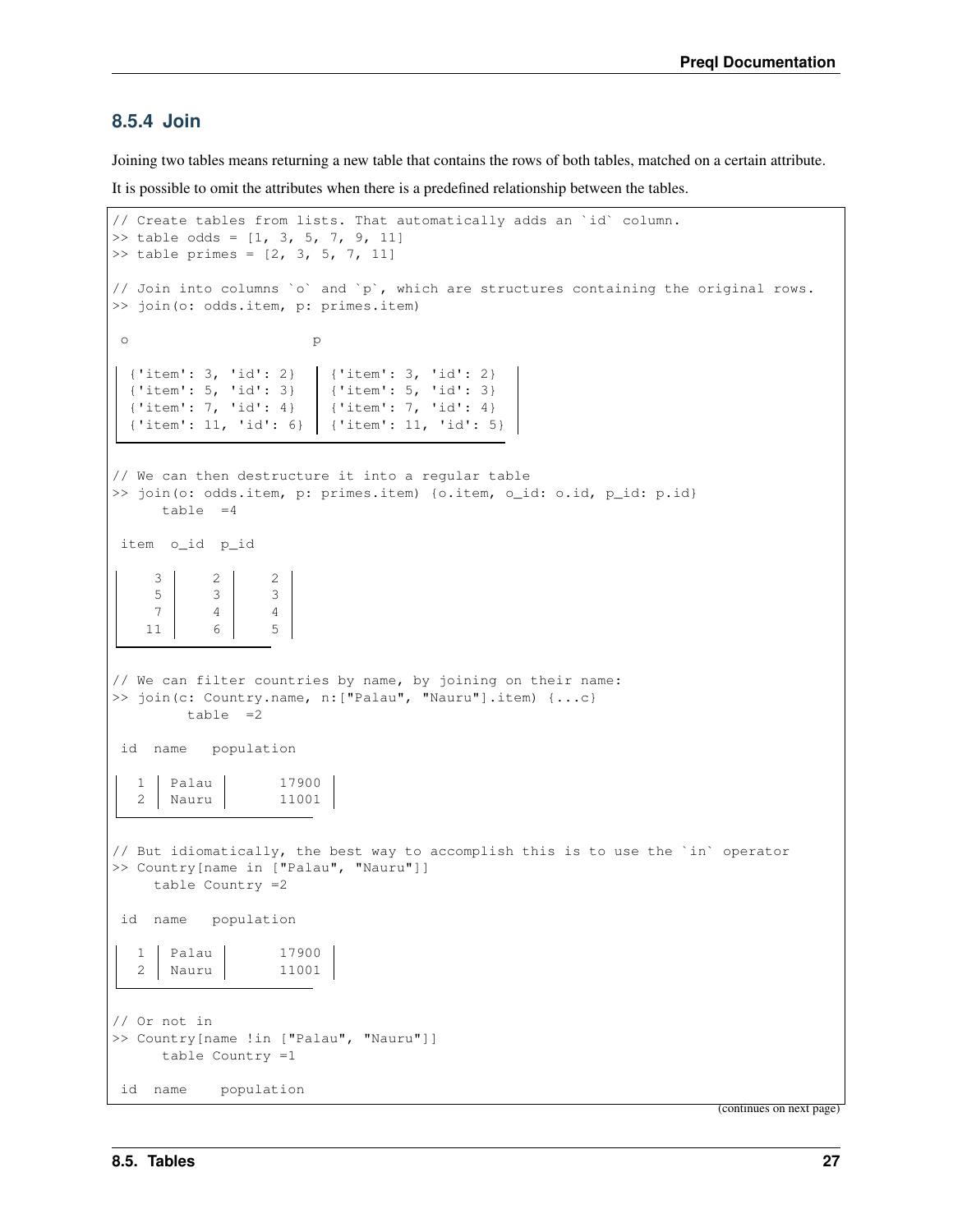```
3 Tuvalu 10201
```
## <span id="page-31-0"></span>**8.6 The SQL Escape-hatch**

Preql does not, and cannot, implement every SQL function and feature.

There are too many dialects of SQL, and too few Preql programmers (for now).

Luckily, there is an escape hatch, through the SQL() function.

The first argument is the type of the result, and the second argument is a string of SQL code.

```
>> func do_sql_stuff(x) = SQL(string, "lower($x) || '!'") // Runs in Sqlite
>> ["UP", "Up", "up"]{ do_sql_stuff(item) }
  table =3
do_sql_stuff
 up!
 up!
 up!
```
We can also query entire tables:

```
>> SQL(Country, "SELECT * FROM $Country WHERE name == \"Palau\"")
    table Country =1
id name population
  1 | Palau | 17900 |
```
Notice that "Country" is used twice in different contexts: once as the return type, and once for querying its rows.

In fact, many of Preql's core functions are written using the  $SQL()$  function, for example enum:

```
func enum(tbl) {
    "Return the table with a new index column"
   // Uses SQL's window functions to calculate the index per each row
   // Remember, ellipsis (...) includes all available columns.
   return tbl{
      index: SQL(int, "row_number() over ()")
      ...
    }
}
// Add an index for each row in the table
>> enum(Country order {population})
            table =3
index id name population
```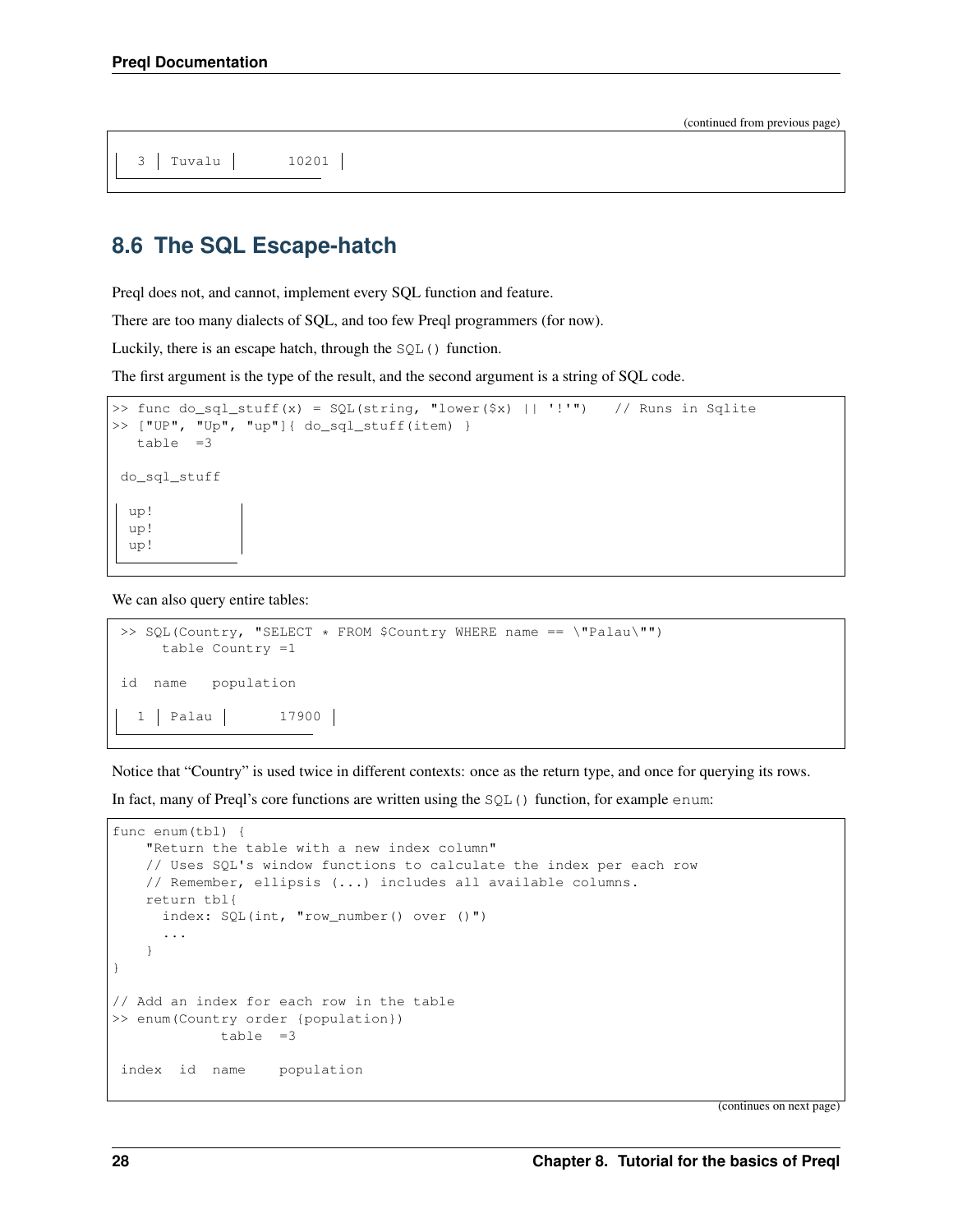| $\circ$  |                    | $3$   Tuvalu          | 10201 |
|----------|--------------------|-----------------------|-------|
| $1 \mid$ | $\sim$<br>$\angle$ | Nauru                 | 11001 |
|          |                    | $2 \mid 1 \mid$ Palau | 17900 |
|          |                    |                       |       |

# <span id="page-32-0"></span>**8.7 Notable Built-in functions**

Here is a partial list of functions provided by Preql:

- debug() call this from your code to drop into the interpreter. Inside, you can use c() or continue() to resume running.
- import\_csv(table, filename) import the contents of a csv file into an existing table
- random() return a random number
- now () return a datetime object for now
- sample\_fast(tbl, n) return a sample of n rows from table tbl  $(O(n))$ , maximum of two queries). May introduce a minor bias (See help(sample\_fast)).
- bfs(edges, initial) performs a breadth-first search on a graph using SQL
- count distinct (field) count how many unique values are in the given field/column.

To see the full list, run the following in Preql: names(\_\_builtins\_\_)[type like "function%"]

## <span id="page-32-1"></span>**8.8 Calling Preql from Python**

Preql is not only a standalone tool, but also a Python library. It can be used as an alternative to ORM libraries such as SQLAlchemy.

It's as easy as:

```
>>> import preql
>>> p = preql.Preql()
```
You can also specify which database to work on, and other parameters.

Then, just start working by calling the object with Preql code:

```
# Use the result like in an ORM
>>> len(p('[1,2,3][item>=2]'))
2
# Turn the result to JSON (lists and dicts)
>>> p('[1,2]{type: "example", values: {v1: item, v2: item*2}}').to_json()
[{'type': 'example', 'values': {'v1': 1, 'v2': 2}}, {'type': 'example', 'values': {'v1
\rightarrow': 2, 'v2': 4}}]
# Run Preql code file
>>> p.load('some_file.pql')
```
You can also reach variables inside the Preql namespace using: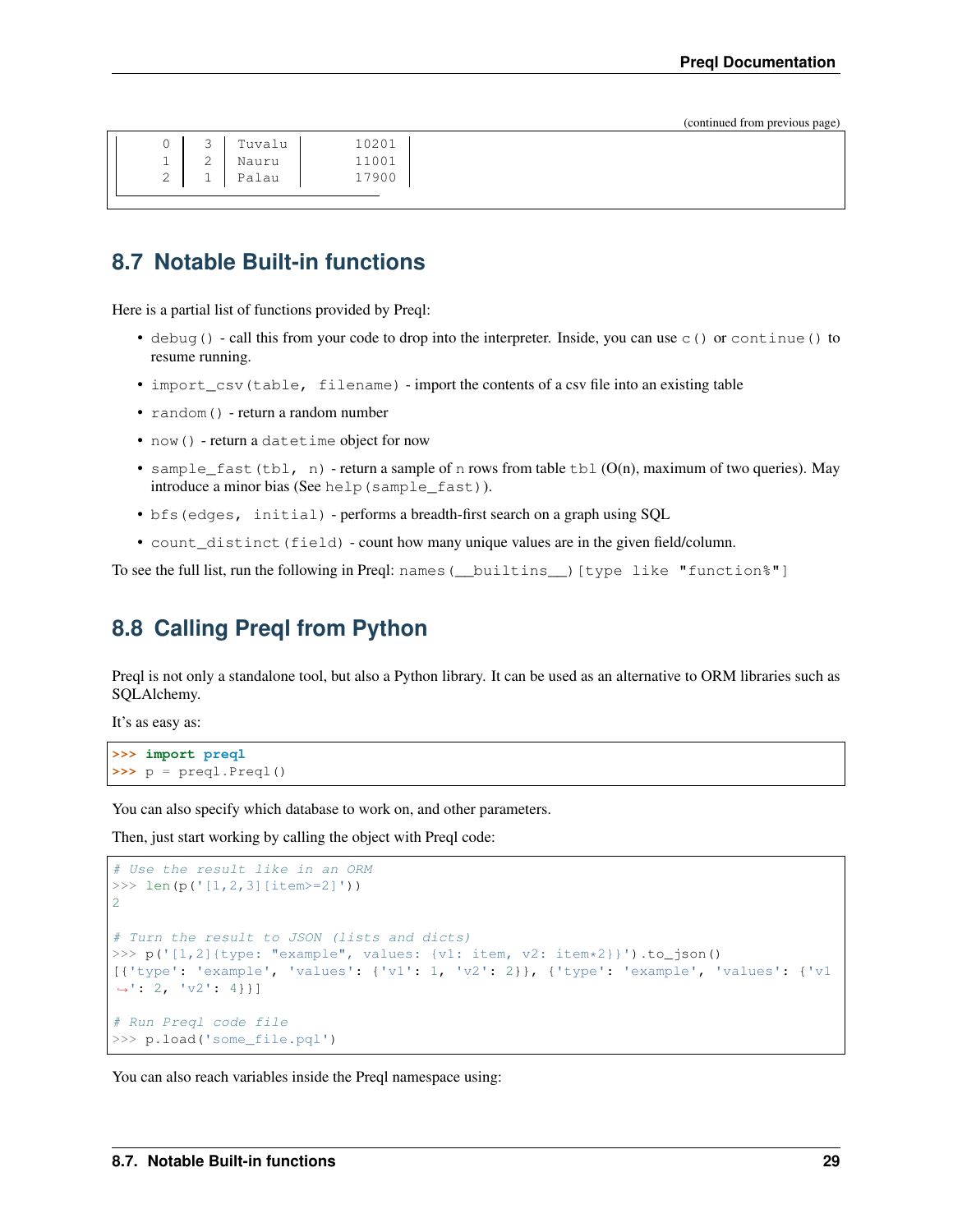```
\Rightarrow \Rightarrow p('a = [1, 2, 3]')>>> sum(p.a)
6
>>> p.char_range('w', 'z') # char_range() is a built-in function in Preql
['w', 'x', 'y', 'z']
```
### **8.8.1 Using Pandas**

You can easily import/export tables between Preql and Pandas, by using Python as a middleman:

```
>>> from pandas import DataFrame
>>> import preql
>>> p = preql.Preql()
>>> f = DataFrame([[1,2,"a"], [4,5,"b"], [7,8,"c"]], columns=['x', 'y', 'z'])
>>> x = p.import_pandas(x=f)
>>> p.x <br> # Returns a Preql table
[{'x': 1, 'y': 2, 'z': 'a', 'id': 1}, {'x': 4, 'y': 5, 'z': 'b', 'id': 2}, {'x': 7, 'y
˓→': 8, 'z': 'c', 'id': 3}]
>>> p('x {y, z}').to_pandas() # Returns a pandas table
  y z
0 2 a
1 5 b
2 8 c
>>> p('x{... !id}').to_pandas() == f # Same as it ever was
     x \t y \t z0 True True True
1 True True True
2 True True True
```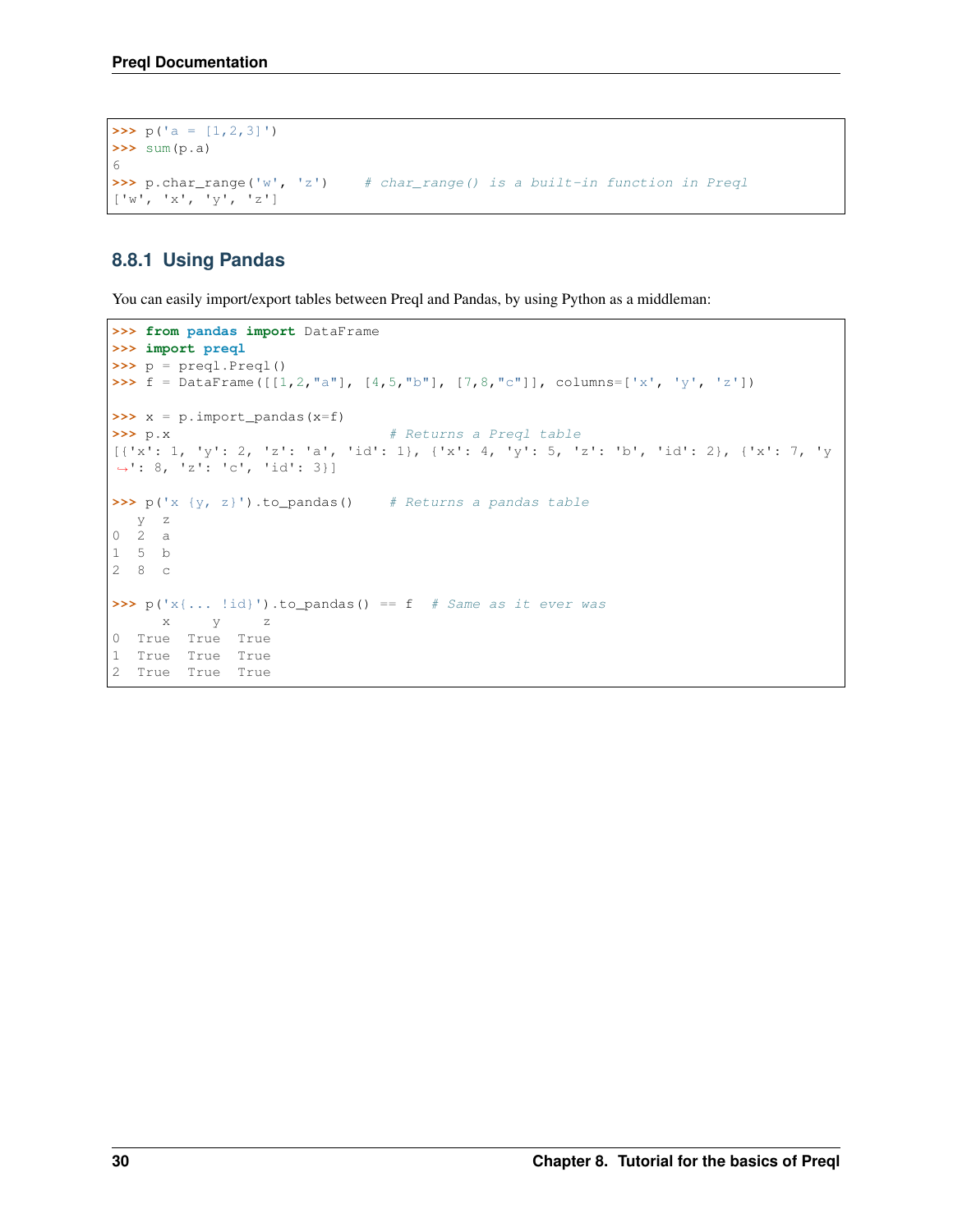## Code comparison: Preql, SQL and the rest

<span id="page-34-0"></span>This document was written with the aid of [Pandas' comparison with SQL.](https://pandas.pydata.org/docs/getting_started/comparison/comparison_with_sql.html)

Use the checkboxes to hide/show the code examples for each language.

## <span id="page-34-1"></span>**9.1 Table Operations**

#### **9.1.1 Selecting columns**

Column selection is done using the projection operator, {}.

tips{total\_bill, tip, smoker, time}

The table name (tips) comes first, so that Preql can automatically suggest the field names.

In SQL, selection is done using the SELECT statement

**SELECT** total\_bill, tip, smoker, **time FROM** tips;

```
tips[['total_bill', 'tip', 'smoker', 'time']]
```
#### **9.1.2 Filtering rows**

Row filtering is done using the filter operator, []:

```
tips[size >= 5 or total_bill > 45]
SELECT * FROM tips WHERE size >= 5 OR total_bill > 45;
```
DataFrames can be filtered in multiple ways; Pandas suggest using boolean indexing: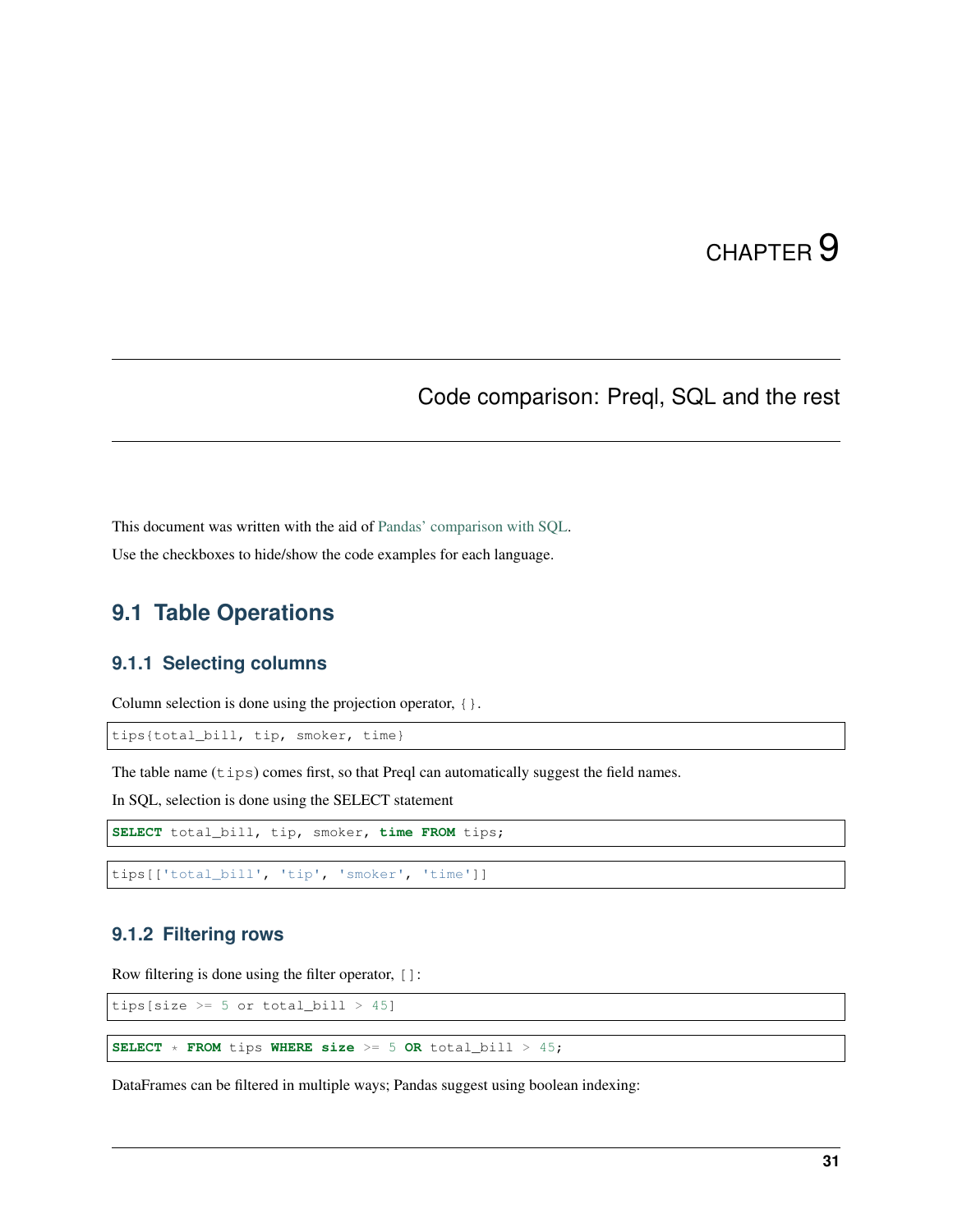tips[(tips['size'] >= 5) | (tips['total\_bill'] > 45)]

```
from sqlalchemy import or_
session.query(Tips).filter(or_(Tips.size >= 5, Tips.total_bill > 45))
```
### **9.1.3 Group by / Aggregation**

In this example, we calculate how the amount of tips differs by day of the week.

Preql extends the projection operator to allow aggregation using the  $\Rightarrow$  construct:

tips{day =>  $avg(tip)$ , count()}

Conceptually, everything on the left of  $\Rightarrow$  are the keys, and on the right are the aggregated values.

```
SELECT day, AVG(tip), COUNT(*) FROM tips GROUP BY day;
```
tips.groupby('day').agg({'tip': np.mean, 'day': np.size})

```
from sqlalchemy import func
session.query(Tips.day, func.avg(Tips.tip), func.count(Tips.id)).group_by(Tips.day).
\leftrightarrowall()
```
#### **9.1.4 Concat, Union**

In this example, we will concatenate and union two tables together.

```
table1 + table2 // concat
table1 | table2 // union
SELECT * FROM table1 UNION ALL SELECT * FROM table2; -- concat
SELECT * FROM table1 UNION SELECT * FROM table2; -- union
pd.concat([table1, table2]) # concat
pd.concat([table1, table2]).drop_duplicates() # union
union_all(session.query(table1), session.query(table2)) # concat
union(session.query(table1), session.query(table2)) # union
```
#### **9.1.5 Top n rows with offset (limit)**

```
tips[5..15]
// OR
tips[5..][..10]
```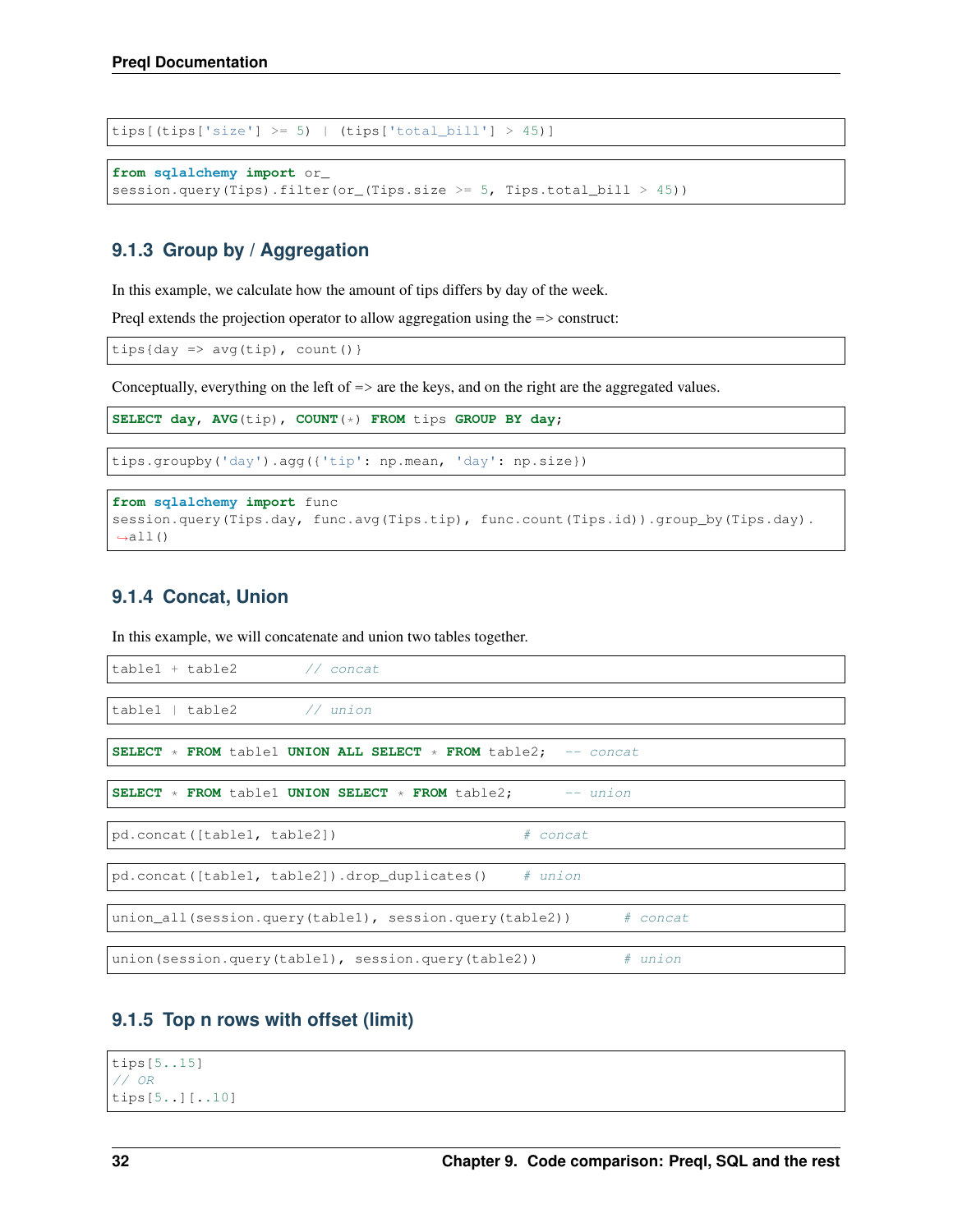**SELECT** \* **FROM** tips **ORDER BY** tip **DESC LIMIT** 10 **OFFSET** 5;

```
tips.nlargest(10 + 5).tail(10)
```
### **9.1.6 Join**

Join is essentially an operation that matches rows between two tables, based on common attributes.

join(a: table1.key1, b: table2.key2)

The result is a table with two columns, a and b, which are structs that each contain the columns of their respective table.

If we have pre-defined a "default join" between tables, we can shorten it to:

join(a: table1, b: table2)

Preql also offers the functions left join(), outer join(), and joinall().

**SELECT** \* **FROM** table1 **INNER JOIN** table2 **ON** table1.key1 = table2.key2;

```
pd.merge(df1, df2, on='key')
```
(it gets complicated if the key isn't with the same name)

session.query(Table1).join(Tables2).filter(Table1.key1 == Table2.key2)

#### **9.1.7 Insert row**

Insert a row to the table, and specifying the columns by name.

**new** Country(name: "Spain", language: "Spanish")

**INSERT INTO** Country (name, **language**) **VALUES** ("Spain", "Spanish")

countries = countries.append({'name':'Spain', 'language': 'Spanish'}, ignore\_ ˓<sup>→</sup>index=**True**)

session.add(Country(name='Spain', language='Spanish'))

#### **9.1.8 Update rows**

```
tips[tip < 2] update {tip: tip*2}
```
Preql puts the update keyword after the selection, so that when working interactively, you can first see which rows you're about to update.

```
UPDATE tips SET tip = tip*2 WHERE tip < 2;
```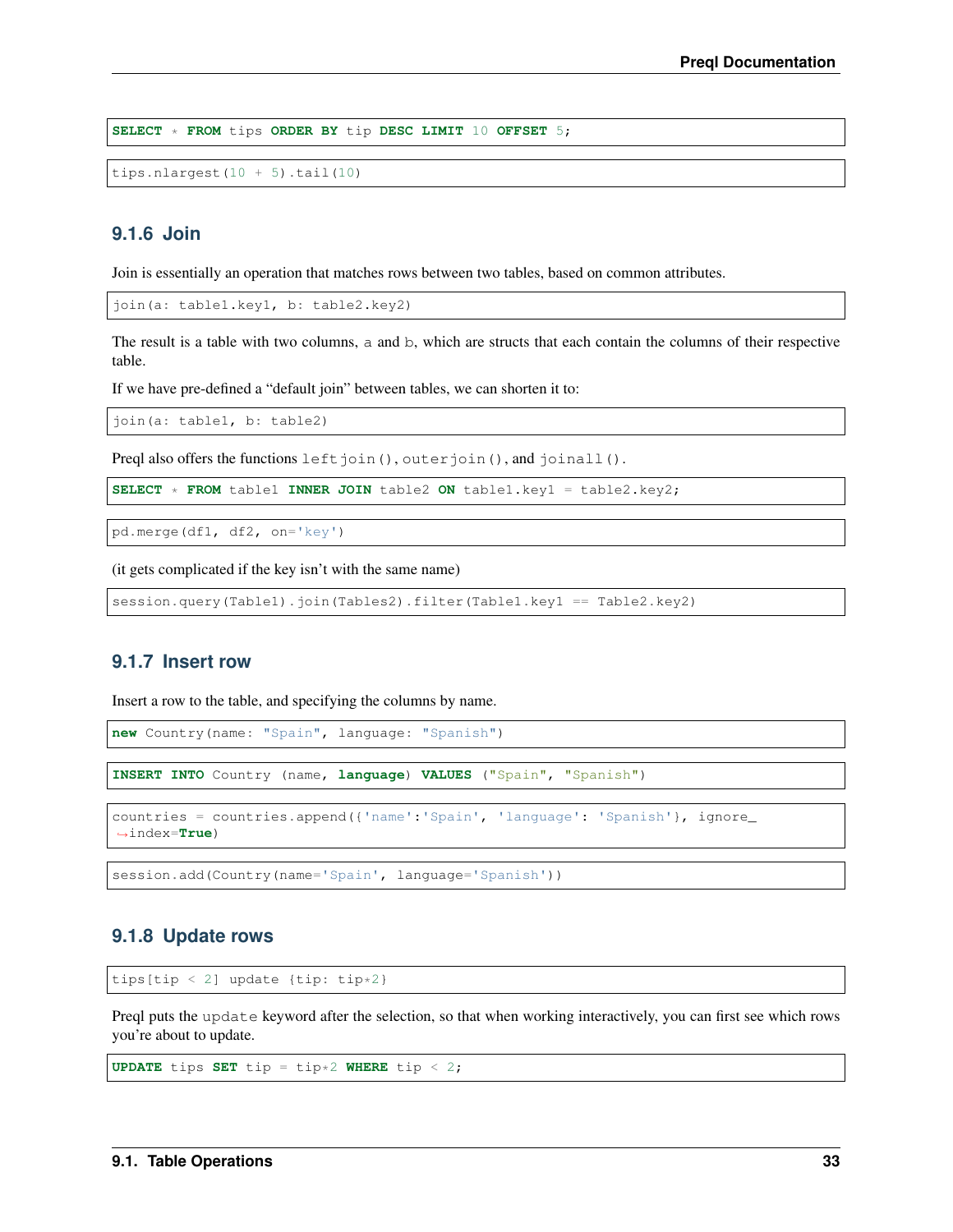tips.loc[tips['tip'] < 2, 'tip']  $*= 2$ 

(takes a different form for complex operations)

# **9.2 Gotchas**

### **9.2.1 Null checks**

Comparisons to null behave like in Python.

tips[col2==**null**]

Preql also has a value called unknown, which behaves like SQL's NULL.

Simple comparison to NULL using =, will always return NULL. For comparing to NULL, you must use the IS operator (the operator name changes between dialects).

```
SELECT * FROM tips WHERE col2 IS NULL;
```
tips[tips['col2'].isna()]

# **9.3 Programming**

### **9.3.1 Defining a function, and calling it from the query**

```
func add\_one(x: int) = x + 1my_table{ add_one(my_column) }
```
(Type annotations validate the values at compile-time)

(Postgres dialect)

```
CREATE FUNCTION add_one(x int)
RETURNS int
AS
$5SELECT x + 1
$SLANGUAGE SQL IMMUTABLE STRICT;
SELECT add_one(my_column) FROM my_table;
```

```
def add_one(x: int):
   return x + 1
```
my\_table['my\_column'].apply(add\_one)

Impossible?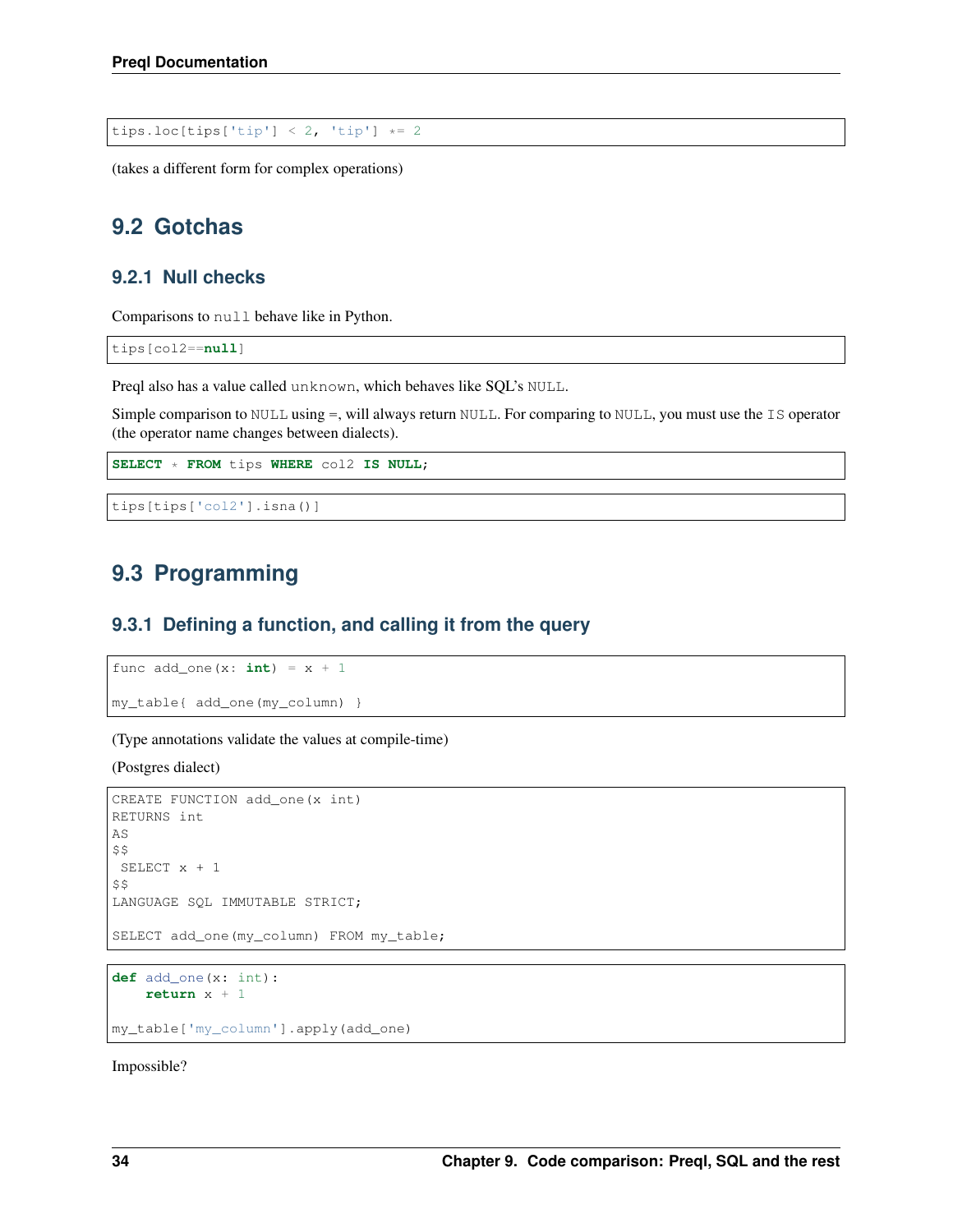### **9.3.2 Counting a table from Python**

This example demonstrates Preql's Python API.

All examples set row\_count to an integer value.

(assumes p is a preql instance)

row\_count = len(p.my\_table)

Or:

 $row\_count = p('count(my\_table)')$ 

```
cur = conn.execute('SELECT COUNT() FROM my_table')
row_count = cur.fetchall()[0][0]
```
row\_count = len(my\_table.index)

row\_count = session.query(my\_table).count()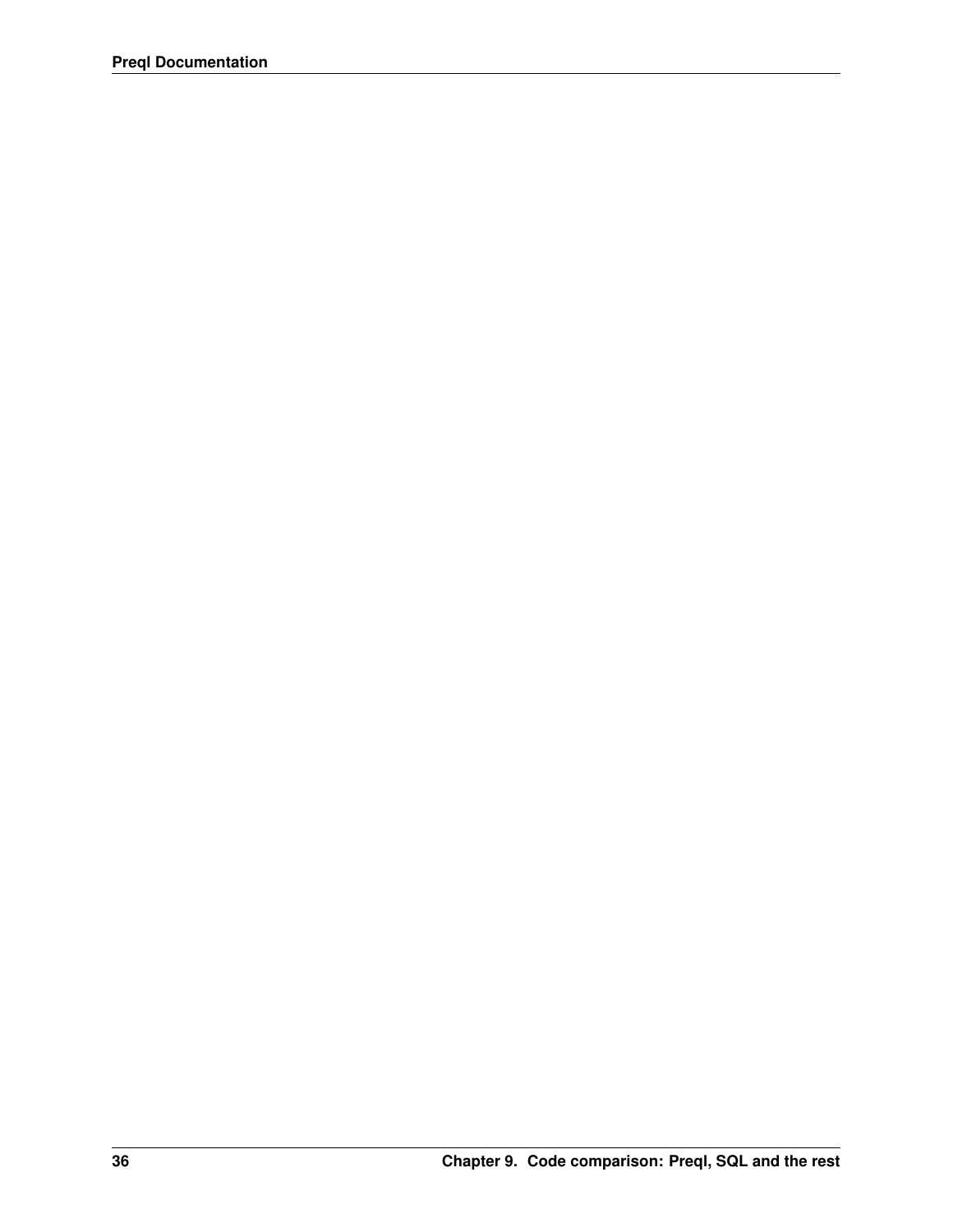# CHAPTER 10

# Getting Started

## **10.1 Install**

- 1. Ensure you have [Python 3.6,](https://www.python.org/downloads/) or above, installed on your system.
- 2. Ensure you have [pip](https://pip.pypa.io/en/stable/installing/) for Python (you probably already do).
- 3. Run the following command:

pip install -U preql

## **10.2 Run the interpreter in the console (REPL)**

To start the interpreter, run the following in your shell:

preql

Preql will use Sqlite's memory database by default.

To see the running options, type:

preql --help

### **10.2.1 Explore an existing database**

When you start the interpreter, you can specify which database to connect to, using a URL.

```
# Postgresql
preql postgres://user:pass@host/dbname
# MySQL
```
(continues on next page)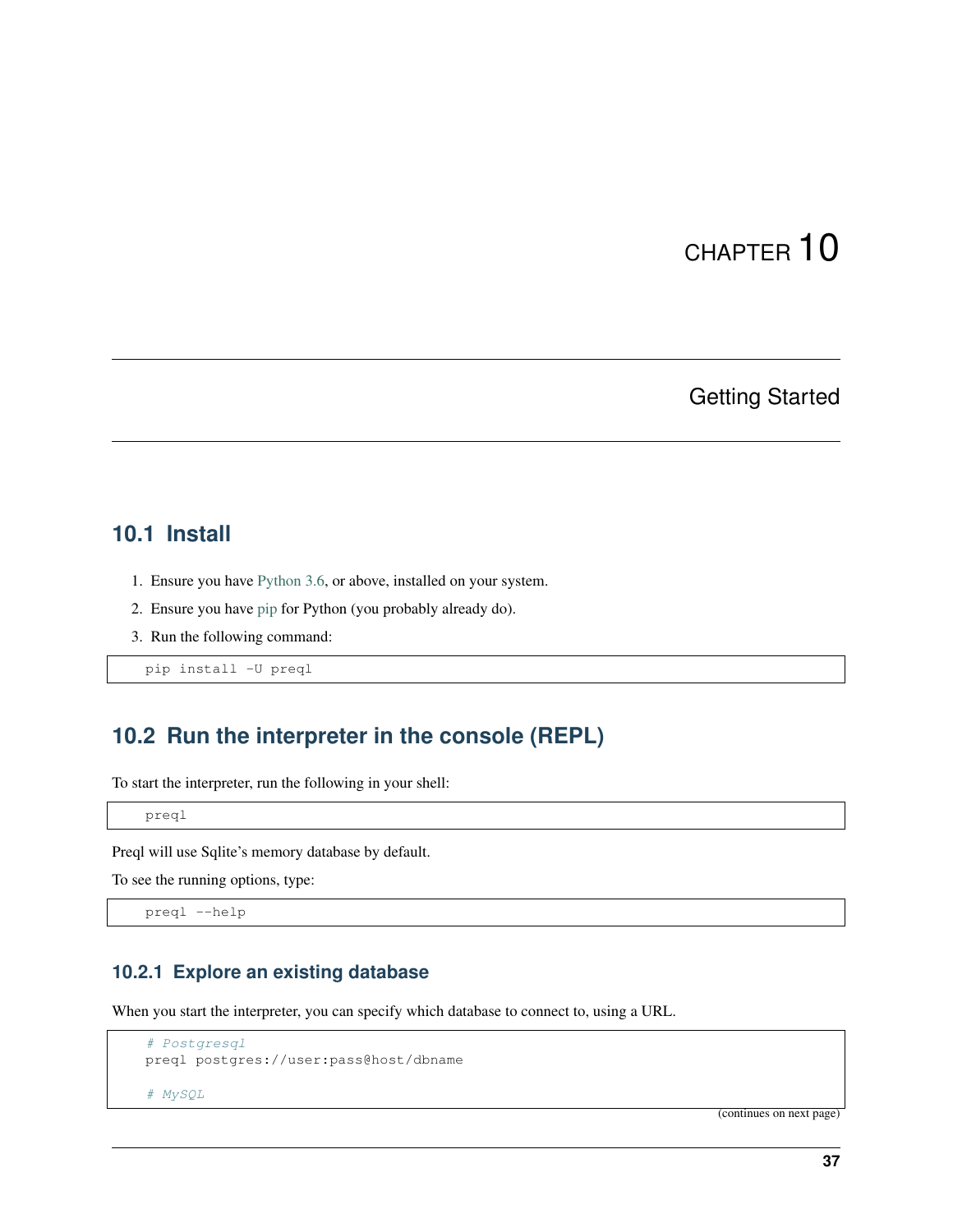(continued from previous page)

```
preql mysql://user:pass@host/dbname
# Sqlite (use existing or create new)
preql sqlite://path/to/file
```
When already inside the Preql interactive prompt, a Jupyter Notebook, or a running script, use the connect () method:

```
connect("sqlite://path/to/file")
```
Use introspective methods to see a list of the tables, and of the available functions:

```
// Get a list of all tables in database
>> tables()
// Get help regarding how to use Preql
>> help()
// For example:
>> help(connect)
func connect(uri, load_all_tables, auto_create) = ...
    Connect to a new database, specified by the uri
    ...
```
# **10.3 Run in a Jupyter Notebook**

1. Install the Preql kernel into jupyter:

preql --install-jupyter

1. Run Jupyter Notebook as usual:

jupyter notebook

1. create a new notebook with the Preql kernel, or open an existing one.

Inside the notebook, use the connect() function to connect to a database.

For an example, view the following Jupyter notebook: [Tutorial: Exploring a database with Preql](https://github.com/erezsh/Preql/blob/master/docs/chinook_tutorial.ipynb)

# **10.4 Use as a Python library**

```
from preql import Preql
p1 = Preq1() # Use memory database
p2 = Preql("sqlite://path/to/file") # Use existing or new file
assert p1('sum([1..10])') == 45
```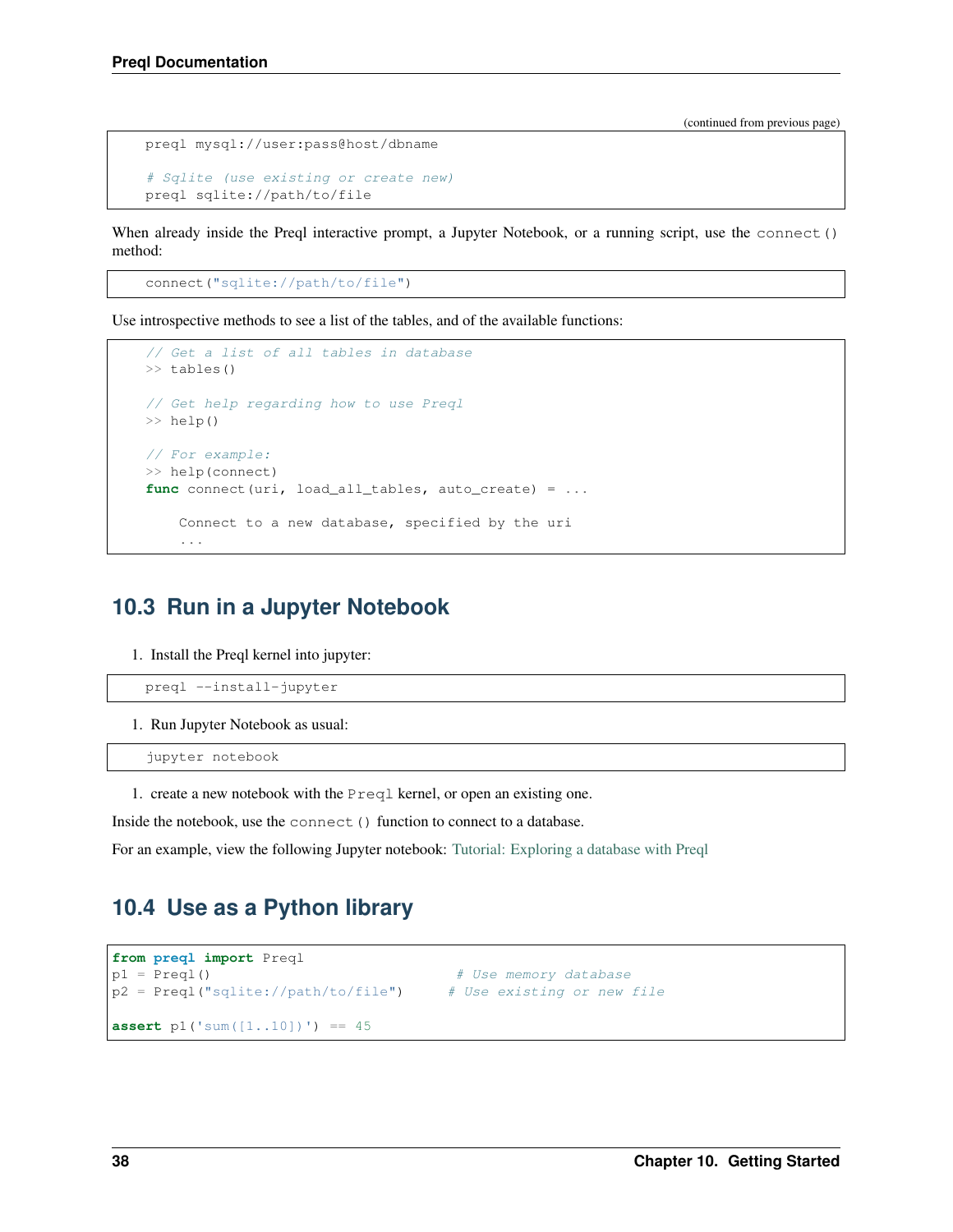# **10.5 Run as a REST / GraphQL server**

Coming soon!

# **10.6 Further reading**

- *[Learn the language](#page-46-0)*
- *[Read the tutorial](#page-20-0)*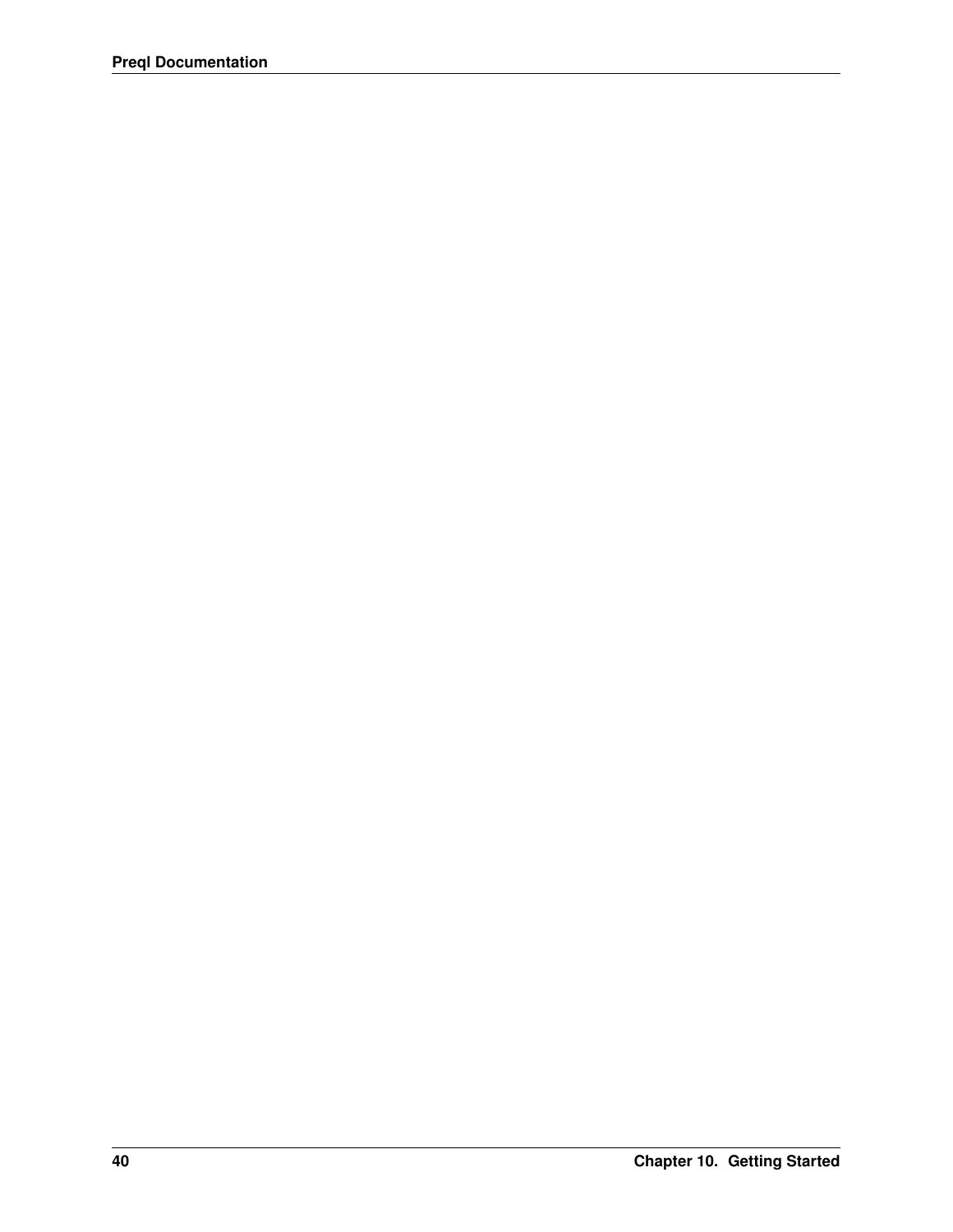# CHAPTER 11

# Why not SQL/ORM/Pandas ?

## **11.1 SQL**

SQL first appeared in 1974, and aimed to provide a database interface that was based on natural language. It was clever and innovative at the time of its conception, but today we can look back on its design and see many fundamental mistakes.

Among its many faults, SQL is excessively verbose, is bad at catching and reporting errors, has no first-class or high-order functions, is awkward for interactive work, and it has a fragmented ecosystem and many different and incompatible dialects.

Some attempts have been made to address these issues, mainly in the form of ORMs.

### **11.1.1 Good parts of SQL**

- Relational Algebra
- Declarative queries
- Many mature, well-tested implementations
- Intended for interactive work

### **11.1.2 Bad parts of SQL**

- Lack of first-class functions
- Hard to re-use code
- Bad error-handling (if any)
- Long-winded and clumsy syntax
- Code lives on the server, so there is no version control (such as git)
- Interactive clients leave a lot to be desired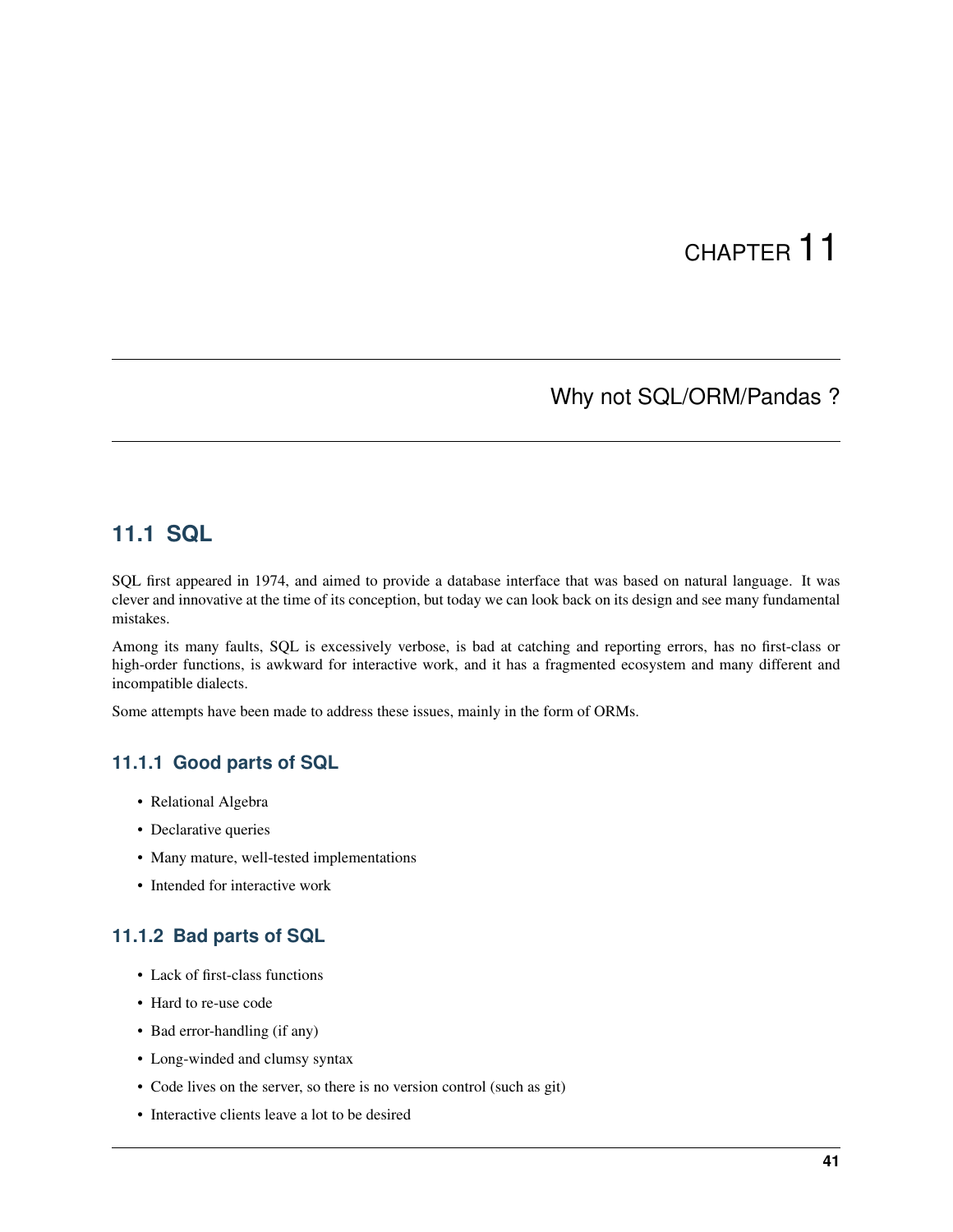(there are plenty more on both sides of the scales)

Preql adopts the good parts of SQL, and tries to solve the bad parts.

# **11.2 ORMs**

ORMs (object-relational mapping), are frameworks that let their users interact with the database using constructs that are native to the host programming language. Those constructs are then compiled to SQL, and executed in the database.

ORMs are usually more concise and more composable than SQL. However, they are themselves limited by their host languages, which were never designed for relational data processing. For the most part, they have awkward syntax, and they only support simple constructs and queries, and simplistic compostion.

# **11.3 Pandas**

Given the failings of SQL and ORMs, it's no wonder that many programmers and data analysts choose to disregard relational databases altogether, and use completely new approaches.

Pandas is one of those new approaches. Implemented entirely on top of Python and Numpy, it has gained a lot of popularity in recent years due to its accessibility and relative simplicity. It also has a wide range of features that were designed specifically for data scientists.

Unfortunately, it comes with its own set of faults. Pandas is slow (despite recent efforts to accelerate it), it has awkward syntax, and it isn't well suited for working with relational, structured or linked data.

See also: [Code comparison](comparison.html)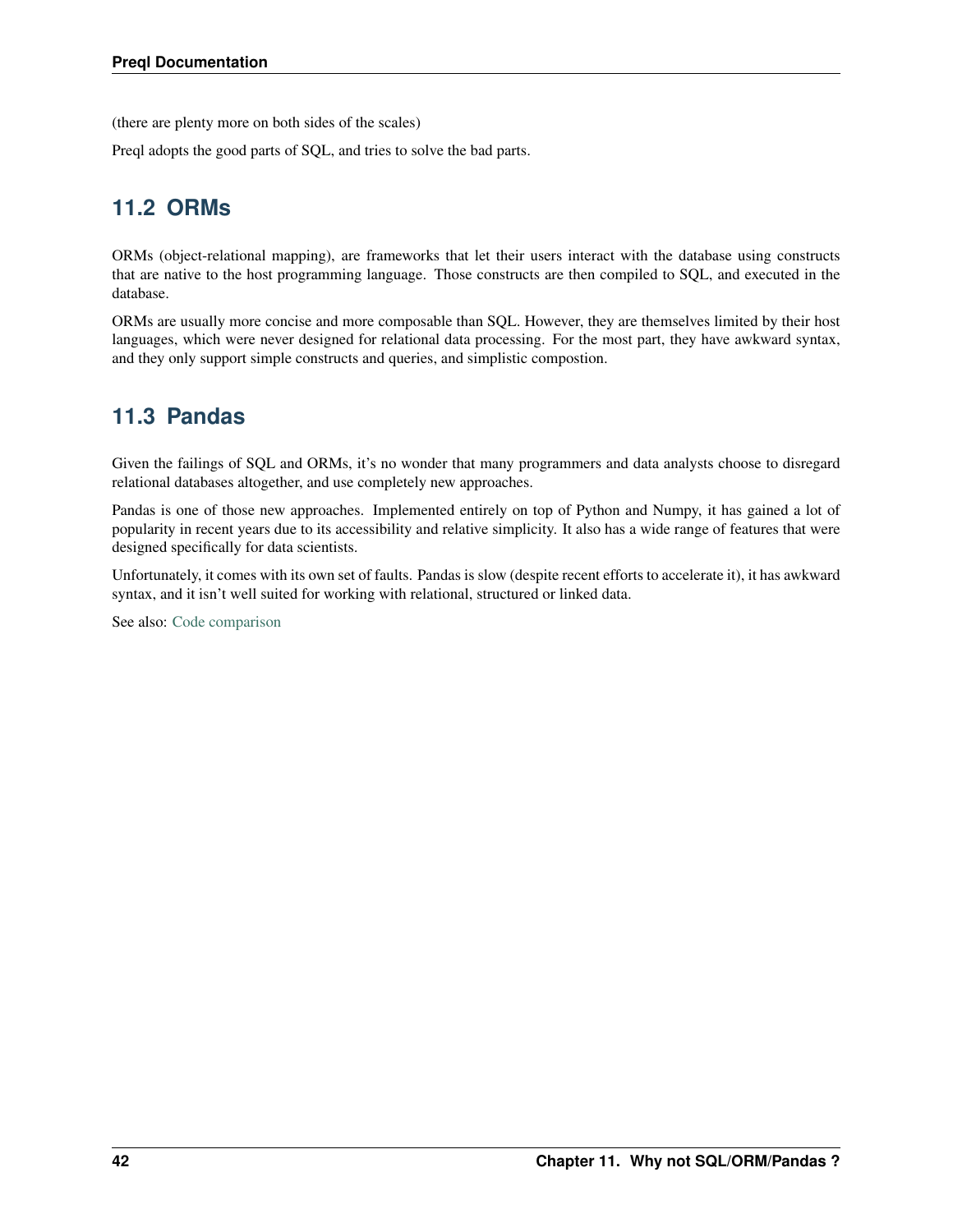# CHAPTER 12

# Language Reference

<span id="page-46-0"></span>(This document is incomplete, and needs more work)

Preql's syntax is a mix between Go and Javascript.

• Comments start with //

# **12.1 Literals**

### **12.1.1 Null**

Null values are specified with null. Null is only ever equal to itself:

```
>> null == null
true
```
### **12.1.2 Booleans**

The two boolean values are true and false, and both are of type bool.

```
>> type(true)
bool
>> type(false)
bool
```
### **12.1.3 Numbers**

Numbers are written as integers or floats.

Standard operators apply: +, -,  $\star$ , /,  $\frac{6}{5}$ ,  $\star \star$ , ==, !=, <, >, <=, >=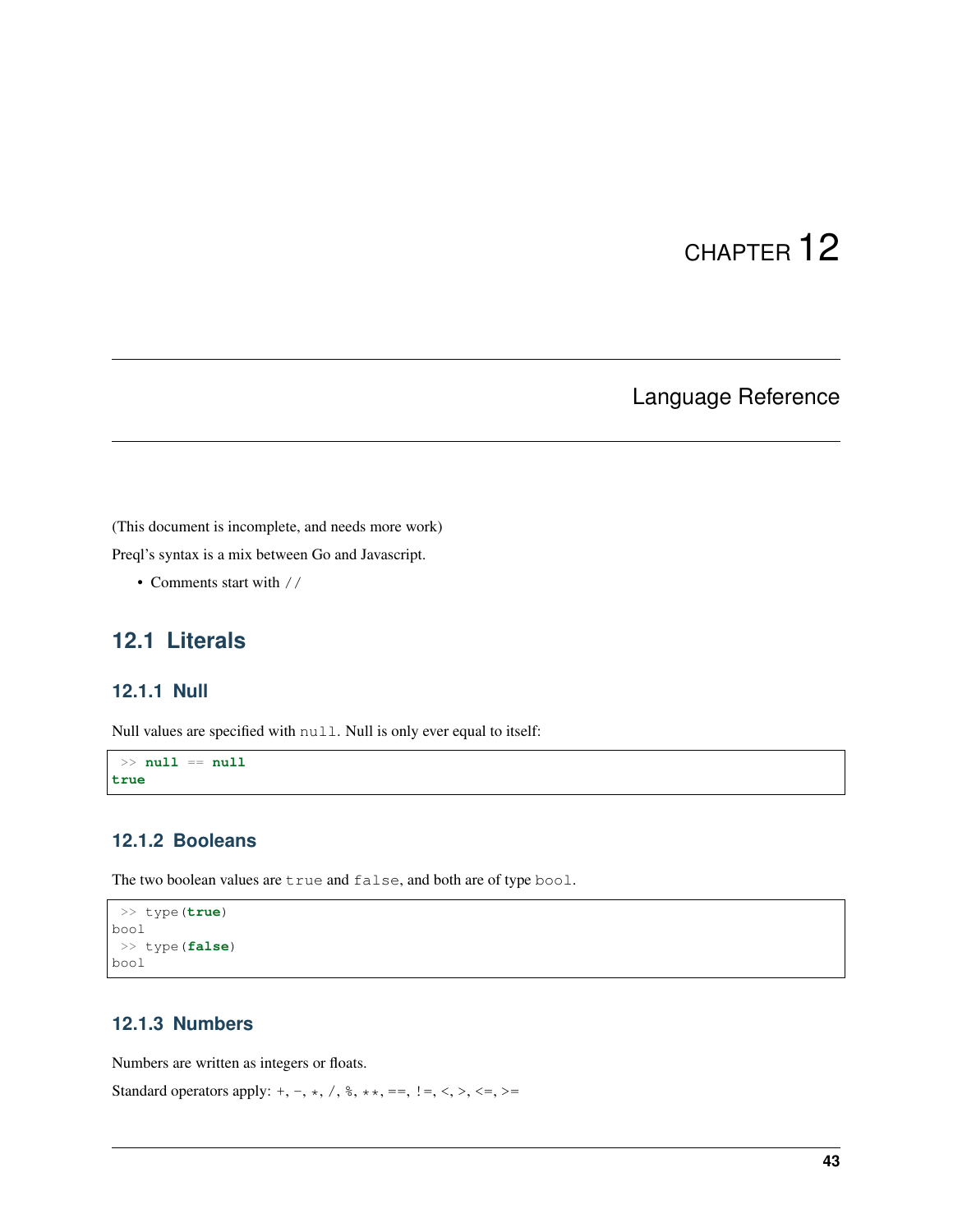```
\gg type (10)
int
>> type(3.14)float
```
Operations between ints and floats result in a float:

```
>> type(10 + 3.14)
float
```
Division always returns a float. For "floordiv", use the /~ operator:

```
>> 10 / 3
3.3333333333333335
>> 10 / ~33
```
### **12.1.4 Strings**

Standard operators apply:  $+, *, ==, !=$ 

Strings, like in Python, take one of the following forms:

 $\bullet$   $\bullet$   $\bullet$ 

- $\bullet$  " $a$ "
- '''a'''
- $\bullet$  """ $\bullet$  """

```
>> type("a")
string
```
Triple-quoted strings capture newlines, while single-quoted strings do not.

Strings support the like operator, or  $\sim$ , similar to SQL's like operator:

```
>> "hello" ~ "h%"
true
```
Strings support the slicing operators []:

```
>> "preql"[3..]
"ql"
```
### **12.1.5 Structs**

Structs can be created on the fly, using the { } syntax:

Structs are essentially dictionaries (or maps), in which the keys are always of the type string.

```
>> x = \{a:1, b:2\}{a: 1, b: 2}
\gg x.a
1
```
(continues on next page)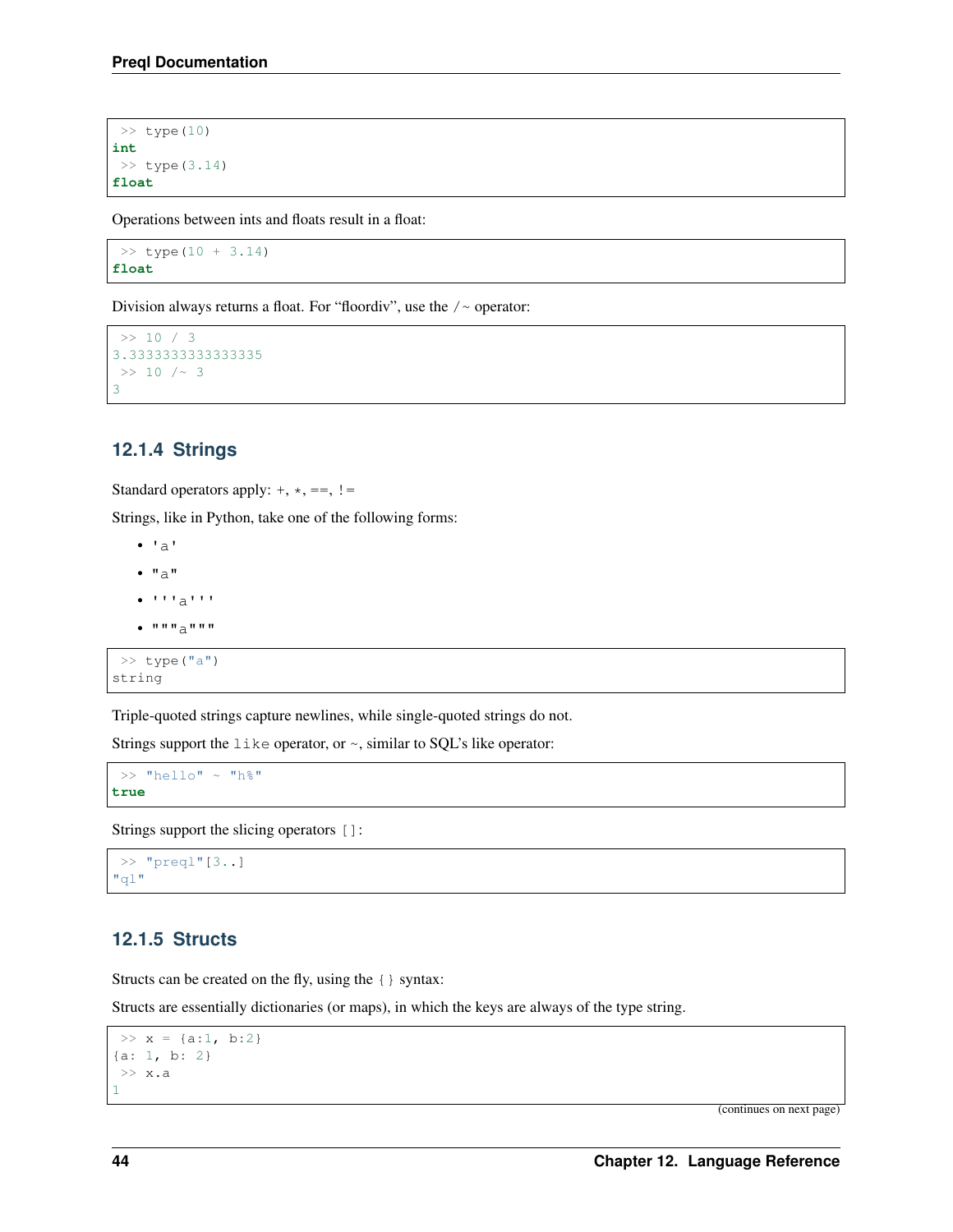(continued from previous page)

```
>> type(x)
struct[a: int, b: int]
```
### **12.1.6 Lists**

Lists can be specified using the [item1, item2, ...] syntax. They are equivalent to a table with a single item column.

Lists support all tables operations.

```
>> ["a", "b", "c"]
table =3
  item
  a
 b
  c
```
### **12.1.7 Ranges**

Ranges can be specified using the [start..end] syntax. They are equivalent to a list of numbers.

```
>> type([1..10])
list[int]
```
### **12.1.8 Functions**

• Functions are defined with func, like in Go

```
// normal syntax
func abs(x) {
   "docstring"
   if (x < 0) {
       return -x
    }
   return x
}
// short-hand syntax
func add1(x) = x + 1"docstring"
```
# **12.2 Keywords**

### **12.2.1 Operators**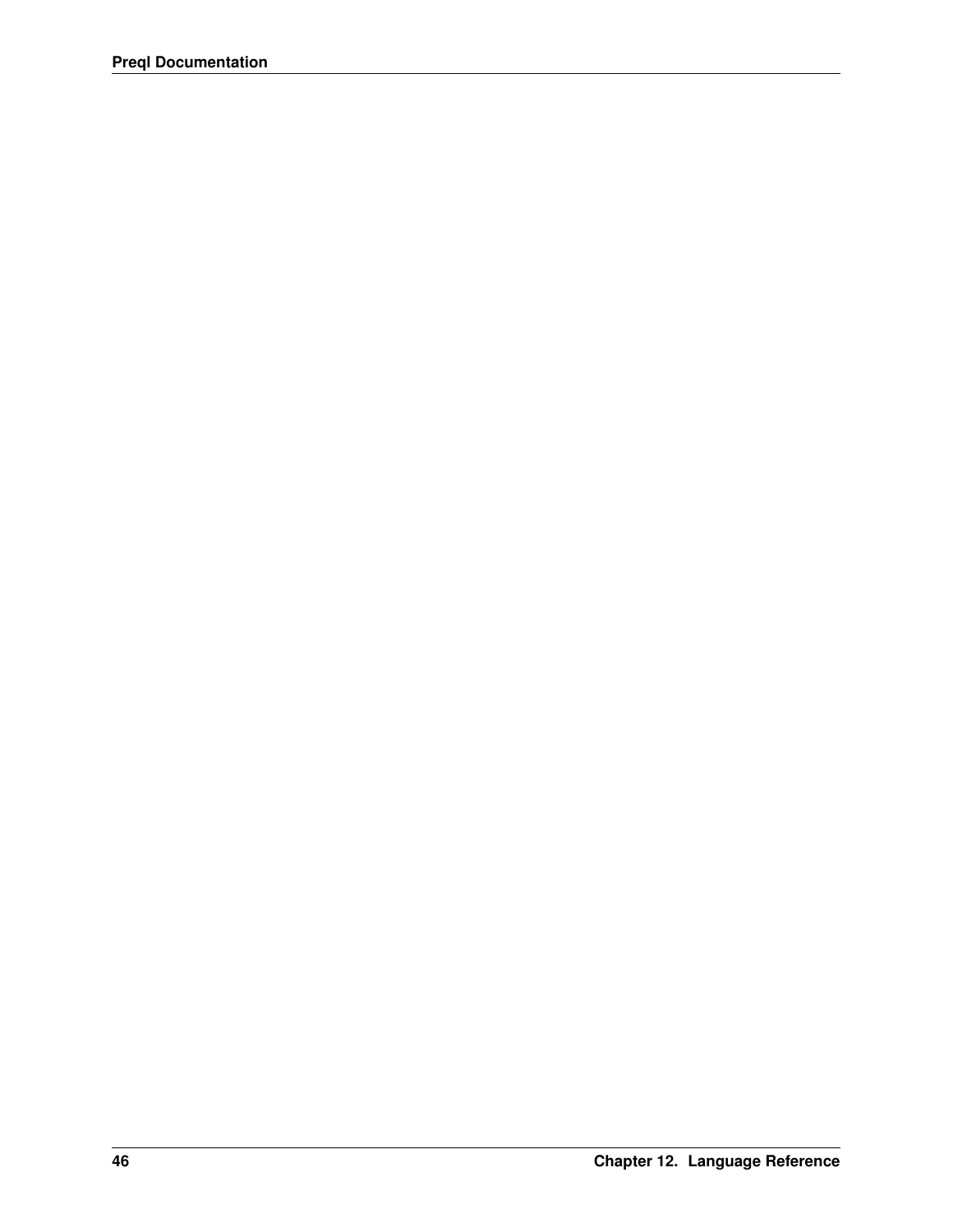# CHAPTER 13

Preql Types

### **any**

A meta-type that can match any type.

Subtypes unknown, type, object,

#### Examples

```
>> isa(my_obj, any) // always returns true
true
>> isa(my_type, any) // always returns true
true
```
#### **union**

A meta-type that means 'either one of the given types'

#### Example

```
>> int <= union[int, string]
true
>> union[int, string] <= int
false
>> union[int, string] <= union[string, int]
true
```
#### **type**

The type of types

Supertypes any

#### Examples

```
>> type(int) == type(string)
true
>> int <= type(int) # int isn't a subtype of `type`
false
```
(continues on next page)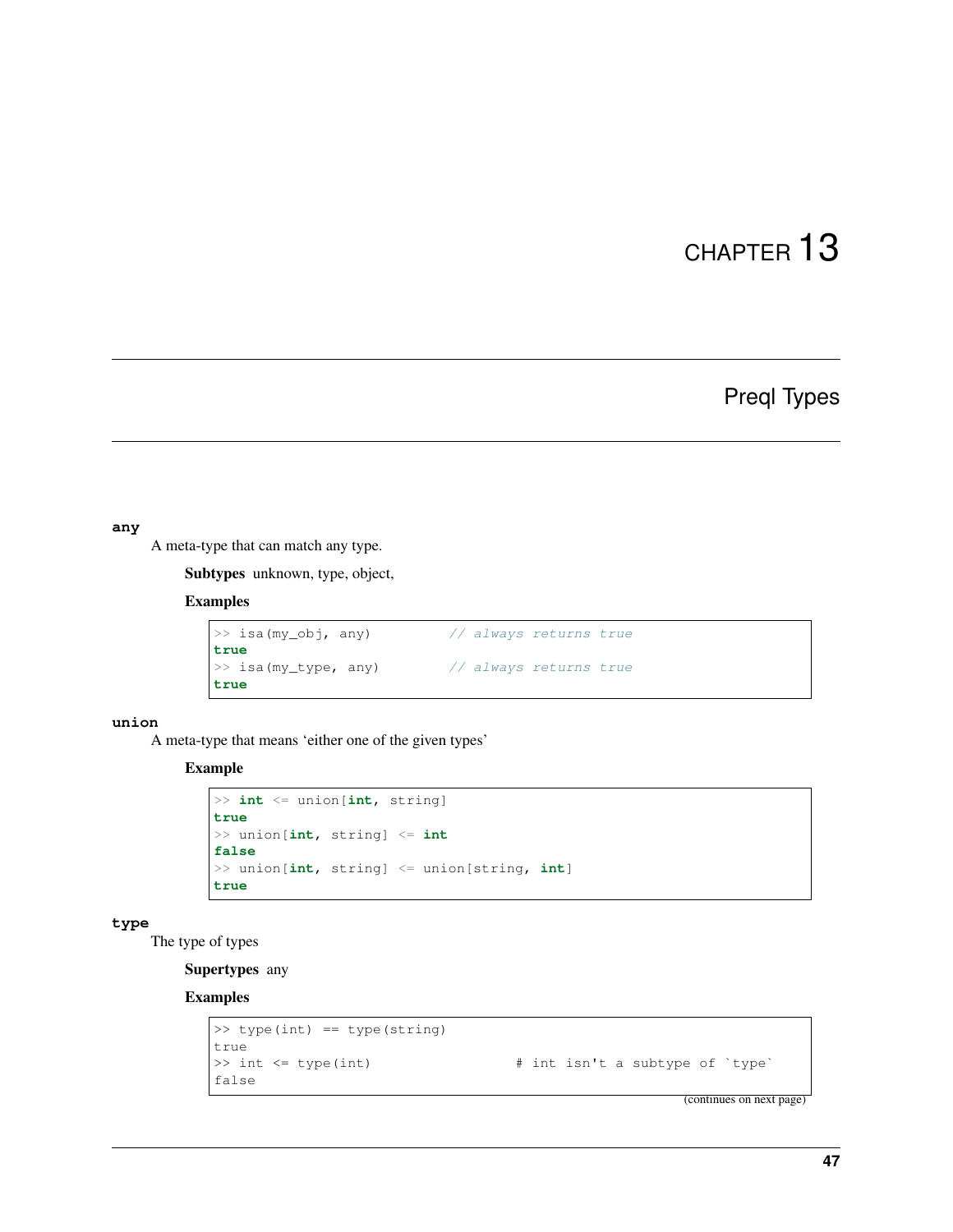(continued from previous page)

```
>> isa(int, type(int)) # int is an instance of `type`
true
```
#### **object**

The base object type

Supertypes any

Subtypes nulltype, primitive, container, aggregate\_result[any], function, property, module, signal,

#### **nulltype**

The type of the singleton *null*. Represents SQL *NULL*, but behaves like Python's *None*,

Supertypes object

Examples

```
>> null == null
true
>> null + 1
[bold]TypeError[/bold]: Operator '+' not implemented for nulltype and,
 ˓→int
```
#### **primitive**

The base type for all primitives

Supertypes object

Subtypes text, number, bool, timestamp, datetime, date, time, t\_id[table], t\_relation[any],

#### **text**

A text type (behaves the same as *string*)

#### Supertypes primitive

Subtypes \_rich, string,

#### **string**

A string type (behaves the same as *text*)

Supertypes text

#### **number**

The base type for all numbers

Supertypes primitive

Subtypes int, float, decimal,

#### **int**

An integer number

Supertypes number

#### **float**

A floating-point number

Supertypes number

#### **bool**

A boolean, which can be either *true* or *false*

Supertypes primitive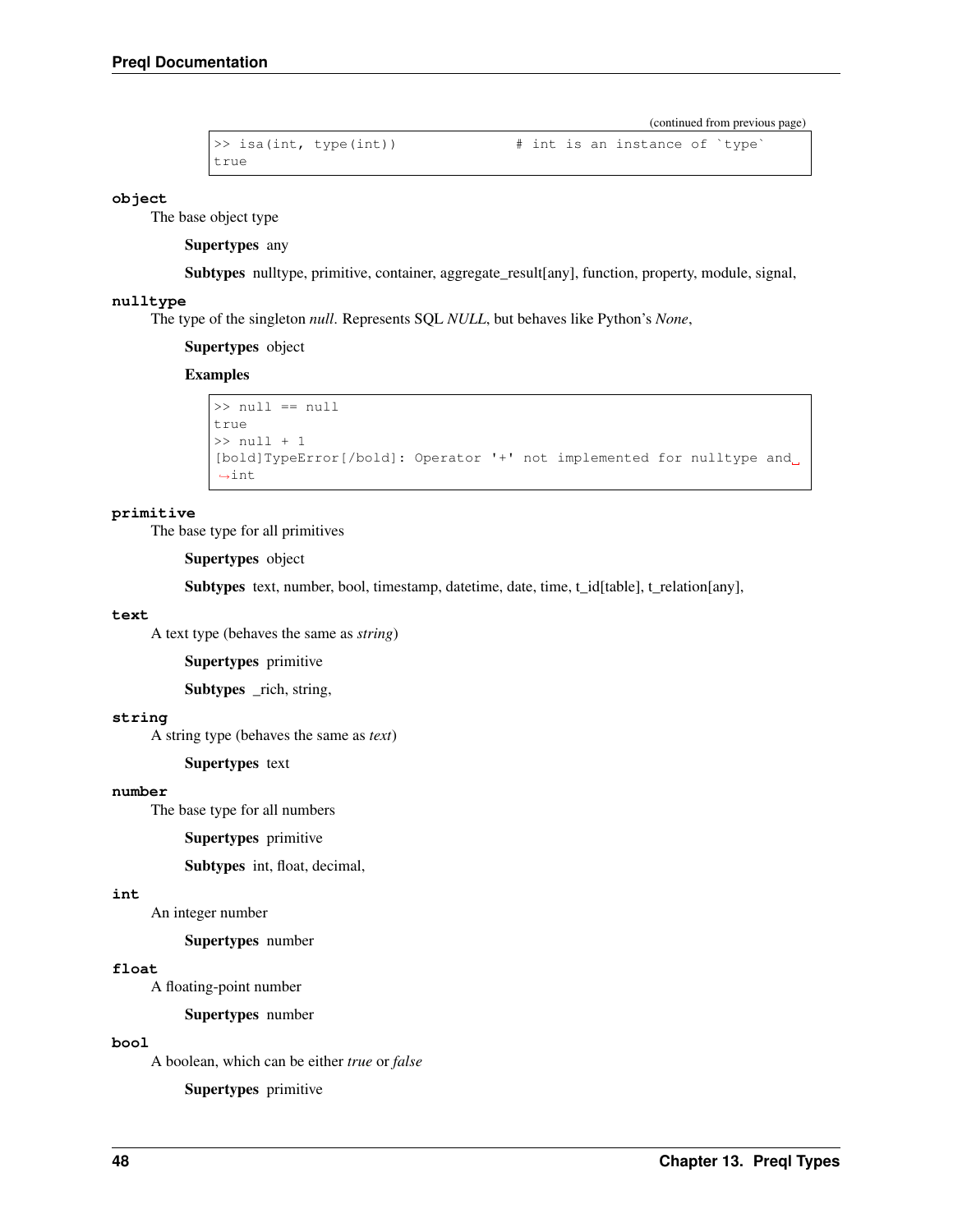#### **timestamp**

A timestamp type (unix epoch)

Supertypes primitive

#### **Methods**

#### **datetime**

A datetime type (date+time combined)

Supertypes primitive

#### **container**

The base type of containers. A container holds other objects inside it.

Supertypes object

Subtypes struct, table, aggregated[any], projected[any], json[any],

#### **struct**

A structure type

Supertypes container

Subtypes row,

#### **row**

A row in a table. (essentially a named-tuple)

Supertypes struct

#### **table**

A table type. Tables support the following operations - - Projection (or: map), using the *{}* operator - Selection (or: filter), using the *[]* operator - Slice (or: indexing), using the *[..]* operator - Order (or: sorting), using the *order* {} operator - Update, using the *update* {} operator - Delete, using the *delete* [] operator - *+* for concat, *&* for intersect, *|* for union

Supertypes container

Subtypes list [item: any], set [item: any],

#### Methods

**add\_index**(*column\_name*, *unique*)

Add an index to the table, to optimize filtering operations. A method of the *table* type.

#### Parameters

- **column\_name** (union[string, list[item: string]]) The name of the column to add index
- **unique** (bool) If true, every value in the column is expected to be unique (default=false)

Note Future versions of this function will accept several columns.

#### Example

```
>> table x = [1, 2, 3] {item}
>> x.add_index("item")
```
#### **list[item: any]**

A list type

Supertypes table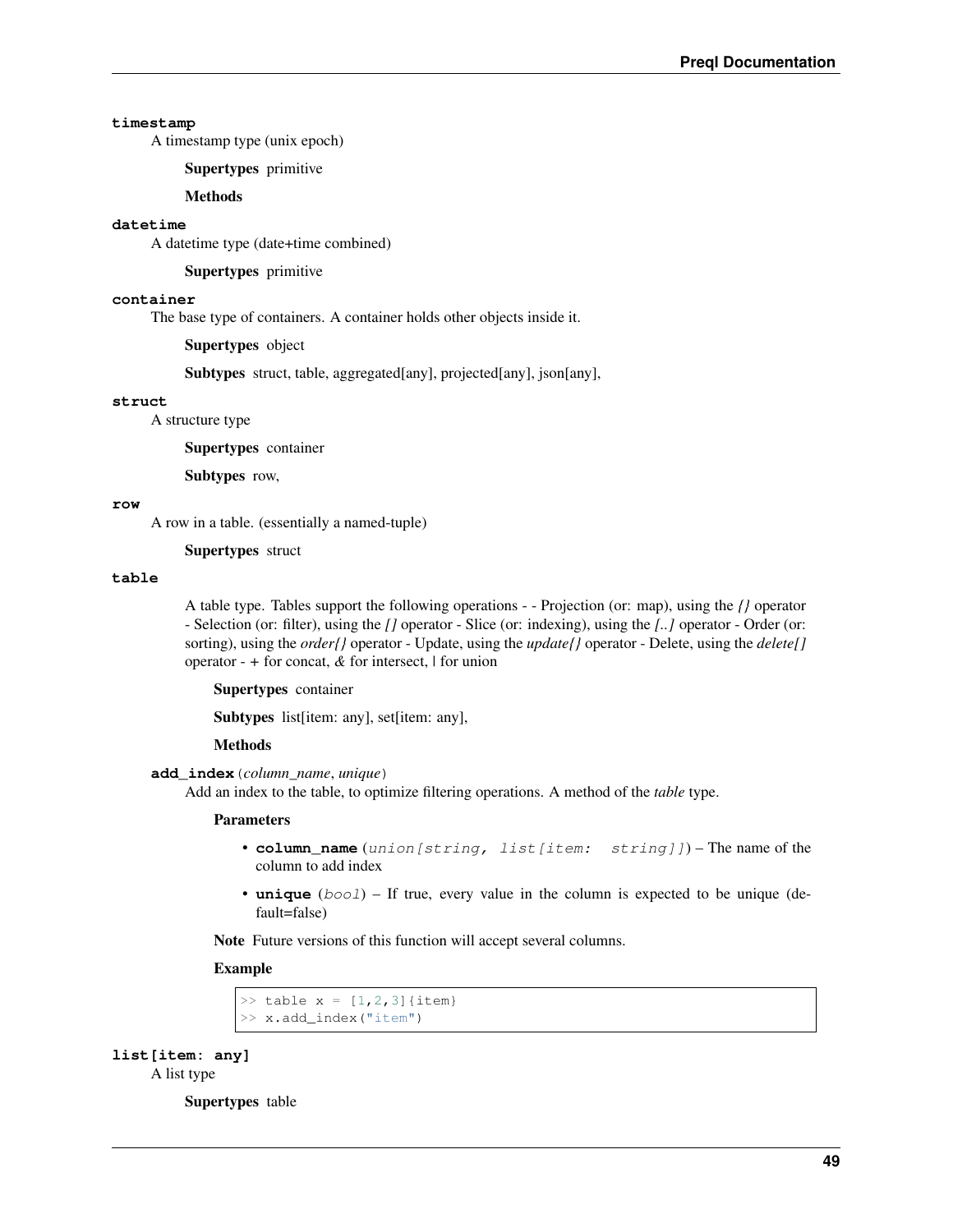#### **set[item: any]**

A set type, in which all elements are unique

Supertypes table

#### **t\_id[table]**

The type of a table id

Supertypes primitive

#### **t\_relation[any]**

The type of a table relation

Supertypes primitive

#### **aggregated[any]**

A meta-type to signify aggregated operations, i.e. operations inside a grouping

Supertypes container

#### Example

```
>> x = [1]>> one one x{ => repr(type(item))}
"aggregated[item: int]"
```
#### **projected[any]**

A meta-type to signify projected operations, i.e. operations inside a projection.

#### Supertypes container

#### Example

```
>> x = [1]>> one one x{ repr(type(item)) }
"projected[item: int]"
```
#### **json[any]**

A json type

Supertypes container

Subtypes json\_array,

#### **json\_array**

A json array type. Created by aggregation.

Supertypes json[any]

#### **function**

A meta-type for all functions

#### Supertypes object

#### **module**

A meta-type for all modules

Supertypes object

#### **signal**

A meta-type for all signals (i.e. exceptions)

Supertypes object

Subtypes Exception,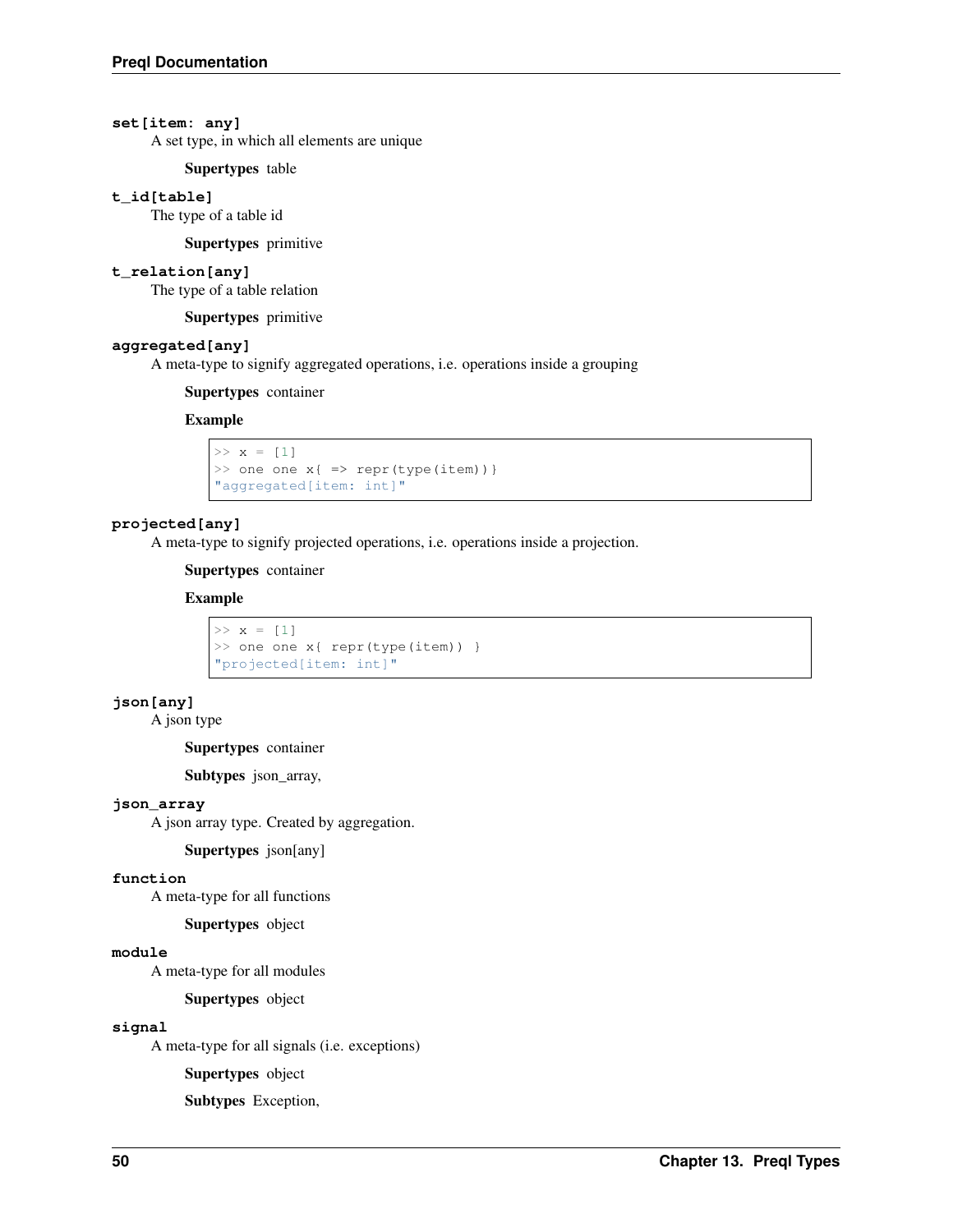# CHAPTER 14

# Preql Modules

### **14.1 \_\_builtins\_\_**

#### **PY**(*code\_expr*, *code\_setup*)

Evaluate the given Python expression and convert the result to a Preql object

#### **Parameters**

- **code\_expr** (string) The Python expression to evaluate
- **code\_setup**  $(string?) Setup code to prepare for the evaluation (default=null)$

Note This function is still experemental, and should be used with caution.

#### Example

```
>> PY("sys.version", "import sys")
"3.8.2 (tags/v3.8.2:7b3ab59, Feb 25 2020, 23:03:10)"
```
#### **SQL**(*result\_type*, *sql\_code*)

Create an object with the given SQL evaluation code, and given result type. The object will only be evaluated when required by the program flow. Using  $\sqrt{2}$  var\_name in the code will embed it in the query. Both primitives and tables are supported. A special *\$self* variable allows to perform recursion, if supported by the dialect.

#### Parameters

- **result\_type** (union[table, type]) The expected type of the result of the SQL query
- **sql\_code** (string) The SQL code to be evaluated

Example

```
>> ["a", "b"]{item: SQL(string, "$item || '!'")}
table =2
item
```
(continues on next page)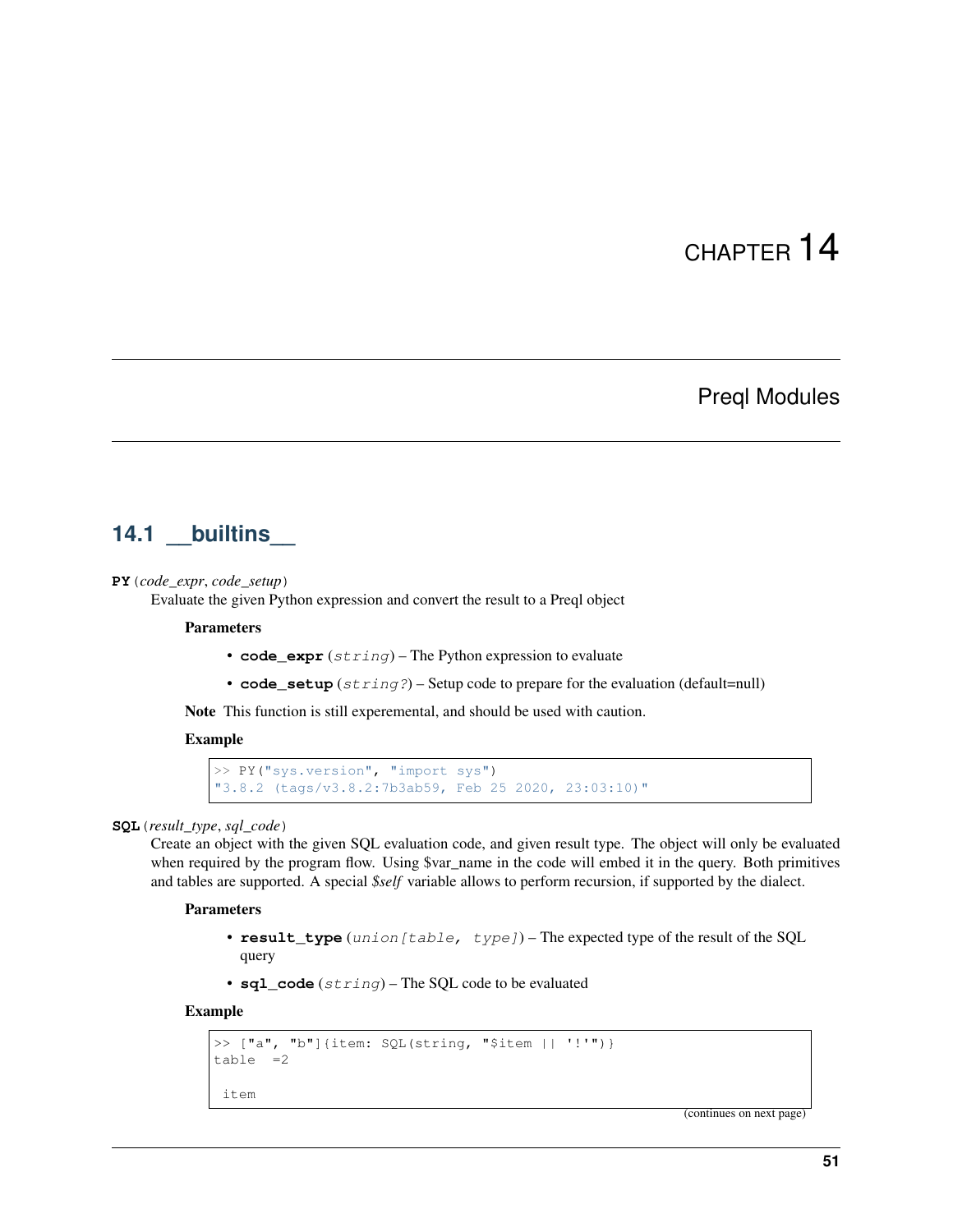(continued from previous page)

a! b!  $>> x = [\n^{\mathsf{m}} a^n, \n^{\mathsf{m}} b^n, \n^{\mathsf{m}} c^n]$ >> SQL(type(x), "SELECT item || '!' FROM \$x") table =3 item a! b! c!

#### **approx\_product**(*col*)

Returns the approximate product of an aggregated column. It does so using logarithmic math. See *product* for an accurate version of this function.

```
Parameters col (aggregated [item: number]) -
```
#### **cast**(*obj*, *target\_type*)

Attempt to cast an object to a specified type The resulting object will be of type *target\_type*, or a *TypeError* exception will be thrown.

#### Parameters

- **obj** (any) The object to cast
- **target\_type** (*type*) The type to cast to

 $char(n)$ 

Returns the character with the given ASCII code

```
Parameters n(int) –
```
**char\_ord**(*n*)

Returns the ascii code of the given character

Parameters **n** (string) –

#### **char\_range**(*start*, *end*)

Produce a list of all characters from 'start' to 'stop'

**Parameters** 

- **start** (string) –
- **end** (string) –

#### Example

 $\gg$  char\_range('a', 'z')

#### **columns**(*obj*)

Returns a dictionary *{column\_name: column\_type}* for the given table

```
Parameters obj (container) -
```
Example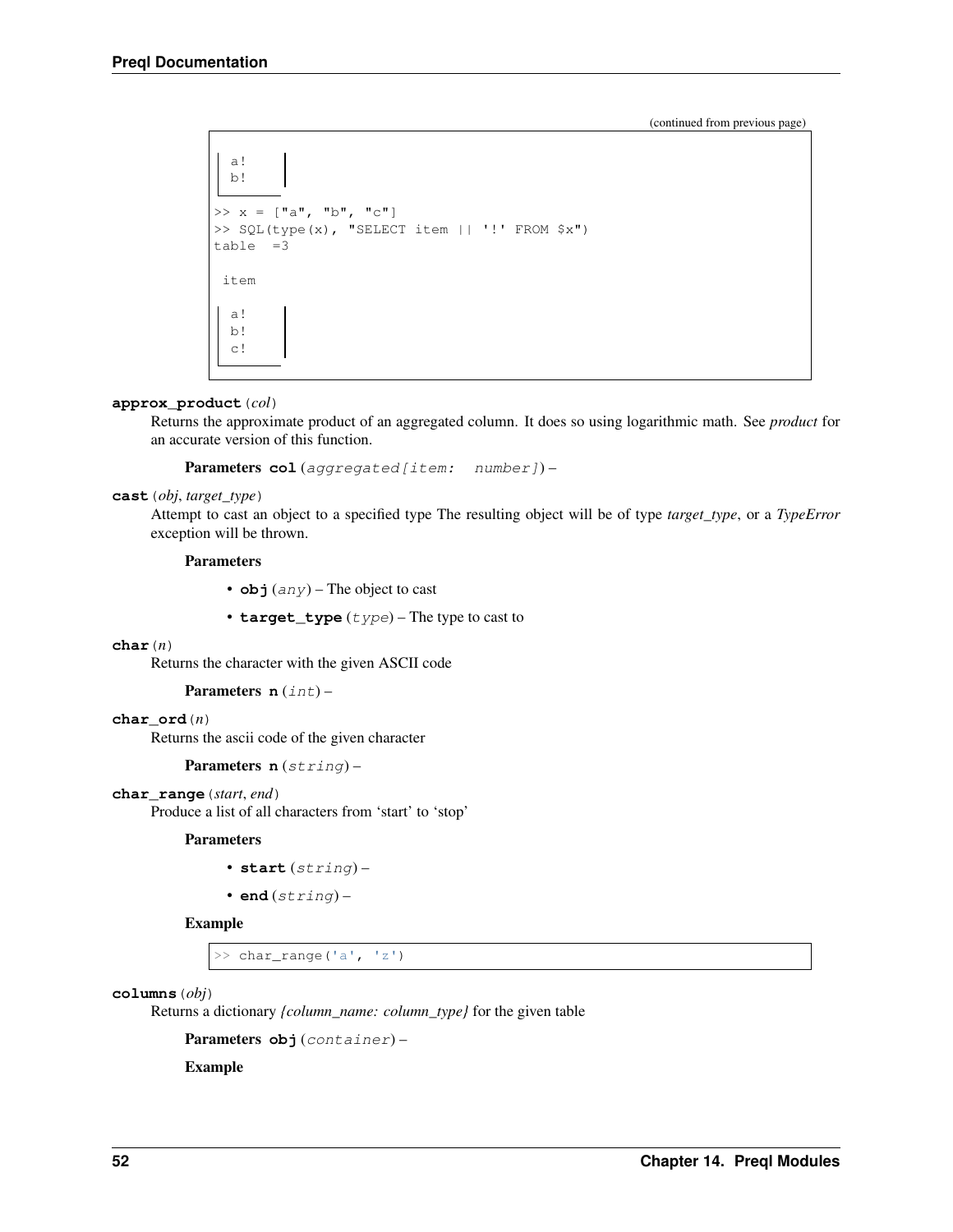>> columns([0]) {item: **int**}

**commit**()

Commit the current transaction This is necessary for changes to the tables to become persistent.

**connect**(*uri*, *load\_all\_tables*, *auto\_create*)

Connect to a new database, specified by the uri

#### Parameters

- **uri** (string) A string specifying which database to connect to (e.g. "sqlite:///test.db")
- **load\_all\_tables** (bool) If true, loads all the tables in the database into the global namespace. (default=false)
- **auto\_create** (bool) If true, creates the database if it doesn't already exist (Sqlite only) (default=false)

#### Example



#### **count**(*obj*)

Count how many rows are in the given table, or in the projected column. If no argument is given, count all the rows in the current projection.

#### Parameters obj(container?)-

#### Examples

```
>> count([0..10])
10
>> [0..10]{ => count() }
table =1
 count
     10
>> [0..10]{ => count(item) }
table =1
 count
     10
```
#### **count\_false**(*field*)

Count how many values in the field are false or zero

Parameters field (aggregated [any]) -

#### Example

```
>> [0, 1, 2, 0, 3] { => count_false(item) }
table =1
 count_false
```
(continues on next page)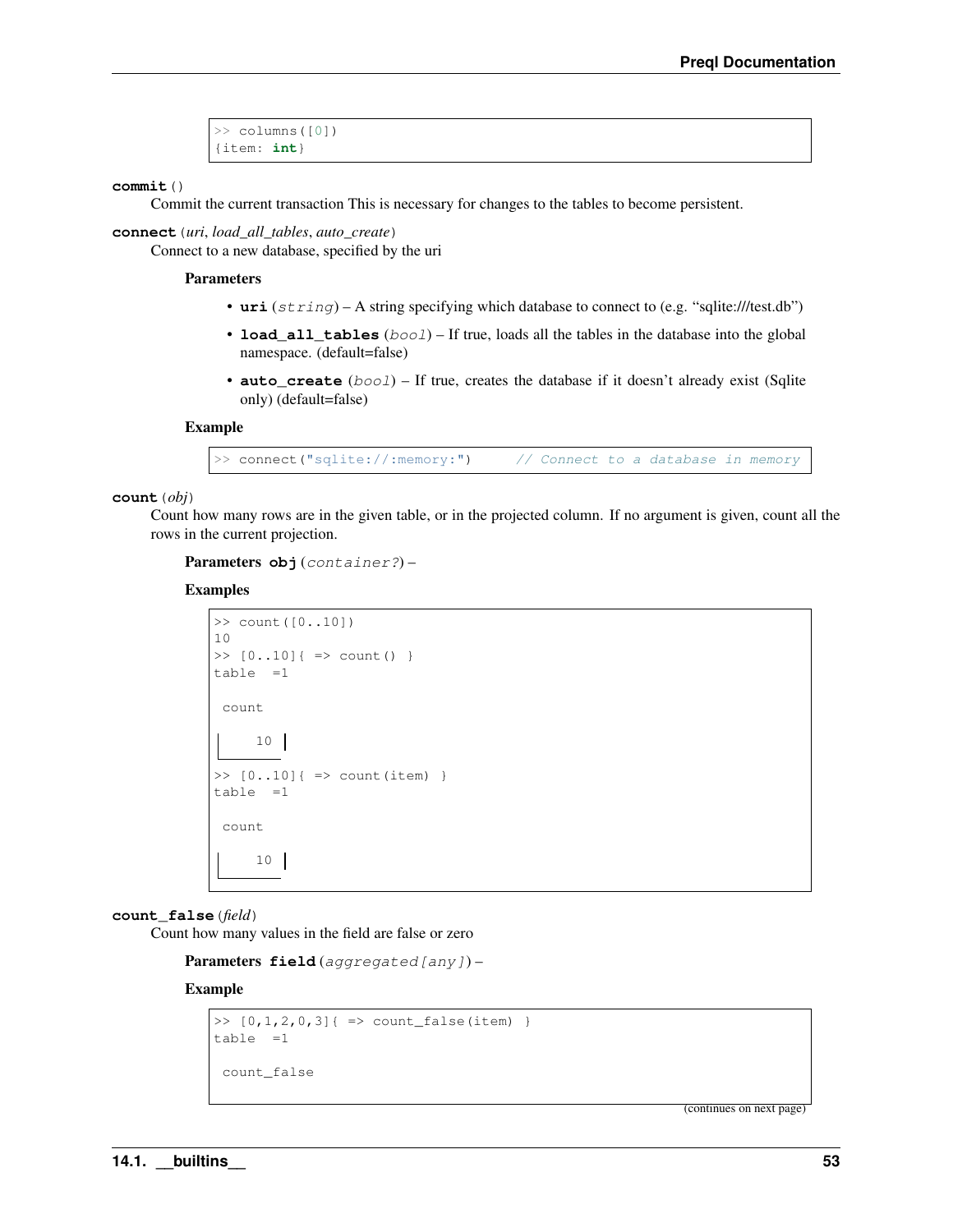(continued from previous page)

See Also

• *count\_true*

**count\_true**(*field*)

Count how many values in the field are true (non-zero)

2

Parameters field (aggregated [any]) -

Example

```
>> [0, 1, 2, 0, 3] { => count_true(item) }
table =1
 count_true
           3
```
See Also

• *count\_false*

#### **debug**()

Breaks the execution of the interpreter, and enters into a debug session using the REPL environment. Use *c()* to continue the execution.

#### **dict**(*...x*)

Constructs a dictionary

**dir**(*obj*)

List all names in the namespace of the given object. If no object is given, lists the names in the current namespace.

Parameters **obj** (any) –

#### **distinct**(*t*)

Removes identical rows from the given table

Parameters  $t$  (table) –

#### Example

```
>> distinct(["a","b","b","c"])
table = 3item
  a
  b
  c
```
**env\_vars**()

Returns a table of all the environment variables. The resulting table has two columns: name, and value.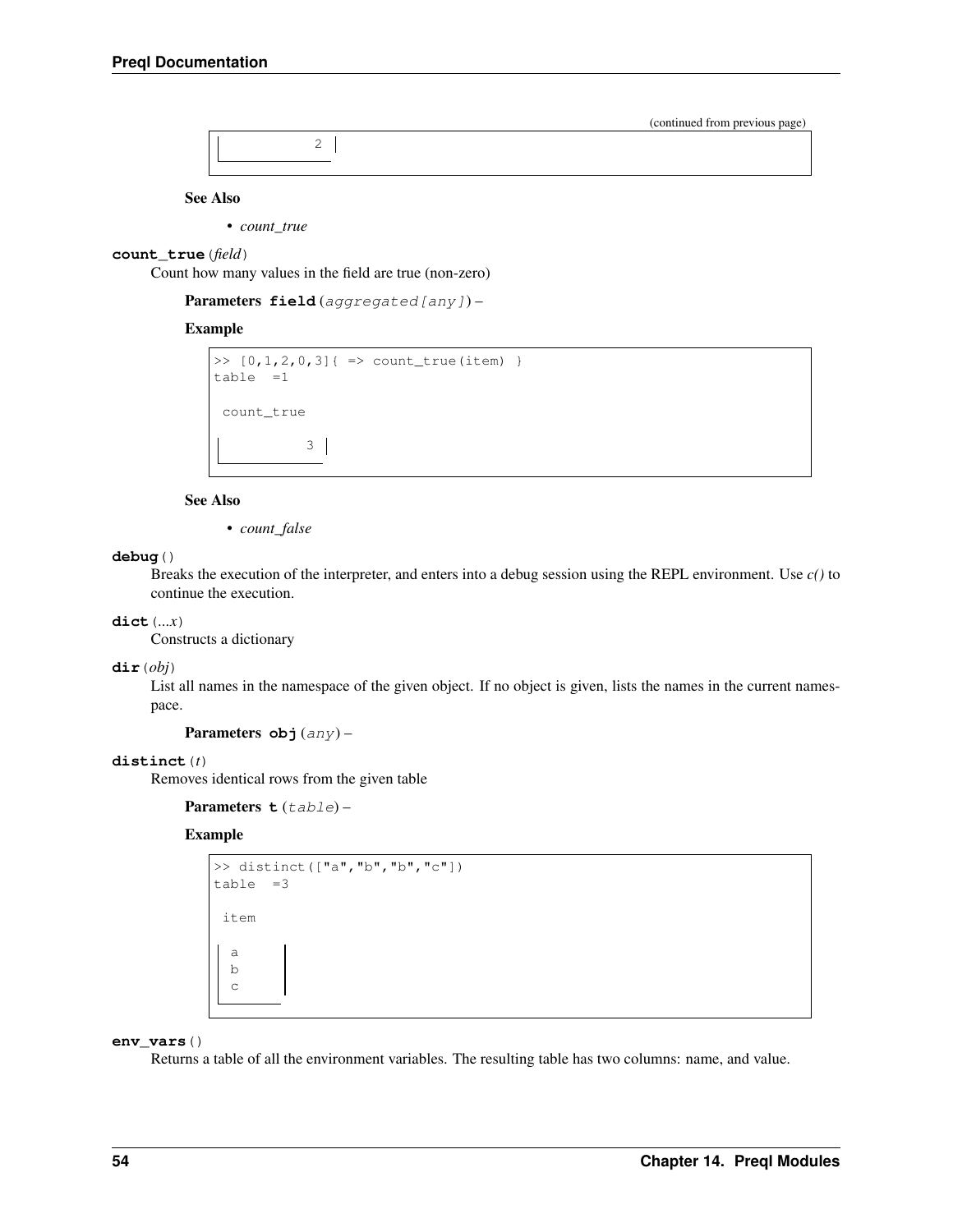**exit**(*value*)

Exit the current interpreter instance. Can be used from running code, or the REPL. If the current interpreter is nested within another Preql interpreter (e.g. by using debug()), exit() will return to the parent interpreter.

```
Parameters value (any?) –
```
#### **first**(*obj*)

Returns the first member of a column or a list

```
Parameters obj(union[table, aggregated[any]])-
```
Examples

```
>> first([1,2,3])
1
>> [1,2,3]{ => first(item) }
table =1
 first
      1
```
#### **first\_or\_null**(*obj*)

Returns the first member of a column or a list, or null if it's empty See Also *first()*.

Parameters obj(union[table, projected[any]])-

**fmt**(*s*)

Format the given string using interpolation on variables marked as *\$var*

Parameters **s** (string) –

Example

```
>> ["a", "b", "c"]{item: fmt("$item!")}
table = 3item
  a!
 b!
  c!
```
**force\_eval**(*expr*)

Forces the evaluation of the given expression. Executes any db queries necessary.

```
Parameters expr (object) -
```
**get\_db\_type**()

Returns a string representing the type of the active database.

#### Example

```
>> get_db_type()
"sqlite"
```
**help**(*inst*)

Provides a brief summary for the given object

```
Parameters inst (any) –
```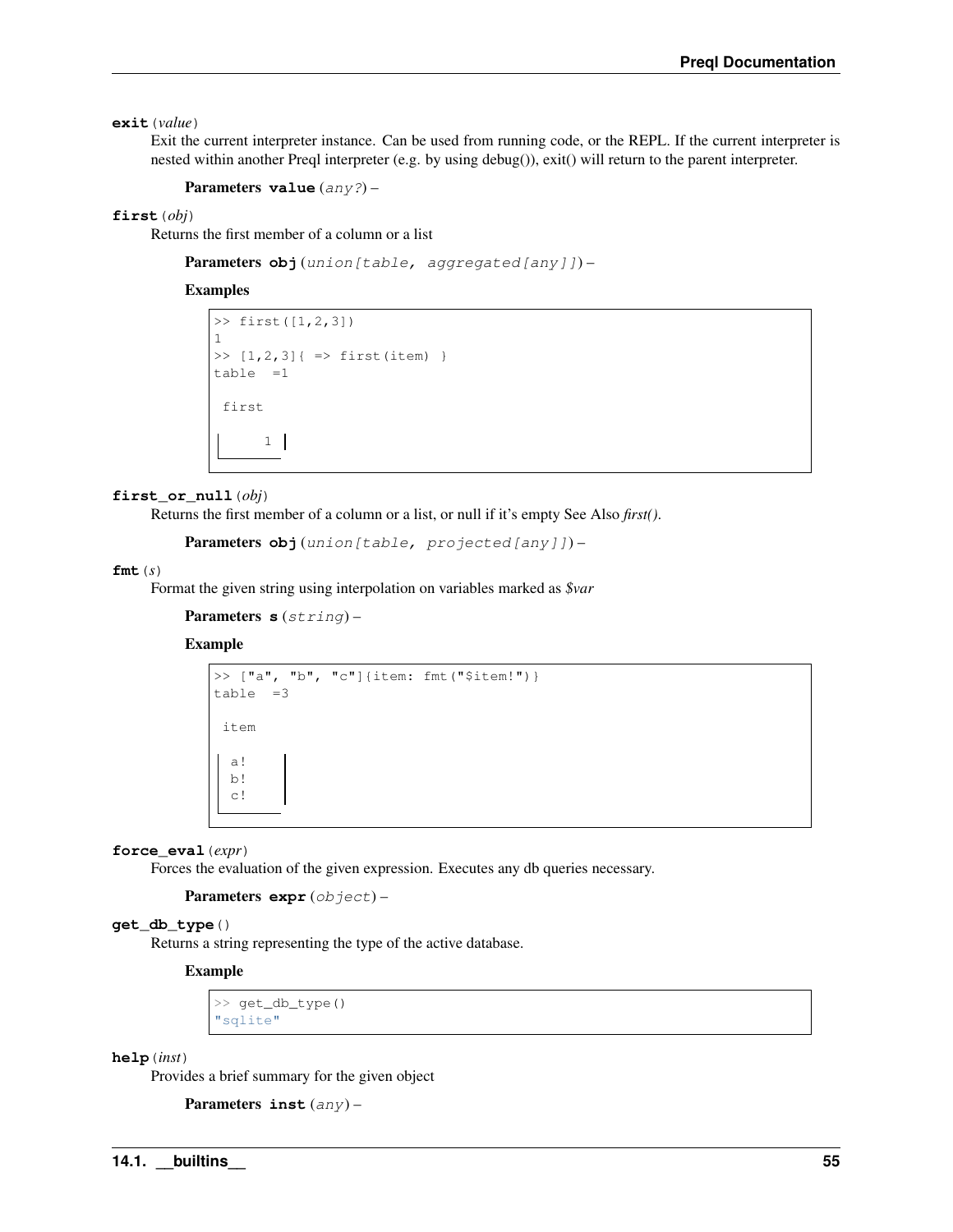#### **import\_csv**(*table*, *filename*, *header*)

Import a csv file into an existing table

#### **Parameters**

- $table(table) A table into which to add the rows.$
- **filename** (string) A path to the csv file
- **header**  $(boo1)$  If true, skips the first line (default=false)

#### **import\_json**(*table\_name*, *uri*)

Imports a json file into a new table. Returns the newly created table.

#### Parameters

- **table\_name** (string) The name of the table to create
- **uri** (string) A path or URI to the JSON file

Note This function requires the *pandas* Python package.

#### **import\_table**(*name*, *columns*)

Import an existing table from the database, and fill in the types automatically.

#### **Parameters**

- **name**  $(string)$  The name of the table to import
- **columns** (list?[item: string]) If this argument is provided, only these columns will be imported. (default=null)

#### Example

```
>> import_table("my_sql_table", ["some_column", "another_column])
```
#### **inspect\_sql**(*obj*)

Returns the SQL code that would be executed to evaluate the given object

#### Parameters **obj** (object) –

#### **is\_empty**(*tbl*)

Efficiently tests whether the table expression *tbl* is empty or not

#### Parameters **tbl** –

**isa**(*obj*, *type*)

Checks if the give object is an instance of the given type

#### **Parameters**

- **obj** (any) –
- $type(type)$  –

#### Examples

```
>> isa(1, int)
true
\gg isa(1, string)
false
\gg isa(1.2, number)
true
\gg isa([1], table)
true
```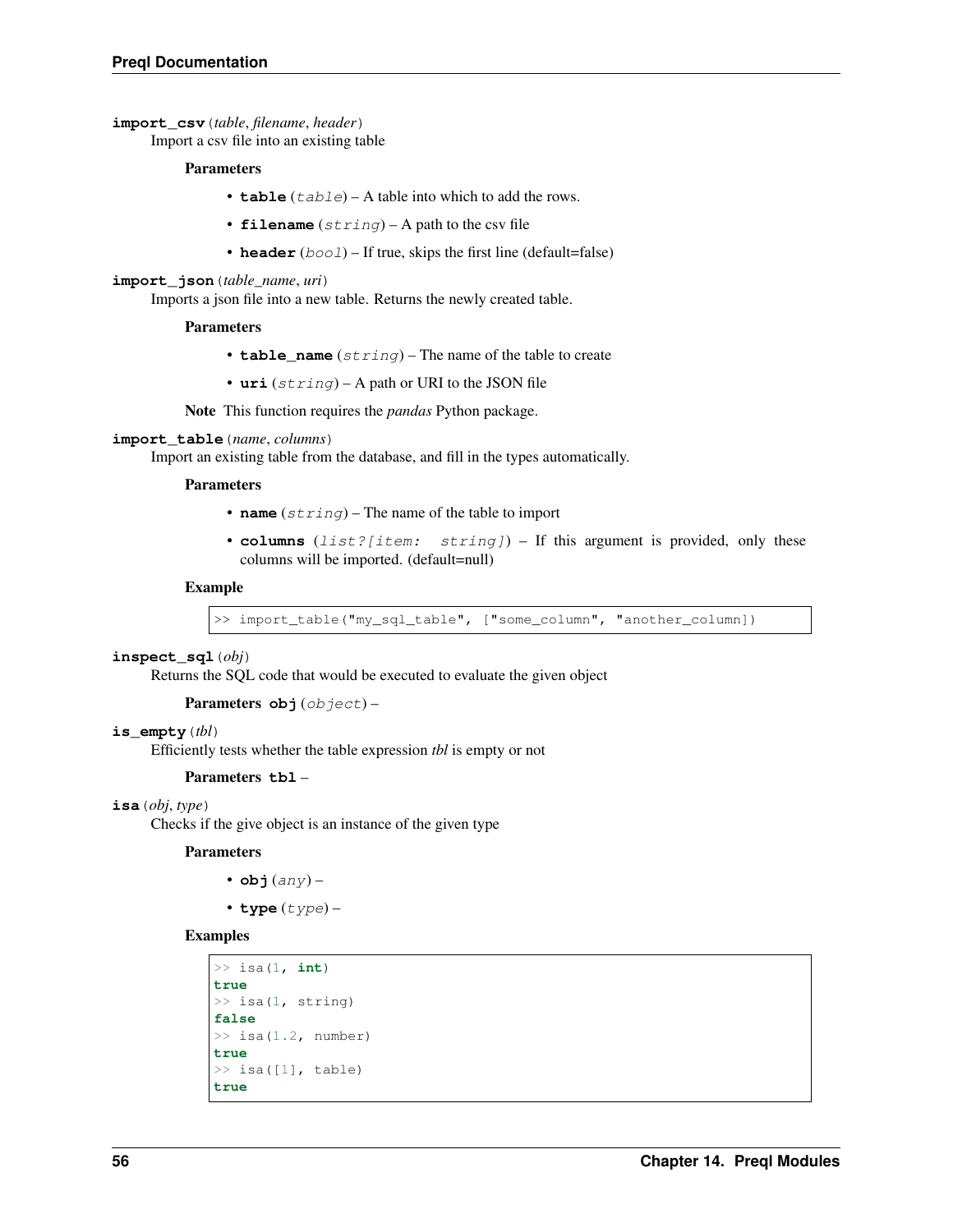#### **issubclass**(*a*, *b*)

Checks if type 'a' is a subclass of type 'b'

#### **Parameters**

- $a(type) -$
- $\mathbf{b}$  (type) –

#### Examples

```
>> issubclass(int, number)
true
>> issubclass(int, table)
false
>> issubclass(list, table)
true
```
#### **join**(*\$on*, *...tables*)

Inner-join any number of tables. Each argument is expected to be one of - (1) A column to join on. Columns are attached to specific tables. or (2) A table to join on. The column will be chosen automatically, if there is no ambiguity. Connections are made according to the relationships in the declaration of the table.

#### **Parameters**

- **\$on** Optional special keyword argument for specifying join condition. When specified, auto-join will be skipped. (default=null)
- **tables** Provided as keyword arguments, in the form of <name>: <table>. Each keyword argument must be either a column, or a table.

Returns A new table, where each column is a struct representing one of the joined tables.

#### Examples

```
>> join(a: [0].item, b: [0].item)
table join46 =1
 a b
  {'item': 0} {'item': 0}
>> join(a: [1..5].item, b: [3..8].item) {...a}
table =2
 item
     3
     4
\gg leftjoin(a: [1,3], b: [1,2], $on: a.item > b.item)
table join78 =3
 a b
  {'item': 1} {'item': None}
  {'item': 3} {'item': 1}
  {'item': 3} {'item': 2}
>> join(c: Country, l: Language) {...c, language: l.name}
```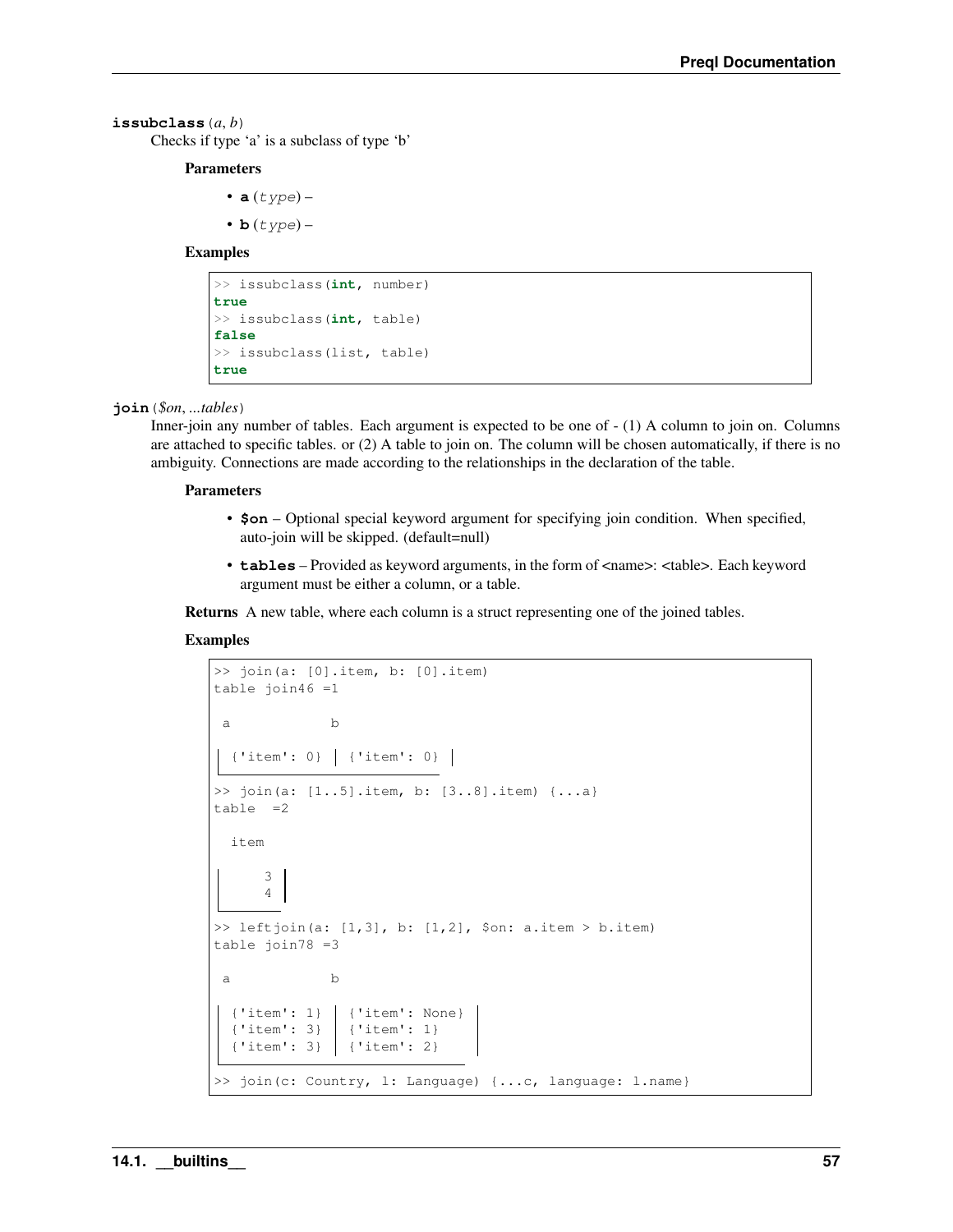#### **joinall**(*\$on*, *...tables*)

Cartesian product of any number of tables See *join*

#### Parameters **\$on** –

#### Example

```
>> joinall(a: [0,1], b: ["a", "b"])
table joinall14 =4
a b
 {'item': 0} {'item': 'a'}
 {'item': 0} {'item': 'b'}
 {'item': 1} {'item': 'a'}
 {'item': 1} {'item': 'b'}
```
**leftjoin**(*\$on*, *...tables*)

Left-join any number of tables See *join*

#### Parameters **\$on** –

#### **length**(*s*)

Returns the length of the string For tables or lists, use *count()*

```
Parameters s (string) –
```
#### $\text{limit}(thl, n)$

Returns the first 'n' rows in the table.

#### **Parameters**

- $\cdot$  **tbl**  $(table)$  –
- $n(int)$  –

#### **limit\_offset**(*tbl*, *lim*, *offset*)

Returns the first 'n' rows in the table at the given offset.

#### **Parameters**

- $\cdot$  **tbl**  $(table)$  –
- $\cdot$   $\lim (int) -$
- **offset** (int) –

#### **list\_median**(*x*)

Find the median of a list Cannot be used inside a projection.

```
Parameters \mathbf{x} (list [item: any]) –
```
#### **lower**(*s*)

Return a copy of the string converted to lowercase.

```
Parameters s (string) –
```
#### **map\_range**(*tbl*, *start*, *end*)

For each row in the table, assigns numbers out of a range, and produces *(end-start)* new rows instead, each attached to a number. If *start* or *end* are functions, the index is the result of the function, per row.

#### Parameters

• **tbl**  $(table)$  – Table to map the range onto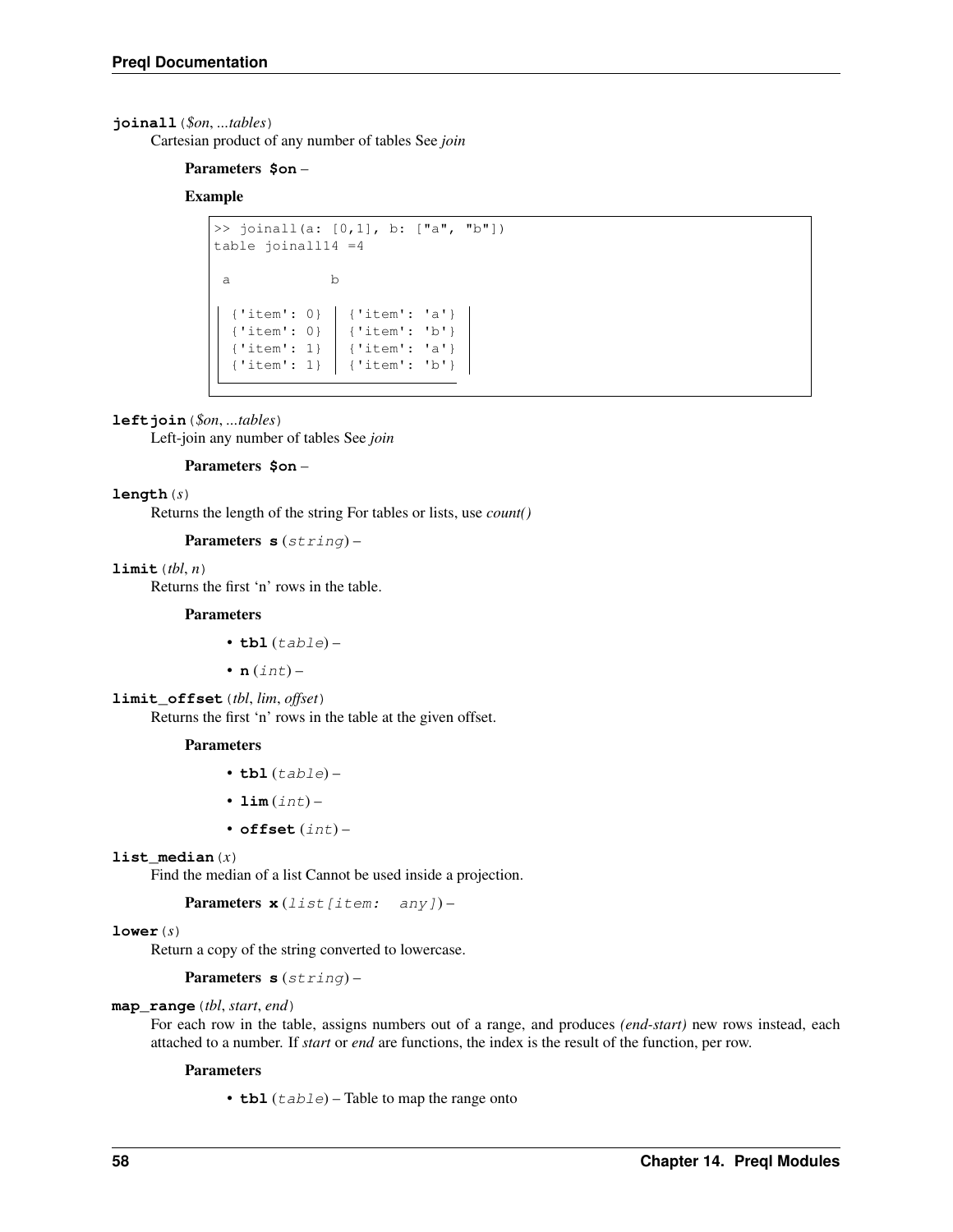- **start** (union [int, function]) The starting index, or a function producing the starting index
- **end** (union [int, function]) The ending index, or a function producing the ending index

#### Examples

```
>> map_range(["a", "b"], 0, 3)
table = 6i item
  0 a
  1 \mid a2 | a0 b
  1 | b2 | b>> map_range(["a", "ab"], 1, length)
table =3
 i item
  1 \mid a1 \mid ab2 \mid ab
```
#### **max**(*col*)

Finds the maximum of a column or a list See Also *sum*.

| Parameters col | $(union[table item: number], aggregated item:$ |  |
|----------------|------------------------------------------------|--|
| $number(1)$ -  |                                                |  |

#### **mean**(*col*)

Returns the mean average of a column or a list See Also *sum*.

```
Parameters col parameters (union[table[item: number], aggregated[item:
   number]]) –
```
#### **min**(*col*)

Finds the minimum of a column or a list See Also *sum*.

Parameters col  $(union[table[item: number], aggregated[item:$  $number$ ]]) –

#### **names**(*obj*)

List all names in the namespace of the given object. If no object is given, lists the names in the current namespace.

```
Parameters obj (any) –
```
#### **now**()

Returns the current timestamp

```
outerjoin($on, ...tables)
```
Outer-join any number of tables See *join*

```
Parameters $on –
```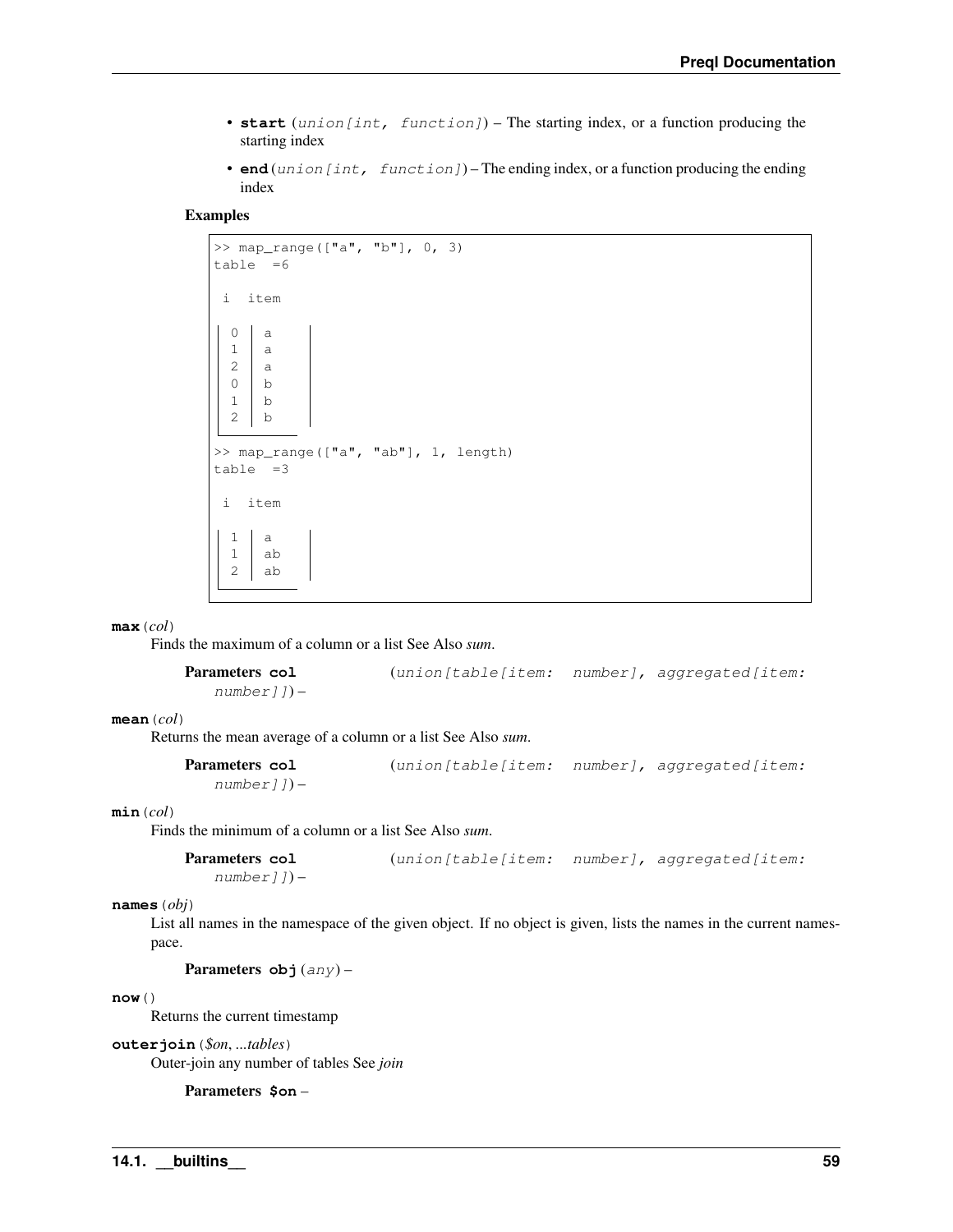**page**(*table*, *index*, *page\_size*)

Pagination utility function for tables

#### **Parameters**

- **table** –
- **index** –
- **page\_size** –

#### **product**(*col*)

Returns the product of a column or a list See Also *sum*.

```
Parameters col (union[table[item: number], aggregated[item: ]number]]) –
```
Note This function is only available in sqlite3 by default. To make it available in postgres, users must call the *install\_polyfills()* function. For databases that don't support product, see *approx\_product()*.

#### **random**()

Returns a random float number between 0 to 1

#### **remove\_table**(*table\_name*)

Remove table from database (drop table)

#### Parameters **table\_name** –

#### **remove\_table\_if\_exists**(*table\_name*)

Remove table from database (drop table). Ignore if it doesn't exist.

#### Parameters **table\_name** –

**repeat**(*s*, *num*)

Repeats the string *num* times.

#### **Parameters**

- $s$  (string) –
- $num(int)$  –

#### Example

 $\gg$  \_repeat("ha", 3) "hahaha"

#### **repr**(*obj*)

Returns the representation text of the given object

```
Parameters obj (any) –
```
#### **rollback**()

Rollback the current transaction This reverts the data in all the tables to the last commit. Local variables will remain unaffected.

#### **round**(*n*, *precision*)

Returns a rounded float at the given precision (i.e. at the given digit index)

- $n$  (number) –
- **precision** (int) –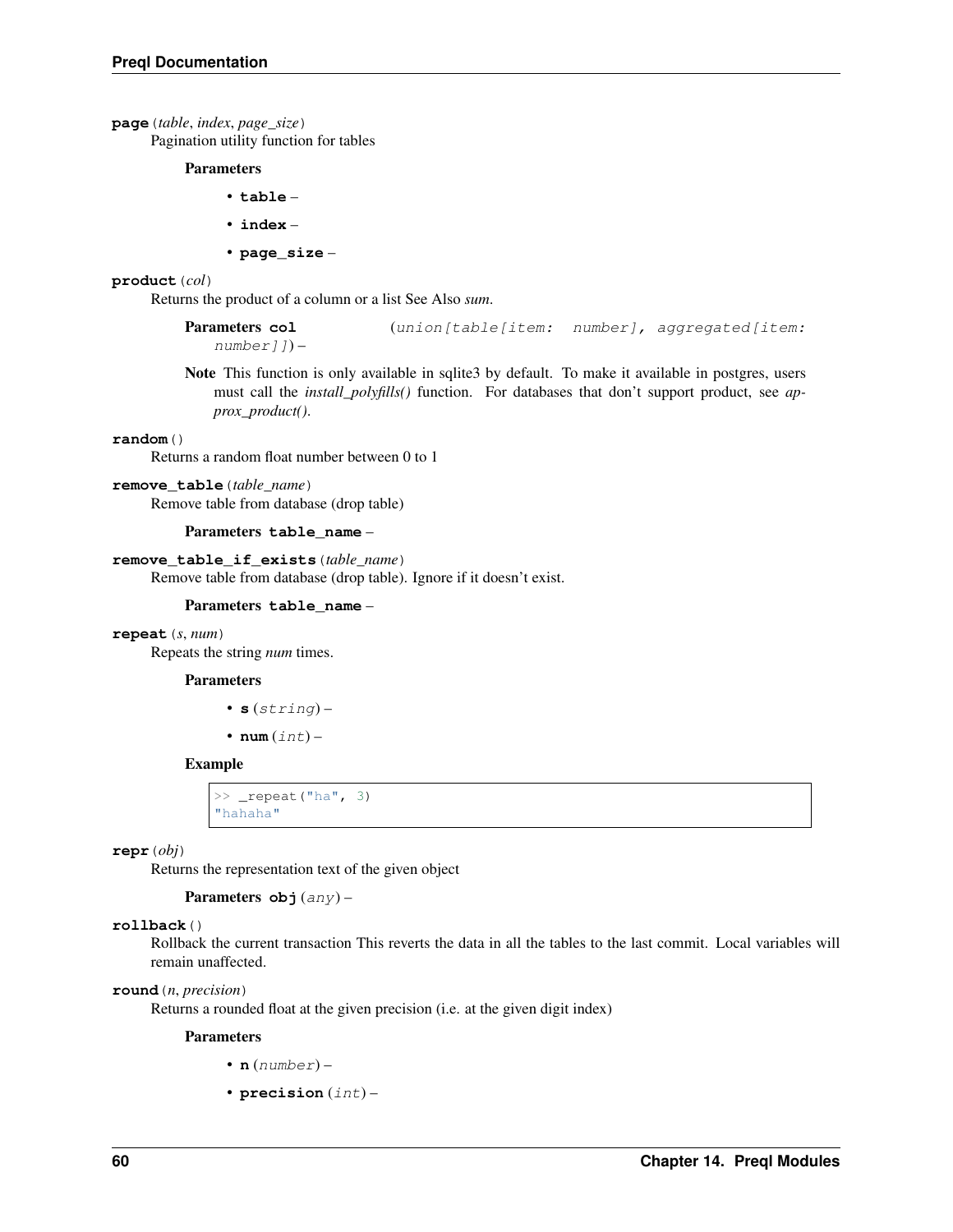#### Example

```
\gg round (3.14)
3.0
>> round(3.14, 1)
3.1
```
#### **sample\_fast**(*tbl*, *n*, *bias*)

Returns a random sample of n rows from the table in one query (or at worst two queries)

#### **Parameters**

- **tbl**  $(table)$  The table to sample from
- $\mathbf{n}$  (int) The number of items to sample
- **bias** (number) Add bias (reduce randomness) to gain performance. Higher values of 'bias' increase the chance of success in a single query, but may introduce a higher bias in the randomness of the chosen rows, especially in sorted tables. (default=0.05)

#### **sample\_ratio\_fast**(*tbl*, *ratio*)

Returns a random sample of rows from the table, at the approximate amount of (ratio\*count(tbl)).

**Parameters** 

• **tbl** –

• **ratio** –

#### **serve\_rest**(*endpoints*, *port*)

Start a starlette server (HTTP) that exposes the current namespace as REST API

#### **Parameters**

- **endpoints** (struct) A struct of type (string => function), mapping names to the functions.
- **port**  $(int)$  A port from which to serve the API (default=8080)

Note Requires the *starlette* package for Python. Run *pip install starlette*.

#### Example

```
>> func index() = "Hello World!"
>> serve_rest({index: index})
INFO Started server process [85728]
INFO Waiting for application startup.
INFO Application startup complete.
INFO Uvicorn running on http://127.0.0.1:8080 (Press CTRL+C to
\rightarrowquit)
```
#### **stddev**(*col*)

Finds the standard deviation of a column or a list See Also *sum*.

Parameters col  $(union[table[item: number], aggregated[item:$  $number(1)$  –

#### **str\_contains**(*substr*, *s*)

Tests whether string *substr* is contained in *s*

- **substr** (string) –
- **s** (string) –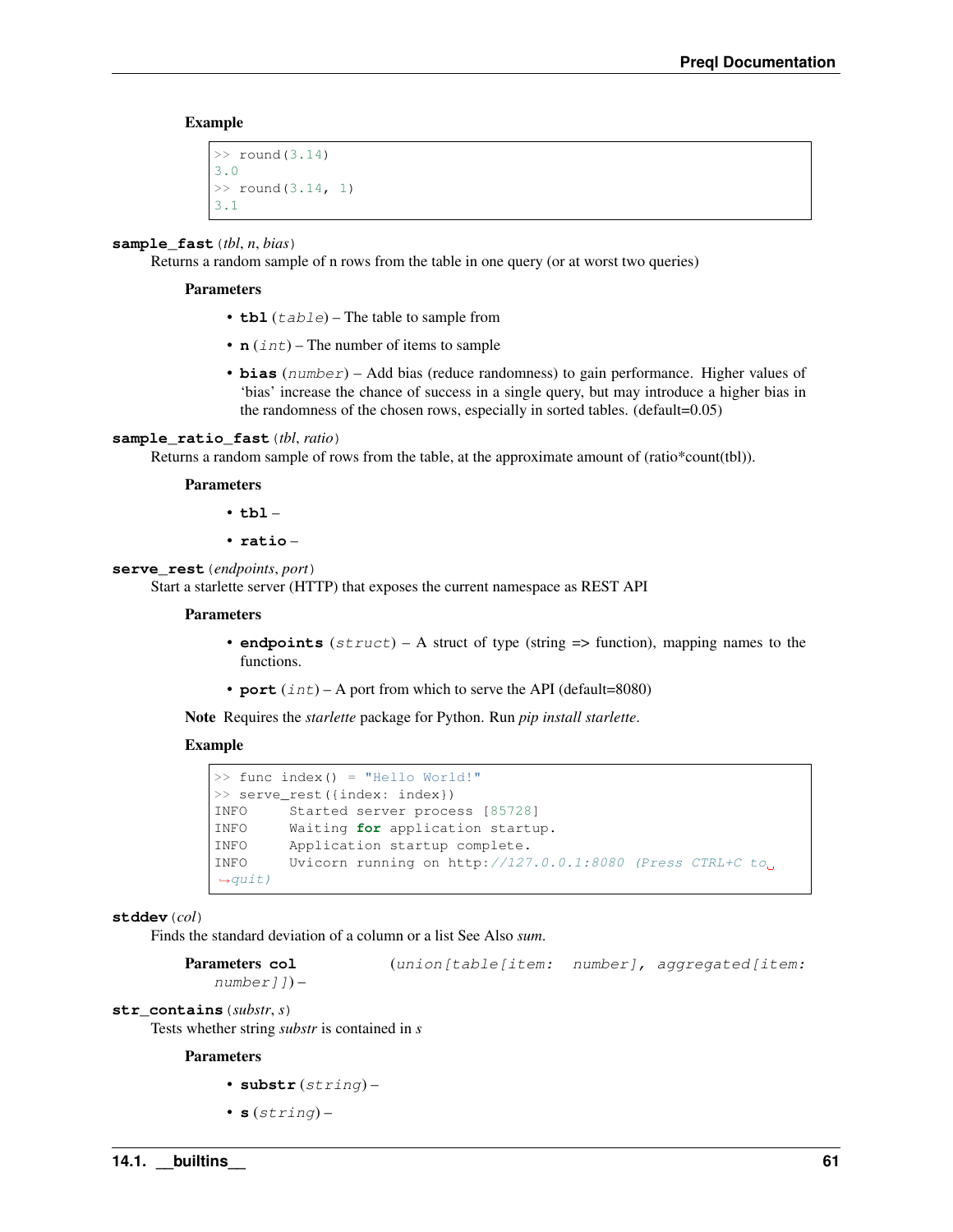#### Example

```
>> str_contains("i", "tim")
true
>> str_contains("i", "team")
false
```
**str\_index**(*substr*, *s*)

Finds in which index does *substr* appear in *s*.

#### **Parameters**

- **substr** (string) The substring to find
- **s** (string) The string to search in

Returns A 0-based index (int) if found the substring, or -1 if not found.

#### Example

```
>> str_index("re", "preql")
1
>> str_index("x", "preql")
-1
```
#### **str\_notcontains**(*substr*, *s*)

Tests whether string *substr* is not contained in *s* Equivalent to *not str\_contains(substr, s)*.

#### **Parameters**

- **substr** (string) –
- $s$  (string) –

#### **sum**(*col*)

Sums up a column or a list.

```
Parameters col parameters (union[table[item: number], aggregated[item:
   number]]) –
```
Examples

```
>> sum([1,2,3])
6
>> [1,2,3]{ => sum(item) }
table =1sum
      6
```
**table\_concat**(*t1*, *t2*)

Concatenate two tables (union all). Used for *t1 + t2*

- $\cdot$  **t1** (table) –
- $\cdot$  **t2** (table) –

```
table_intersect(t1, t2)
     Intersect two tables. Used for t1 & t2
```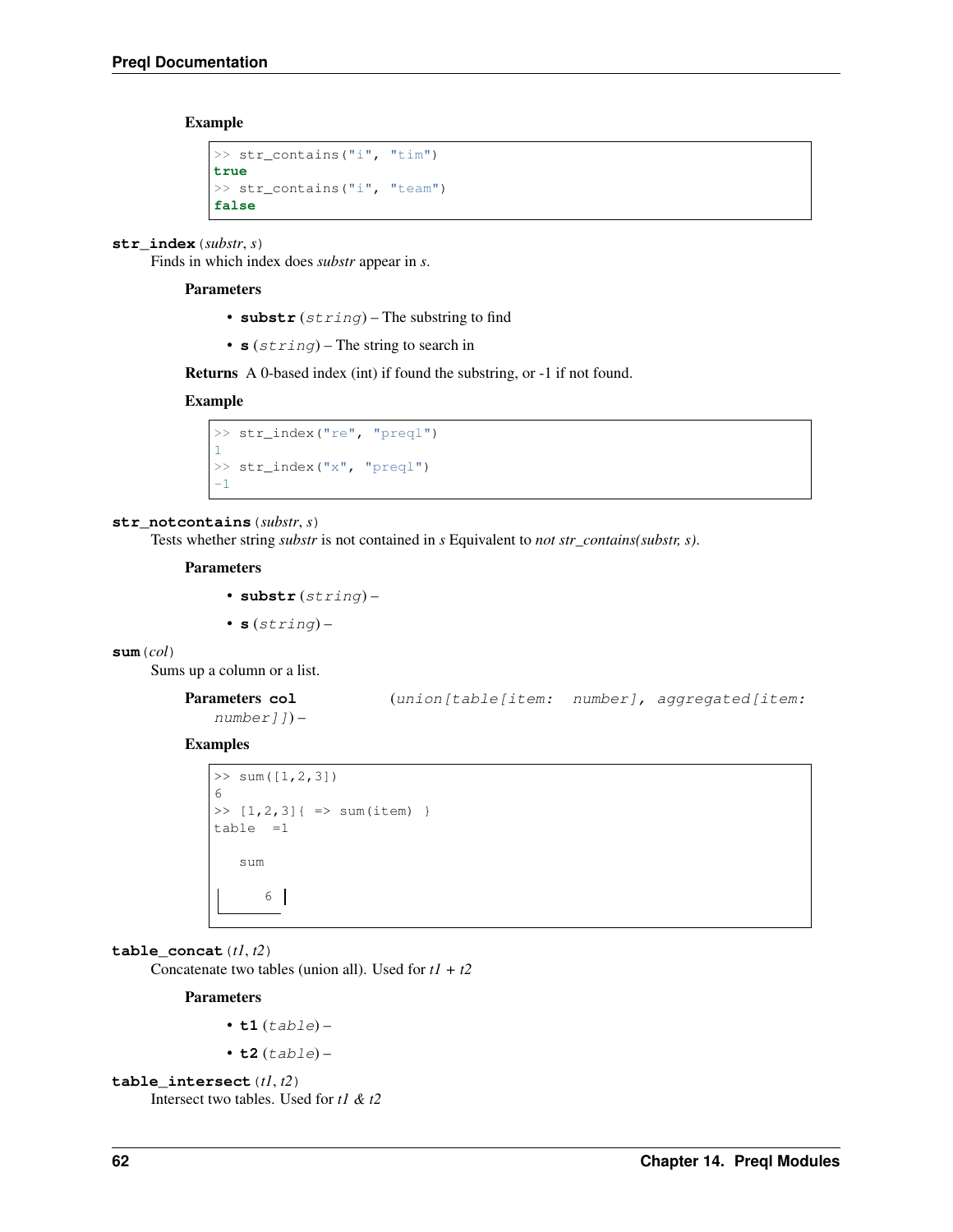#### **Parameters**

- $\cdot$  **t1** (table) –
- $\cdot$  **t2** (*table*) –

**table\_subtract**(*t1*, *t2*)

Substract two tables (except). Used for *t1 - t2*

#### **Parameters**

- $\cdot$  **t1** (table) –
- $\cdot$  **t2** (*table*) –
- **table\_union**(*t1*, *t2*)

Union two tables. Used for *t1 | t2*

#### **Parameters**

- $\cdot$  **t1** (table) –
- $\cdot$  **t2** (table) –

#### **tables**()

Returns a table of all the persistent tables in the database. The resulting table has two columns: name, and type.

#### **temptable**(*expr*, *const*)

Generate a temporary table with the contents of the given table It will remain available until the database session ends, unless manually removed.

#### Parameters

- $\exp(r \tabla \cdot e)$  the table expression to create the table from
- **const** (bool?) whether the resulting table may be changed or not. (default=null)
- Note A non-const table creates its own *id* field. Trying to copy an existing id field into it will cause a collision

#### **type**(*obj*)

Returns the type of the given object

```
Parameters obj (any) –
```
Example

```
\gg type(1)
int
>> type([1])
list[item: int]
>> type(int)
type
```
#### **upper**(*s*)

Return a copy of the string converted to uppercase.

#### Parameters **s** (string) –

#### $\mathbf{zipjoin}(a, b)$

Joins two tables on their row index. Column names are always *a* and *b*. Result is as long as the shortest table. Similar to Python's *zip()* function.

**Parameters** 

 $\bullet$  **a**  $(table)$  –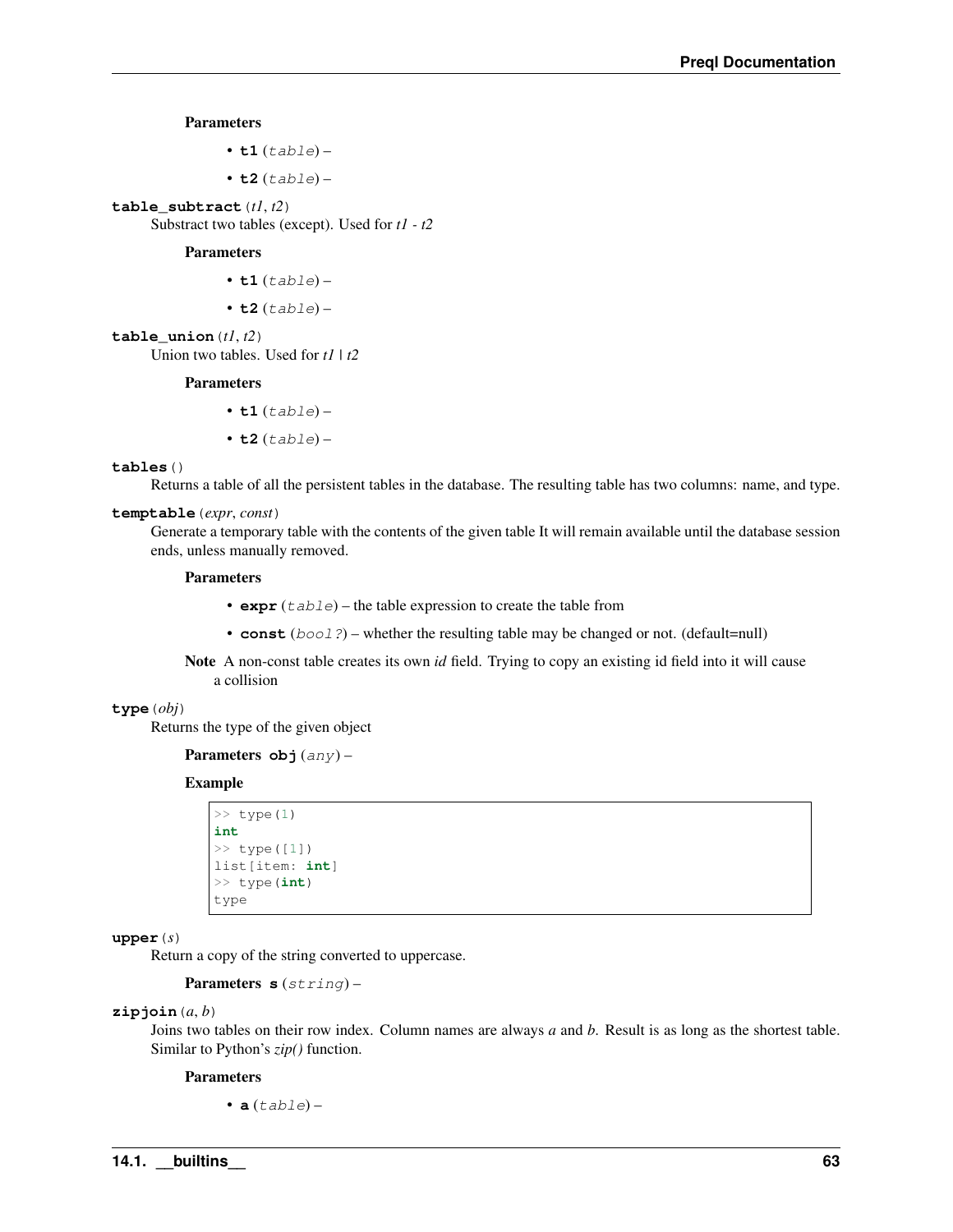$\cdot$  **b**  $(table)$  –

#### Example

```
>> zipjoin(["a", "b"], [1, 2])
table =2
 a b
 {'item': 'a'} {'item': 1}
 {'item': 'b'} {'item': 2}
```
#### **zipjoin\_left**(*a*, *b*)

Similar to *zipjoin*, but the result is as long as the first parameter. Missing rows will be assigned *null*.

#### Parameters

- $\cdot$  **a** (table) –
- $\mathbf{b}$  (table) –

Example

```
>> zipjoin_left(["a", "b"], [1])
table = 2a b
  {'item': 'a'} {'item': 1}
  {\{\text{'item': 'b'}\}\mid {\{\text{'item': null}\}}}
```
#### **zipjoin\_longest**(*a*, *b*)

Similar to *zipjoin*, but the result is as long as the longest table. Missing rows will be assigned *null*.

#### **Parameters**

- $\bullet$  **a**  $(table)$  –
- $\cdot$  **b**  $(table)$  –

## **14.2 graph**

#### **bfs**(*edges*, *initial*)

Performs a breadth-first search on a graph.

#### **Parameters**

- **edges** (table) a table of type *{src: int, dst: int}*, defining the edges of the graph
- **initial** (table) list[int], specifies from which nodes to start

#### **walk\_tree**(*edges*, *initial*, *max\_rank*)

Walks a tree and keeps track of the rank. Doesn't test for uniqueness. Nodes may be visited more than once. Cycles will repeat until max\_rank.

#### **Parameters**

• **edges**  $(tab1e)$  – a table of type {src: int, dst: int}, defining the edges of the graph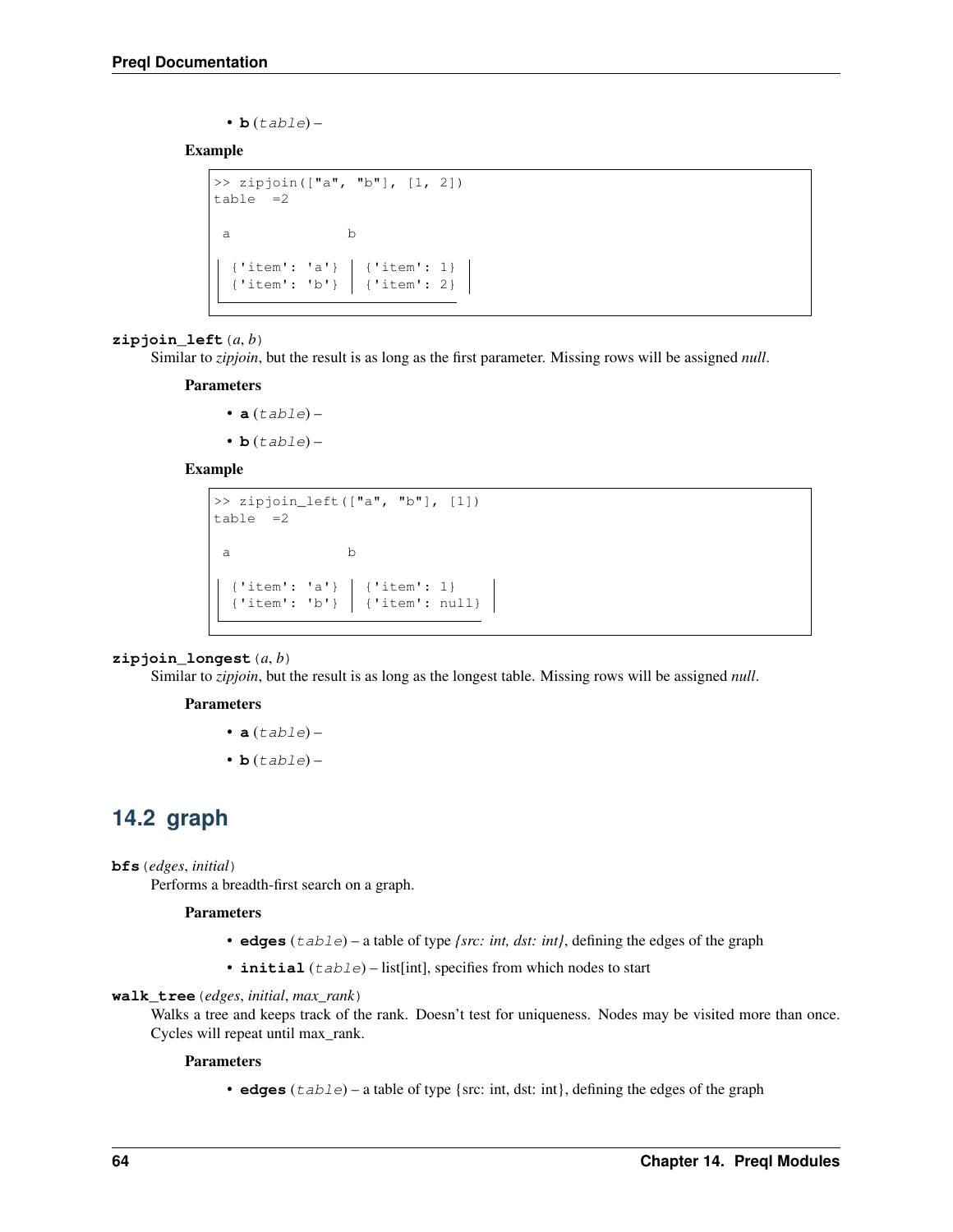- **initial** (table) list[int], specifies from which nodes to start
- **max\_rank** (int) integer limiting how far to search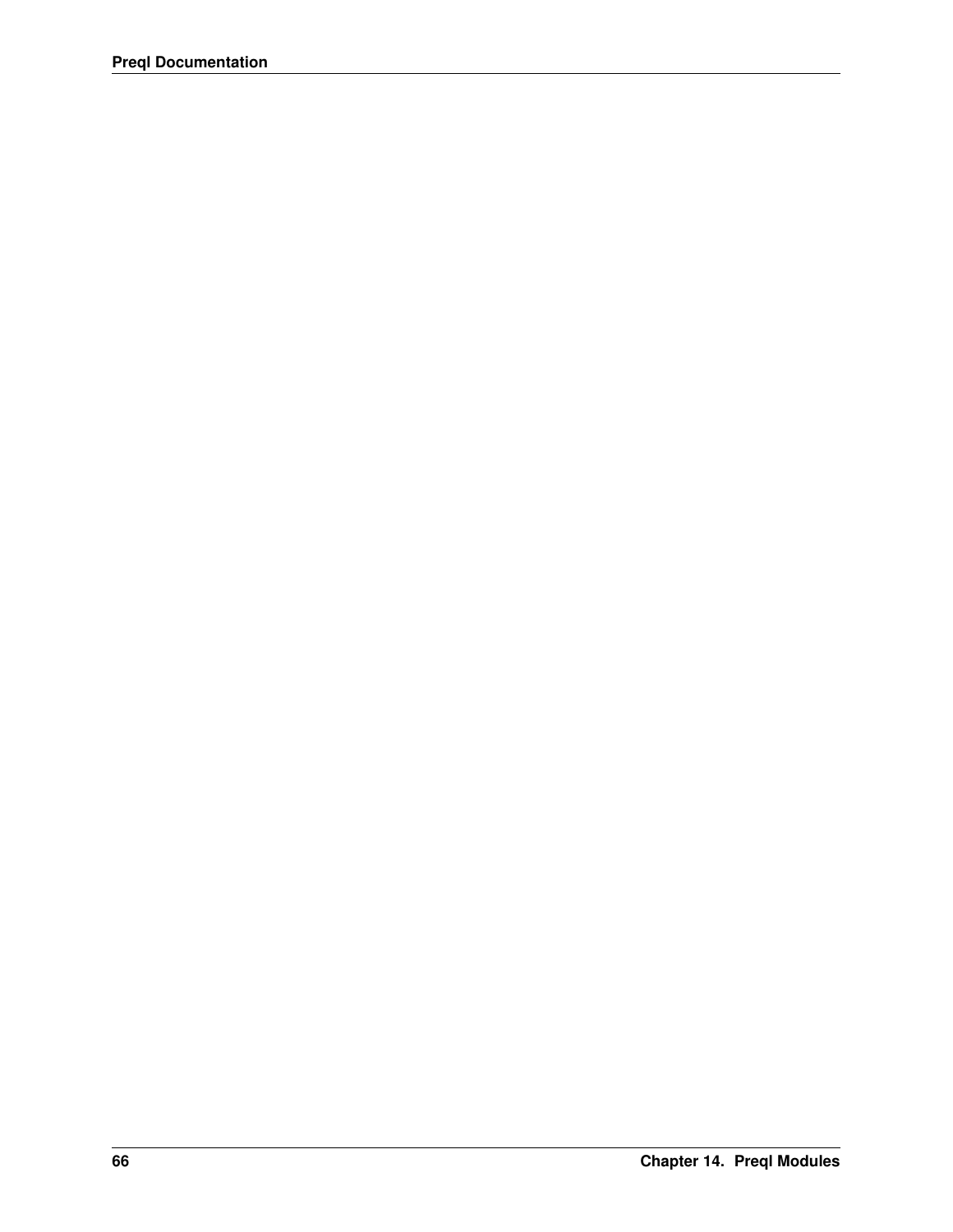# CHAPTER 15

# Python API Reference

# **15.1 Preql**

**class** preql.**Preql**(*db\_uri: str = 'sqlite://:memory:'*, *print\_sql: bool = False*, *auto\_create: bool = False*, *autocommit: bool = False*) Provides an API to run Preql code from Python

#### **Example**

```
>>> import preql
>>> p = preql.Preql()
>>> p('[1, 2]{item+1}')
[2, 3]
```
**\_\_init\_\_**(*db\_uri: str = 'sqlite://:memory:'*, *print\_sql: bool = False*, *auto\_create: bool = False*, *autocommit: bool = False*) Initialize a new Preql instance

#### Parameters

- **db\_uri** (str, optional) URI of database. Defaults to using a non-persistent memory database.
- **print\_sql** (bool, optional) Whether or not to print every SQL query that is executed (default defined in settings)

**load**(*filename*, *rel\_to=None*) Load a Preql script

- **filename**  $(str)$  Name of script to run
- **rel\_to** (Optional[str]) Path to which filename is relative.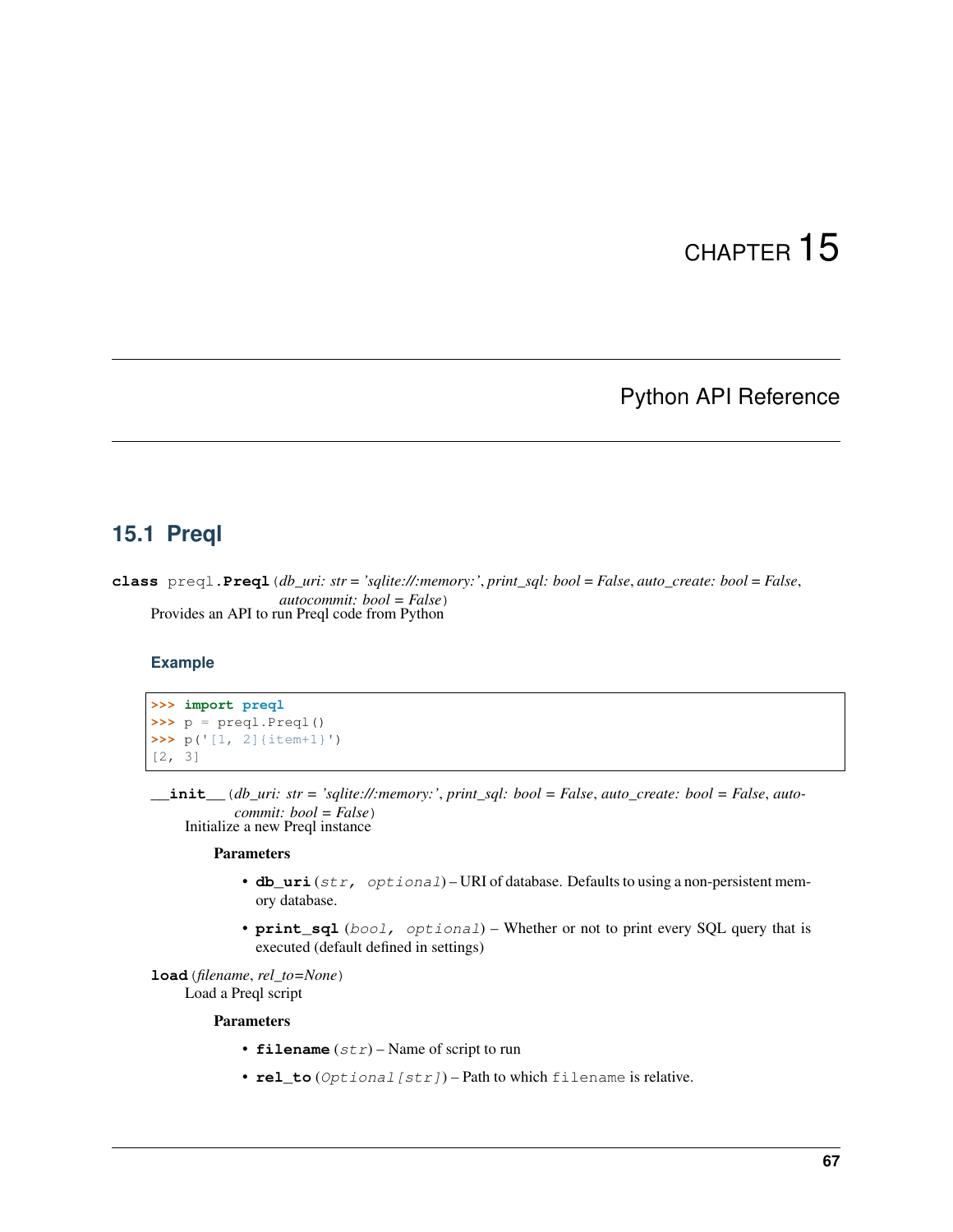```
start_repl(*args)
         Run the interactive prompt
     import_pandas(**dfs)
          Import pandas.DataFrame instances into SQL tables
          Example
          >>> pql.import_pandas(a=df_a, b=df_b)
class preql.api.TablePromise(interp, inst)
     Returned by Preql whenever the result is a table
```
Fetching values creates queries to database engine

```
to_json()
      Returns table as a list of rows, i.e. [\{\text{coll}: \text{value}, \text{col2}: \text{value}, \ldots\}, \ldots]
```
**to\_pandas**()

Returns table as a Pandas dataframe (requires pandas installed)

**\_\_eq\_\_**(*other*)

Compare the table to a JSON representation of it as list of objects

Essentially: return self.to\_json() == other

**\_\_len\_\_**()

Run a count query on table

**\_\_getitem\_\_**(*index*) Run a slice query on table

Preql (*pronounced: Prequel*) is an interpreted relational query language, that compiles to SQL.

It is designed for use by data engineers, analysts and data scientists.

It features modern syntax and semantics, Python integration, inline SQL, and an interactive enviroment.

It supports PostgreSQL, MySQL, SQLite, BigQuery (WIP), and soon more.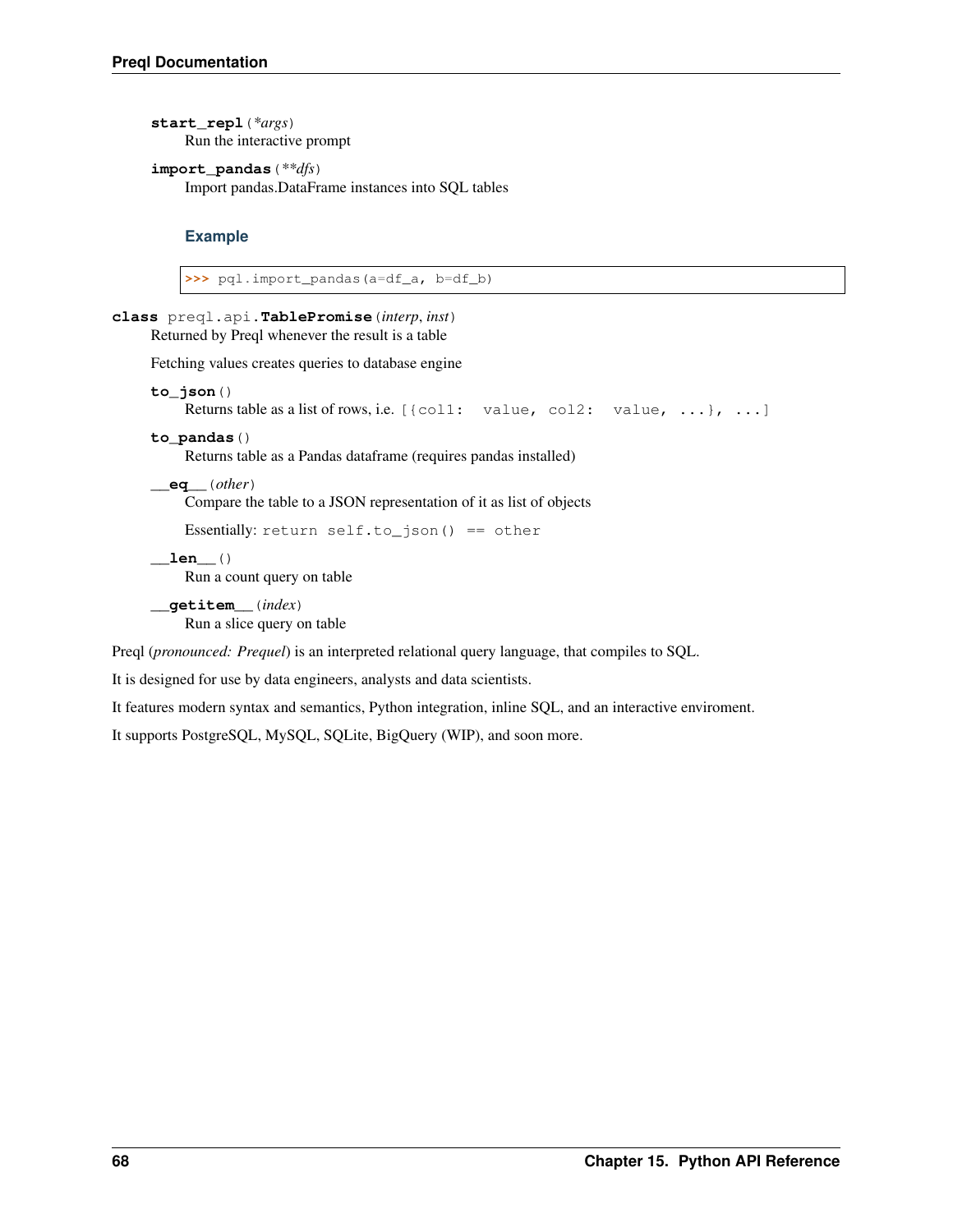# CHAPTER 16

### **Resources**

- *Introduction*
- *[Getting Started](#page-40-0)*
- *[Features](#page-12-0)*
- *[Performance](#page-14-0)*
- *[Roadmap](#page-16-0)*
- *[FAQ](#page-18-0)*
- Tutorials
	- *[Tutorial for the basics of Preql](#page-20-0)*
	- *[Code comparison: Preql, SQL and the rest](#page-34-0)*
	- [Jupyter tutorial](https://github.com/erezsh/Preql/blob/master/docs/chinook_tutorial.ipynb)
- Propaganda
	- *[Why not SQL/ORM/Pandas ?](#page-44-0)*
- Reference
	- *[Language Reference](#page-46-0)*
	- *[Preql Types](#page-50-0)*
	- *[Preql Modules](#page-54-0)*
	- *[Python API Reference](#page-70-0)*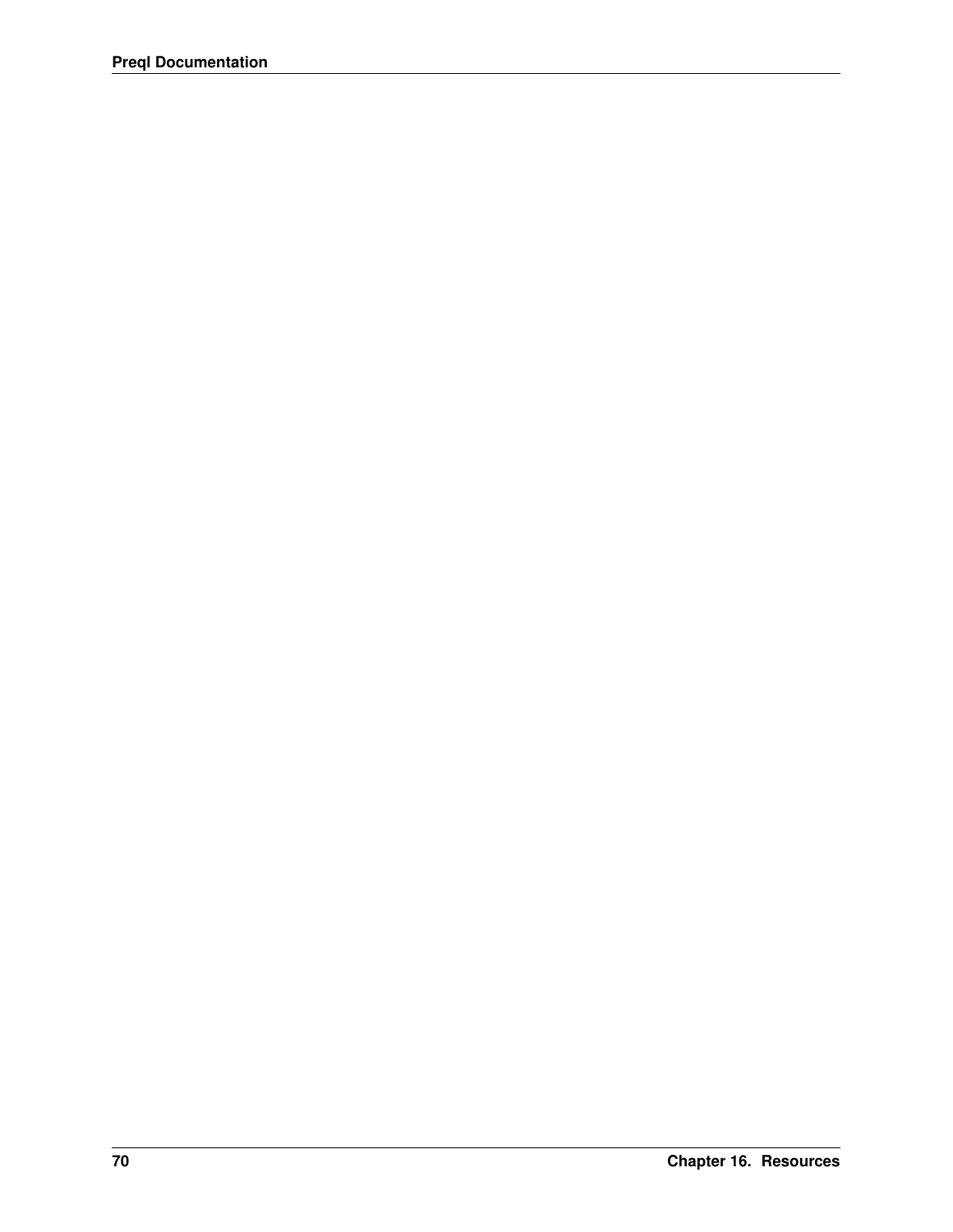### Index

### Symbols

\_\_eq\_\_() (*preql.api.TablePromise method*), [68](#page-71-0) \_\_getitem\_\_() (*preql.api.TablePromise method*), [68](#page-71-0) \_\_init\_\_() (*preql.Preql method*), [67](#page-70-1) \_\_len\_\_() (*preql.api.TablePromise method*), [68](#page-71-0)

### A

add\_index(), [49](#page-52-0) approx\_product() (*built-in function*), [52](#page-55-0)

### B

bfs() (*built-in function*), [64](#page-67-0)

# C

cast() (*built-in function*), [52](#page-55-0) char() (*built-in function*), [52](#page-55-0) char\_ord() (*built-in function*), [52](#page-55-0) char\_range() (*built-in function*), [52](#page-55-0) columns() (*built-in function*), [52](#page-55-0) commit() (*built-in function*), [53](#page-56-0) connect() (*built-in function*), [53](#page-56-0) count() (*built-in function*), [53](#page-56-0) count\_false() (*built-in function*), [53](#page-56-0) count\_true() (*built-in function*), [54](#page-57-0)

# D

debug() (*built-in function*), [54](#page-57-0) dict() (*built-in function*), [54](#page-57-0) dir() (*built-in function*), [54](#page-57-0) distinct() (*built-in function*), [54](#page-57-0)

### E

env\_vars() (*built-in function*), [54](#page-57-0) exit() (*built-in function*), [54](#page-57-0)

#### F

first() (*built-in function*), [55](#page-58-0) first\_or\_null() (*built-in function*), [55](#page-58-0) fmt() (*built-in function*), [55](#page-58-0)

force\_eval() (*built-in function*), [55](#page-58-0)

### G

get\_db\_type() (*built-in function*), [55](#page-58-0)

### H

help() (*built-in function*), [55](#page-58-0)

#### I

import\_csv() (*built-in function*), [55](#page-58-0) import\_json() (*built-in function*), [56](#page-59-0) import\_pandas() (*preql.Preql method*), [68](#page-71-0) import\_table() (*built-in function*), [56](#page-59-0) inspect\_sql() (*built-in function*), [56](#page-59-0) is\_empty() (*built-in function*), [56](#page-59-0) isa() (*built-in function*), [56](#page-59-0) issubclass() (*built-in function*), [56](#page-59-0)

#### J

join() (*built-in function*), [57](#page-60-0) joinall() (*built-in function*), [57](#page-60-0)

#### L

leftjoin() (*built-in function*), [58](#page-61-0) length() (*built-in function*), [58](#page-61-0) limit() (*built-in function*), [58](#page-61-0) limit\_offset() (*built-in function*), [58](#page-61-0) list\_median() (*built-in function*), [58](#page-61-0) load() (*preql.Preql method*), [67](#page-70-1) lower() (*built-in function*), [58](#page-61-0)

#### M

map\_range() (*built-in function*), [58](#page-61-0) max() (*built-in function*), [59](#page-62-0) mean() (*built-in function*), [59](#page-62-0) min() (*built-in function*), [59](#page-62-0)

#### N

names() (*built-in function*), [59](#page-62-0)